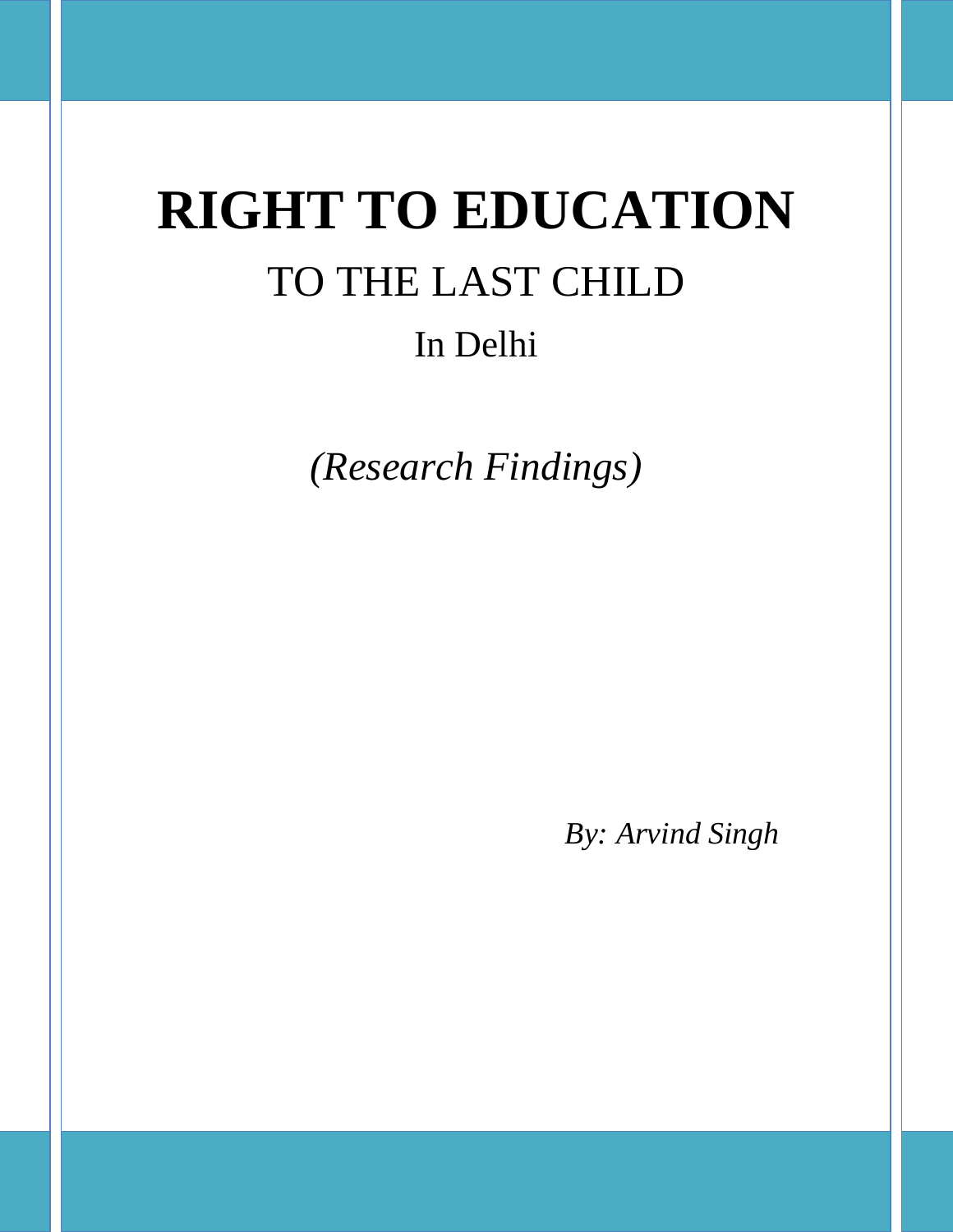#### **Contents**

| 1.  |     |                                                                                             |  |  |  |  |  |  |  |  |
|-----|-----|---------------------------------------------------------------------------------------------|--|--|--|--|--|--|--|--|
| 2.  |     |                                                                                             |  |  |  |  |  |  |  |  |
| 3.  |     |                                                                                             |  |  |  |  |  |  |  |  |
| 4.  |     |                                                                                             |  |  |  |  |  |  |  |  |
|     | 4.1 |                                                                                             |  |  |  |  |  |  |  |  |
|     | 4.2 |                                                                                             |  |  |  |  |  |  |  |  |
|     | 4.3 |                                                                                             |  |  |  |  |  |  |  |  |
|     | 4.4 |                                                                                             |  |  |  |  |  |  |  |  |
|     | 4.5 |                                                                                             |  |  |  |  |  |  |  |  |
|     | 4.6 |                                                                                             |  |  |  |  |  |  |  |  |
| 4.7 |     |                                                                                             |  |  |  |  |  |  |  |  |
| 4.  |     |                                                                                             |  |  |  |  |  |  |  |  |
|     | 4.1 |                                                                                             |  |  |  |  |  |  |  |  |
|     | 4.2 |                                                                                             |  |  |  |  |  |  |  |  |
|     | 4.3 |                                                                                             |  |  |  |  |  |  |  |  |
| 5.  |     |                                                                                             |  |  |  |  |  |  |  |  |
|     | 5.1 |                                                                                             |  |  |  |  |  |  |  |  |
|     | 5.2 |                                                                                             |  |  |  |  |  |  |  |  |
|     | 5.3 |                                                                                             |  |  |  |  |  |  |  |  |
|     | 5.4 |                                                                                             |  |  |  |  |  |  |  |  |
|     | 5.5 |                                                                                             |  |  |  |  |  |  |  |  |
|     |     |                                                                                             |  |  |  |  |  |  |  |  |
| 6.  |     |                                                                                             |  |  |  |  |  |  |  |  |
| 7.  |     | Non-availability of a Centralized Tracking System of Education to Disadvantaged Children 22 |  |  |  |  |  |  |  |  |
| 8.  |     |                                                                                             |  |  |  |  |  |  |  |  |
|     | 8.1 |                                                                                             |  |  |  |  |  |  |  |  |
|     | 8.2 |                                                                                             |  |  |  |  |  |  |  |  |
| 9.  |     |                                                                                             |  |  |  |  |  |  |  |  |
|     |     |                                                                                             |  |  |  |  |  |  |  |  |
|     |     |                                                                                             |  |  |  |  |  |  |  |  |
|     |     |                                                                                             |  |  |  |  |  |  |  |  |
|     |     |                                                                                             |  |  |  |  |  |  |  |  |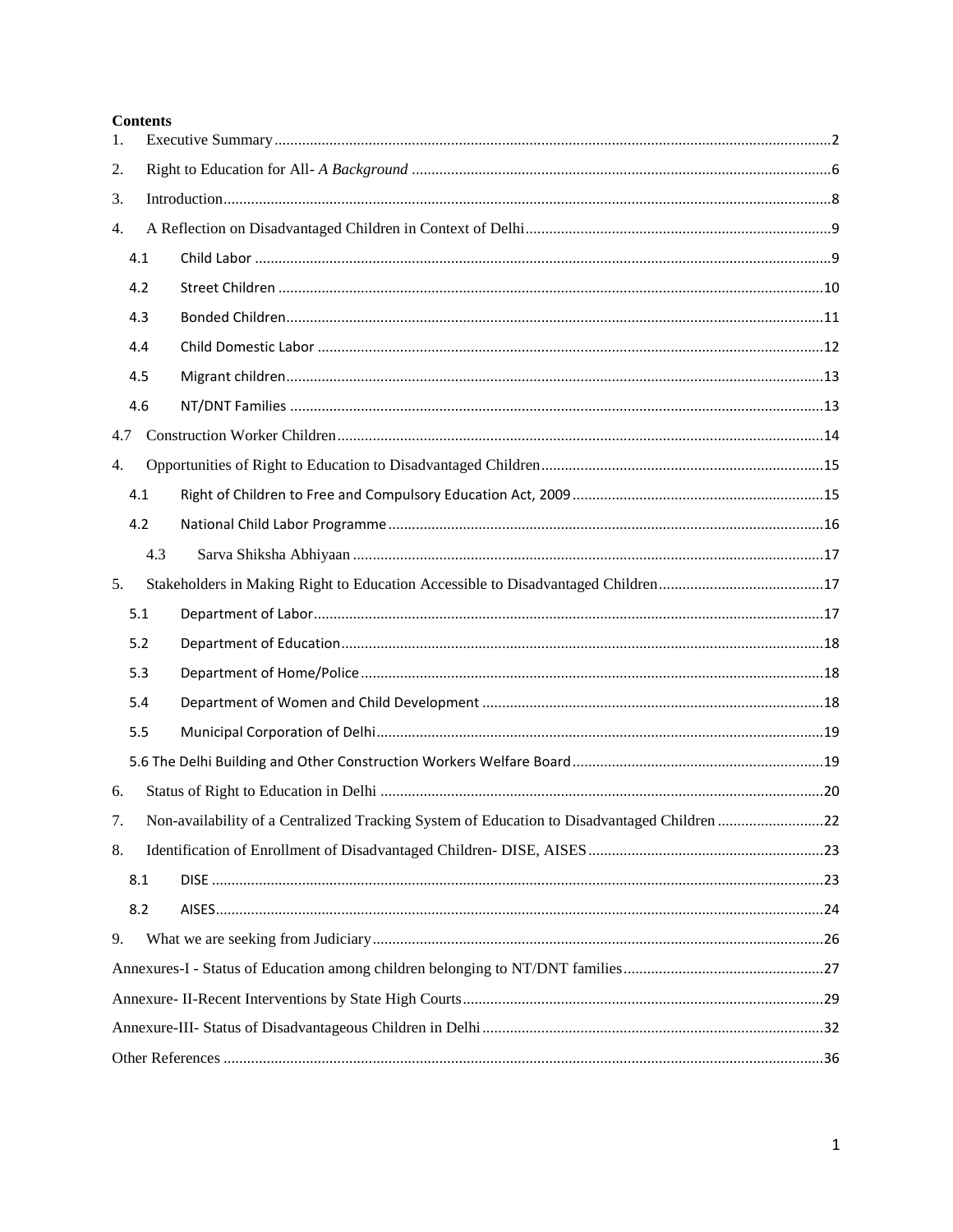### **1. Executive Summary**

<span id="page-2-0"></span>Education is the most potent mechanism for the advancement of human beings. It enlarges,

enriches and improves the individual's image of the future. A man without education is no more than an animal. Education emancipates the human beings and leads to liberation from ignorance. It is the very foundation of good citizenship. Today, it is principal instrument in awakening the child to cultural value, in preparing him for later professional training and in helping him to adjust normally to his environment.

From being a basic necessity of life a much broader approach was chosen, with the adoption of Universal Declaration of Human Rights. The Preamble to the UDHR stated that: every individual and organ of society...., shall strive by teaching and education to promote respect for these rights and freedoms...." In accordance with the Preamble of UDHR, education should aim at promoting human rights by importing knowledge and skill among the people of the nation states. Article 26 (1) of UDHR proclaims

According to Pestalozzi, education is a constant process of development of innate powers of man which are natural, harmonious and progressive. It is said that in the Twenty First Century, 'a nation's ability to convert knowledge into wealth and social good through the process of innovation is going to determine its future,' accordingly twenty first century is termed as century of knowledge.

that: *Everyone has a right to education. Education shall be free, at least in the elementary and fundamental stages. Elementary education shall be compulsory. Technical and professional education shall be made generally available and higher education shall be equally accessible to*  all on the basis of merit.<sup>1</sup>" Further, it provides that the Parties to the Convention (including India) recognize that, with a view to achieving the full realization of this right "primary" education shall be compulsory and available free to all"

During the general discussion by the committee on Economic, Social and Cultural Rights on the right to education (1998), an agreement was reached that four elements define its core content that<sup>2</sup>:

- No one shall be denied a right to education;
- Everyone is entitled to basic (primary) education in one form or another; this includes basic education for adults.
- Primary education must be compulsory and free
- No one may withhold a child from primary education. A state (including India) has an obligation to protect this right from encroachment by third person

The Founding Fathers of the nation recognizing the importance and significance of right to education made it a constitutional goal, and placed it under chapter IV Directive Principle of State Policy of the Constitution of India. Article 45 of the Constitution requires state to make provisions within 10 years for free and compulsory education for all children until they complete the age of 14 years.

l

<sup>&</sup>lt;sup>1</sup> Universal Declaration of Human Rights[-http://www.un.org/en/documents/udhr/](http://www.un.org/en/documents/udhr/)

<sup>2</sup> <http://www.ohchr.org/EN/ProfessionalInterest/Pages/CESCR.aspx>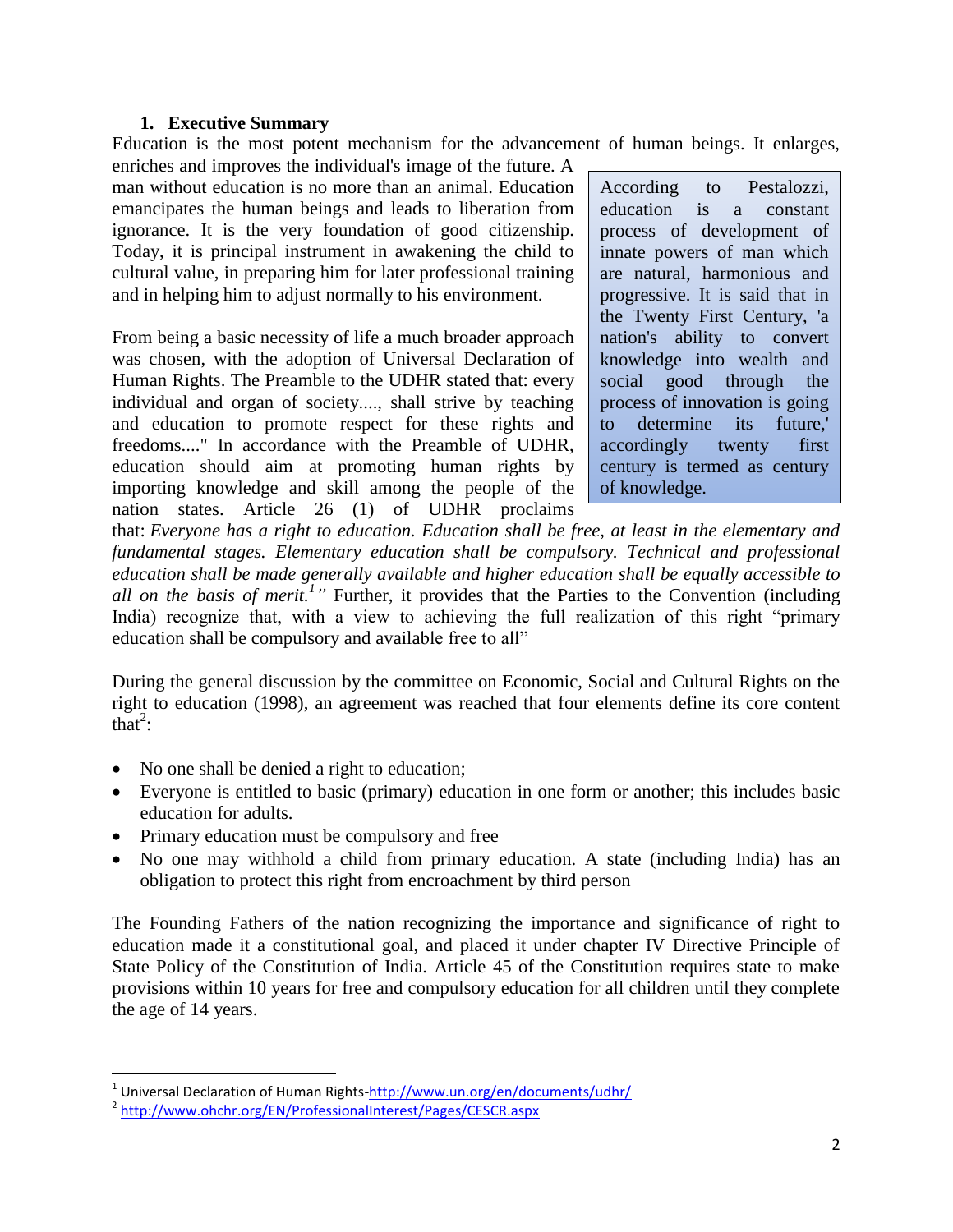Further Article 46 declares that the state shall promote with special care the educational and economic interests of the weaker section of the people<sup>3</sup>. It is significant to note that among several Articles enshrined under Part IV of the Indian Constitution, Article  $45<sup>4</sup>$  had been given much importance as education is the basic necessary of the democracy and if the people are denied their right to education then democracy will be paralyzed; and it was, therefore, emphasized that the objective enshrined under Article 45 in Chapter IV of the Constitution should be achieved within ten years of the adoption of the Constitution. By establishing the obligations of the state the Founding Fathers made it the responsibility of coming governments to formulate a programme in order to achieve the given goals, but unresponsive and sluggish attitude of the government to achieve the objective enshrined under Article 45 belied the hopes and aspirations of the people. However, the Judiciary showed keen interest in providing free and compulsory education to all the children below the age of fourteen years. *In case of Unni Krishan V State of Andhra Pradesh the Supreme Court the Supreme Court observed that: The right to education is implicit in the right to life and personal liberty guaranteed by Article 21 and must be interpreted in the light of the Directive Principle of State Policy contained in Articles 41, 45 and 46.The Apex Court, thus held that-*

- (i) Every Citizen of this Country has a right to free education until he completes the age of fourteen years
- (ii) Beyond that stage, his right to education is subject to the limits of the economic capacity of the state

Further the Supreme Court in M.C. Mehta V State of Tamil Nadu the Supreme Court observed that *"to develop the full potential of the children, they should be prohibited to do hazardous work and education should be made available to them" 5 .* In this regard the Court held that, the government should formulate programme offering job oriented education so that they may get education and the timings be so adjusted so that their education should not be affected. Again in Bandhua Mukti Morcha V Union of India, Justice K. Ramaswamy and Justice Sagir Ahmad, observed, *illiteracy has many adverse effects in a democracy governed by rule of law. Educated citizens could meaningfully exercise his political rights, discharge social responsibilities satisfactorily and develop sprit of tolerance and reform*. Therefore, *education is compulsory, compulsory education is one of the states for stability of democracy*, *social integration and to eliminate social evils"<sup>6</sup> .* The Supreme Court by rightly and harmoniously construing the provision of Part III and IV of the constitution has made right to education a basic fundamental right.

The Government of India by Constitutional (86th Amendment Act) Act, 2002 had added a new Article 21A which provides that *"the state shall provide free and compulsory education to all* 

 $\overline{\phantom{a}}$ 

<sup>&</sup>lt;sup>3</sup> Article 46 of the Indian Constitution- Promotion of educational and economic interests of Scheduled Castes, Scheduled Tribes and other weaker sections The State shall promote with special care the educational and economic interests of the weaker sections of the people, and, in particular, of the Scheduled Castes and the Scheduled Tribes, and shall protect them from social injustice and all forms of exploitation.

<sup>&</sup>lt;sup>4</sup> The State shall endeavor to provide, within a period of ten years from the commencement of this Constitution, for free and compulsory education for all children until they complete the age of fourteen years

<sup>5</sup> <http://www.indiankanoon.org/doc/212829/>

<sup>6</sup> <http://judis.nic.in/supremecourt/imgs1.aspx?filename=40500>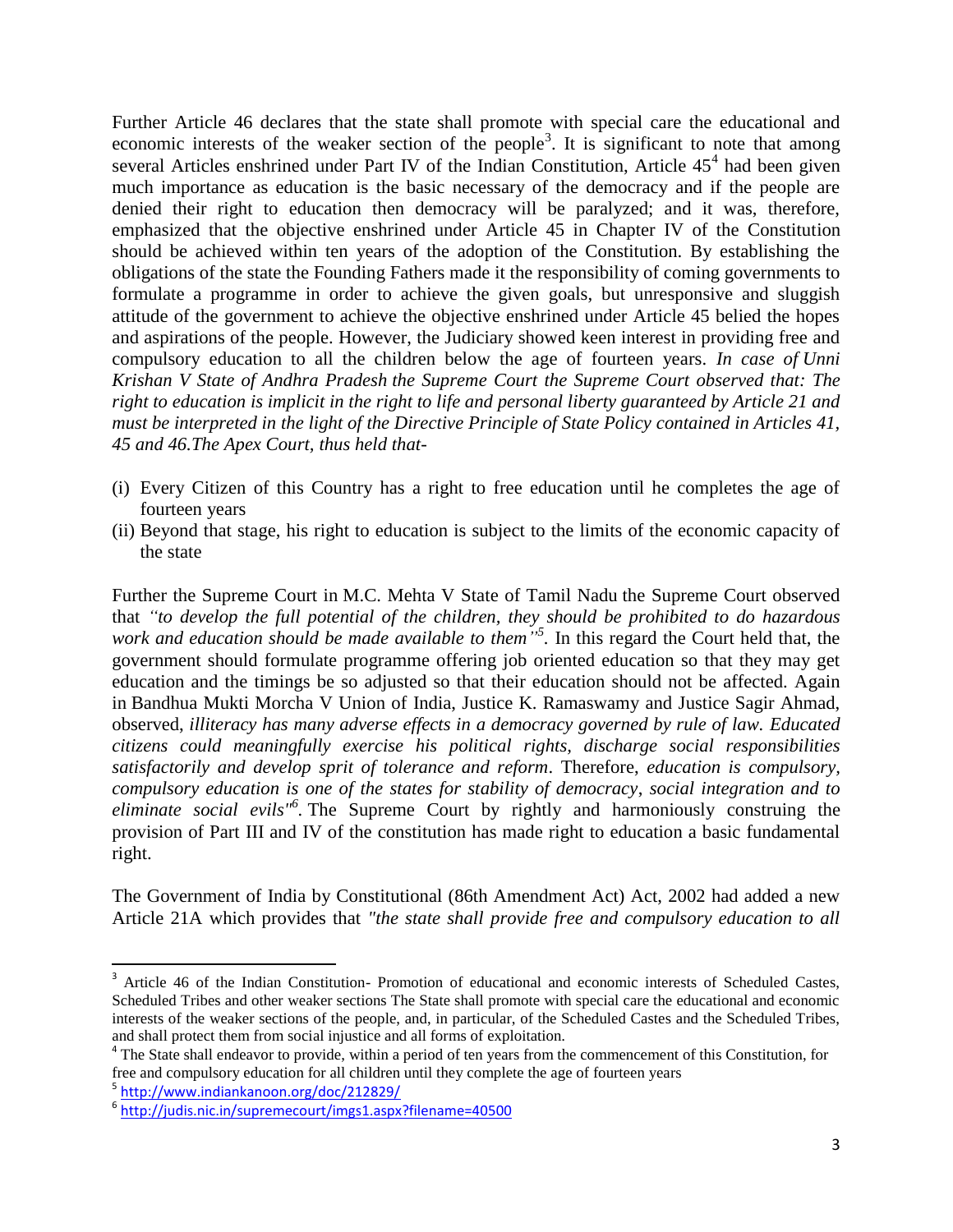*children of the age of 6 to 14 years as the state may, by law determine<sup>7</sup> ".* And further strengthened this Article 21A by adding clause  $(K)$  to Article 51-A<sup>8</sup> which provides who is a parent or guardian to provide opportunities for education to his child or ward between the age of 6 and 14 years. Not only restricting itself to certain categories of citizens, the Constitution has provided for right to equality (article 14), providing an opportunity to every citizen to live a life with dignity (article 21) and to get social justice (article 38). All the given Constitutional guarantees will be exercised only when the children belonging to disadvantaged category will be provided an opportunity to education.

However, even after eleven years of making the elementary education fundamental rights for every citizen of this country, still, millions of children are out of the purview of their right to education. The Right to Children to Free and Compulsory Education Act, 2009 in Chapter 1 has tried to define to two categories "child belonging to disadvantaged group" and "child belonging to weaker section". However, the responsibility of has been given to the appropriate government to specify those categories of children by notification. The appropriate government in context of this Act is, unless the context otherwise requires (Section2)

- a) "appropriate Government" means
	- i. in relation to school established, owned or controlled by the Central Government, or the administrator of the Union territory, having no legislature, the Central Government;
	- ii. in relation to a school, other than the school referred to in sub-clause (i), established within the territory of-
		- A. a State, the State Government;
		- B. a Union territory having legislature, the Government of that Union territory;

Further, under section 8 (c) of the Act provides that *"ensure that the child belonging to weaker section and the child belonging to disadvantaged group are not discriminated against and prevented from pursuing and completing elementary education on any grounds".* And, therefore, the appropriate government may provide at least 25 percent reservation to children belonging to weaker section and disadvantaged group in the neighborhood and provide free and compulsory education till its completion- Section 12 (1) (c).

In context of socio-economic, political, linguistic, geographical, gender, cultural settings or such other factor, various state governments has provided their own definition of children belonging to weaker section and disadvantaged group. However, for weaker section, the definition is uniformly applied by various states and union territories *"which has defined children belonging to weaker section as those children whose annual family income is less than or equal to l lakh rupees".* For instance, Daman and Diu vide Circular No. DE/ADM/RTE/Recognition/2012- 13/1053 has defined children belonging to weaker section as those children whose family income is equal or less than rupees 1 lakh<sup>9</sup>. Similarly, Delhi government through a Notification- No.15 (172)/DE/Act/2010/69, dated 07.01.2011 provides that child belonging to weaker section means

 $\overline{\phantom{a}}$ 

<sup>&</sup>lt;sup>7</sup> <http://indiacode.nic.in/coiweb/amend/amend86.htm>

 $^8$  Fundamental Duties enshrined in Part IV-A of the Indian Constitution through 42<sup>nd</sup> Amendment, 1976

<sup>9</sup> No.DE/ ADM/RTE/Recognition/2?12-13: U.T. Administration of Daman & Diu, Directorate of Education, Daman: Dated- 30.October 2012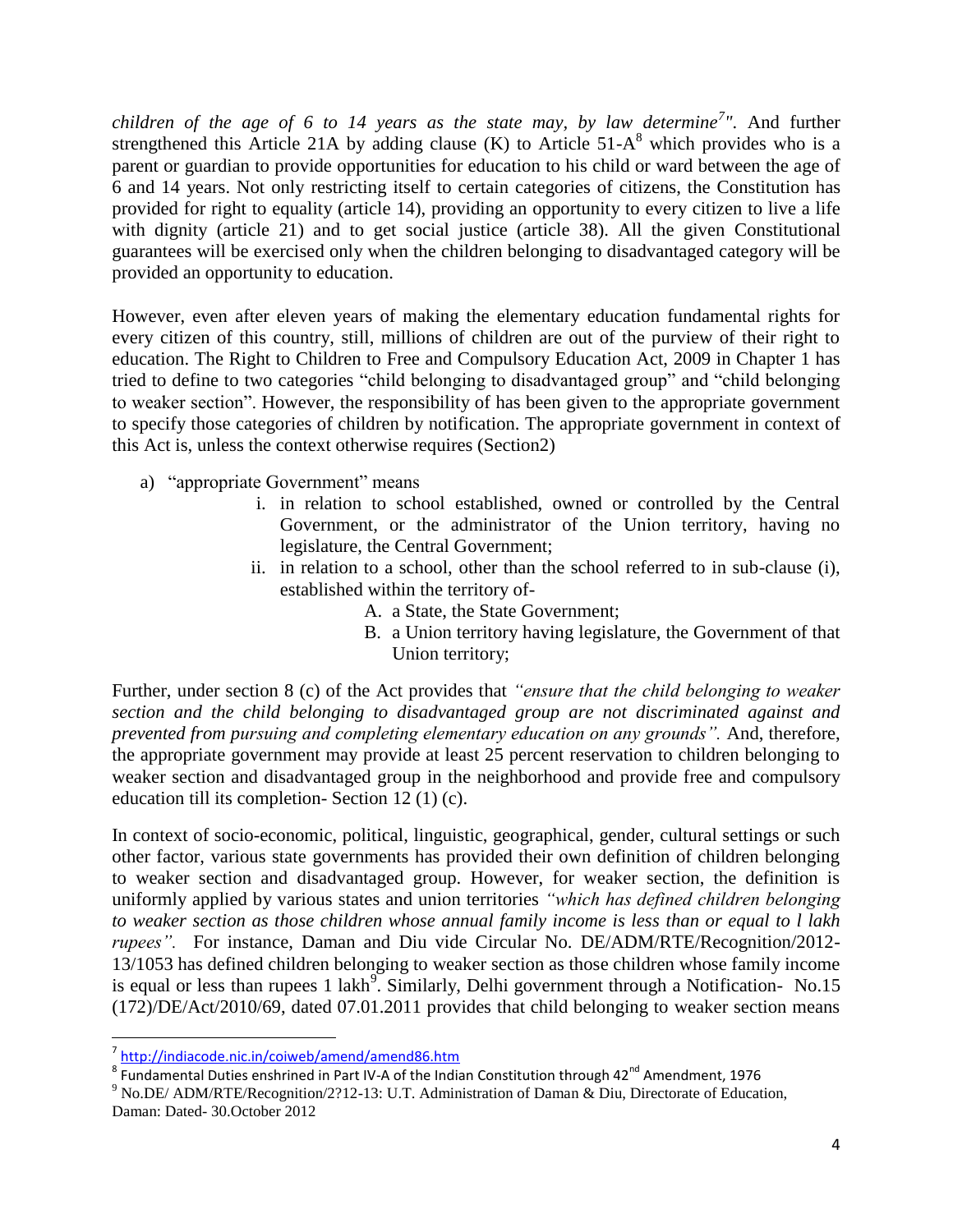―a child whose parents have total annual income of less than one lakh rupees from all sources and who have been staying in Delhi for last three years". Recently the Karnataka government while defining "child belonging to weaker sections" means, "child belonging to all other castes and communities residing in Karnataka, excluding those categorized as disadvantaged group and income of whose parents or guardians is less than the one prescribed by the Social Welfare Department from time to time to determine the creamy layer. The said income limit at present is  $\text{Rs.}3.5$  lakh per annum."<sup>10</sup>

Similarly, in pursuance of Section 2(d), various state government and union territories have attempted to provide a list of children for their inclusion in right to education act. For instance Daman and Diu administration has defined through a notification children belonging to disadvantaged category as children consider the children of slum dwellers and landless agriculture laborers, Mangela, Mitna castes. In Karnataka the "disadvantaged group" comprises 11 categories – orphans, children with HIV, children with special needs, migrant and street children, Scheduled Castes, Scheduled Tribes, Categories I, IIA, IIB, IIIA and IIIB<sup>11</sup>.

The Central Government while having accepted the categories of children belonging to disadvantaged section in Andaman and Nicobar Island, which has defined such children as-

- children belonging to Schedule Tribe, as notified for Andaman and Nicobar Island
- children belonging to Other Backward Classes, as notified for Andaman and Nicobar Island
- the orphans, children of scavenger families, children with special needs and HIV affected or infected

Delhi government, however, has a very limited definition in pursuance of section 2 (d) as child belonging to Schedule castes, the Schedule tribes, the Other backward classes, not falling in the creamy layer, child with special needs and suffering from disability as defined in the Persons with Disabilities (Equal Opportunities, Protection and Full Participation) Act, 1986. Due to a limited definition of children belonging to disadvantage category in context of right of children to free and compulsory education, thousands of children in Delhi are not able to exercise their fundamental right.

Therefore, the definition of children belonging to disadvantaged category in context of Delhi should be expanded in order to bring every child within the net of right to education. Similarly, norms and criteria related to "neighborhood school" may be relaxed for disadvantaged groups such as street children, children of construction and migrant workers, children of NT/DNT families, children of sex workers etc. Moreover, documents as a proof of residence as specified in the notification should be relaxed for children belonging to disadvantaged category.

 $\overline{a}$ 

<sup>&</sup>lt;sup>10</sup> [http://www.thehindu.com/todays-paper/tp-national/rte-admissions-priority-for-children-from-weaker](http://www.thehindu.com/todays-paper/tp-national/rte-admissions-priority-for-children-from-weaker-sections/article4453856.ece)[sections/article4453856.ece](http://www.thehindu.com/todays-paper/tp-national/rte-admissions-priority-for-children-from-weaker-sections/article4453856.ece)

<sup>&</sup>lt;sup>11</sup> [http://www.thehindu.com/todays-paper/tp-national/rte-admissions-priority-for-children-from-weaker](http://www.thehindu.com/todays-paper/tp-national/rte-admissions-priority-for-children-from-weaker-sections/article4453856.ece)[sections/article4453856.ece](http://www.thehindu.com/todays-paper/tp-national/rte-admissions-priority-for-children-from-weaker-sections/article4453856.ece)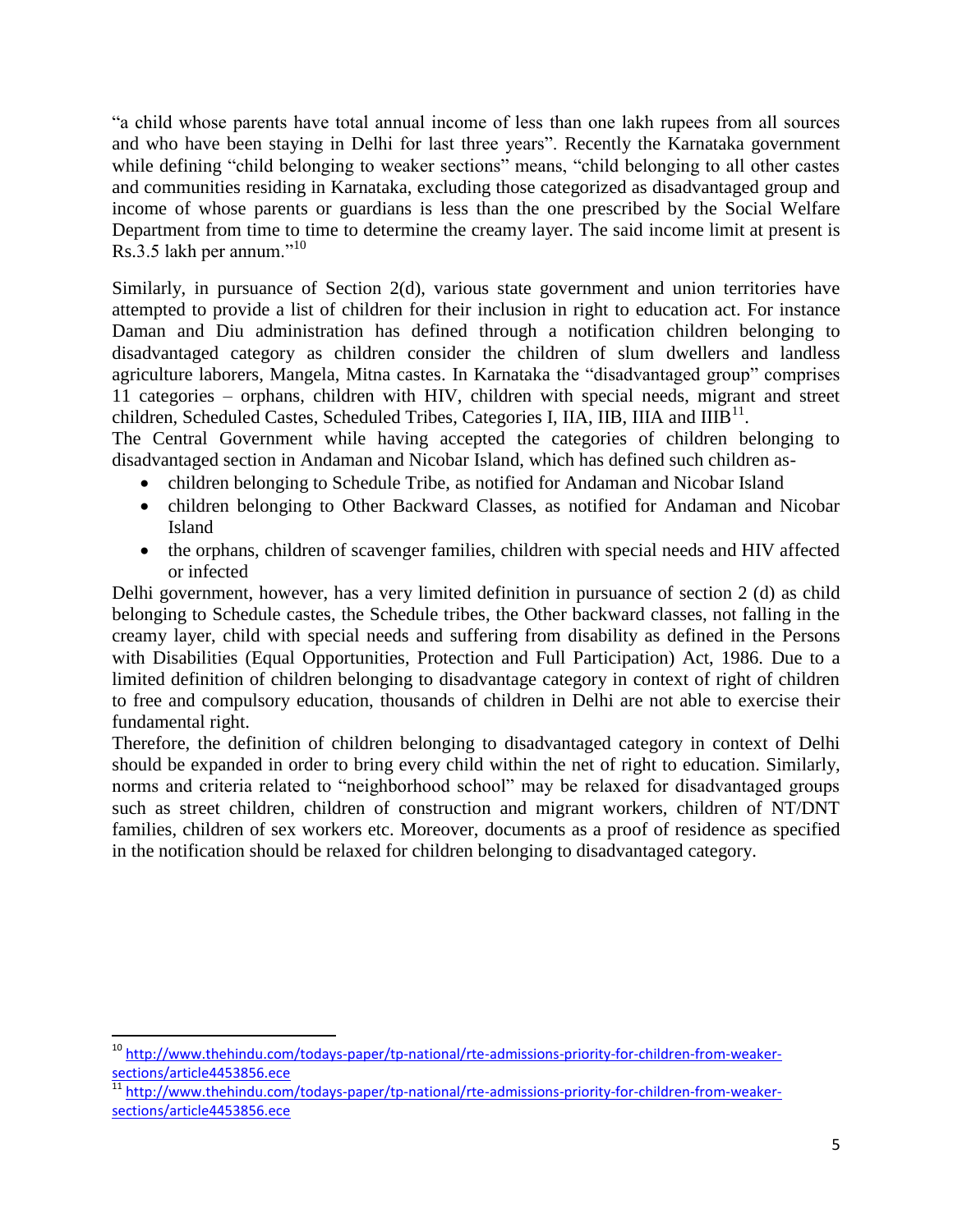### **2. Right to Education for All-** *A Background*

<span id="page-6-0"></span>The Universal Declaration of Human Rights asserted that "everyone has a right to education".<sup>12</sup> The participants in the World Conference on Education for All, of which India was a party, recalled that "education is a fundamental right for all people, women and men, of all ages, throughout the world; understood that education could help ensure safer, healthier, more prosperous and environmentally sound world, while simultaneously contributing social, economic, and cultural progress, tolerance, and international cooperation; knowing that education is an indispensable key thought not sufficient condition for personal and social improvement; recognized that traditional knowledge and indigenous culture and cultural heritage have a value and validity in their own right and capacity to both define and promote development; acknowledging that, overall, the current provision of education is seriously deficient and that it must be made more relevant and qualitatively improved, and made universally available; recognizing that sound basic education is fundamental to strengthening of higher levels of education and of scientific and technological literacy and capacity and thus to self-reliant development; and recognizing the necessity to give to present and coming generations an expanded vision of and a renewed commitment to basic education to address the scale and complexity of challenge. The expanded vision of Education for  $All^{13}$  –

- universalizing access and promoting equity
- Focusing on learning
- Broadening the means and scope of basic education
- Enhancing the environment for learning
- Strengthening partnerships

**While emphasizing on universalizing and promoting equity Article 3 (4) of EFA asserted that: An active commitment must be made to removing educational disparities. Underserved groups: the poor; street and working children; migrant worker etc. should not suffer any discrimination in access to learning opportunities.**

In 2000, in Dakar, Senegal, all parties affirmed their commitment to achieving Education for All by the year 2015. They identified six key education goals which aim to meet the learning needs of all children, youth and adults by 2015. The **first goal** envisaged to expand early childhood care and education. **Expanding and improving comprehensive early childhood care and education, especially for the most vulnerable and disadvantaged children.** Similarly, **second goal** provide free and compulsory primary education for all, thereby ensuring that by 2015 all children, particularly girls, children in difficult circumstances and disadvantaged community have access to and complete free and compulsory primary education of good quality.

India has a global commitment of universalizing the education, therefore, it started Sarva Shiksha Abhiyaan (Education for All), and however, during its first phase of implementation it has been restricted to children aged 6-14 years. The basic aim of the programme was to universalize elementary education in a time bound banner with the following objectives-

All children in school, Education Guarantee Centre, Alternate School, ' to School' camp by  $2003$ ;<sup>14</sup>

- All children complete five years of primary schooling by 2007;
- All children complete eight years of schooling by 2010;

 $\overline{\phantom{a}}$ 

<sup>&</sup>lt;sup>12</sup><http://www.un.org/en/documents/udhr/>

<sup>13</sup>[http://www.unesco.org/education/pdf/JOMTIE\\_E.PDF](http://www.unesco.org/education/pdf/JOMTIE_E.PDF)

<sup>14</sup><http://www.educationforallinindia.com/ssa.htm>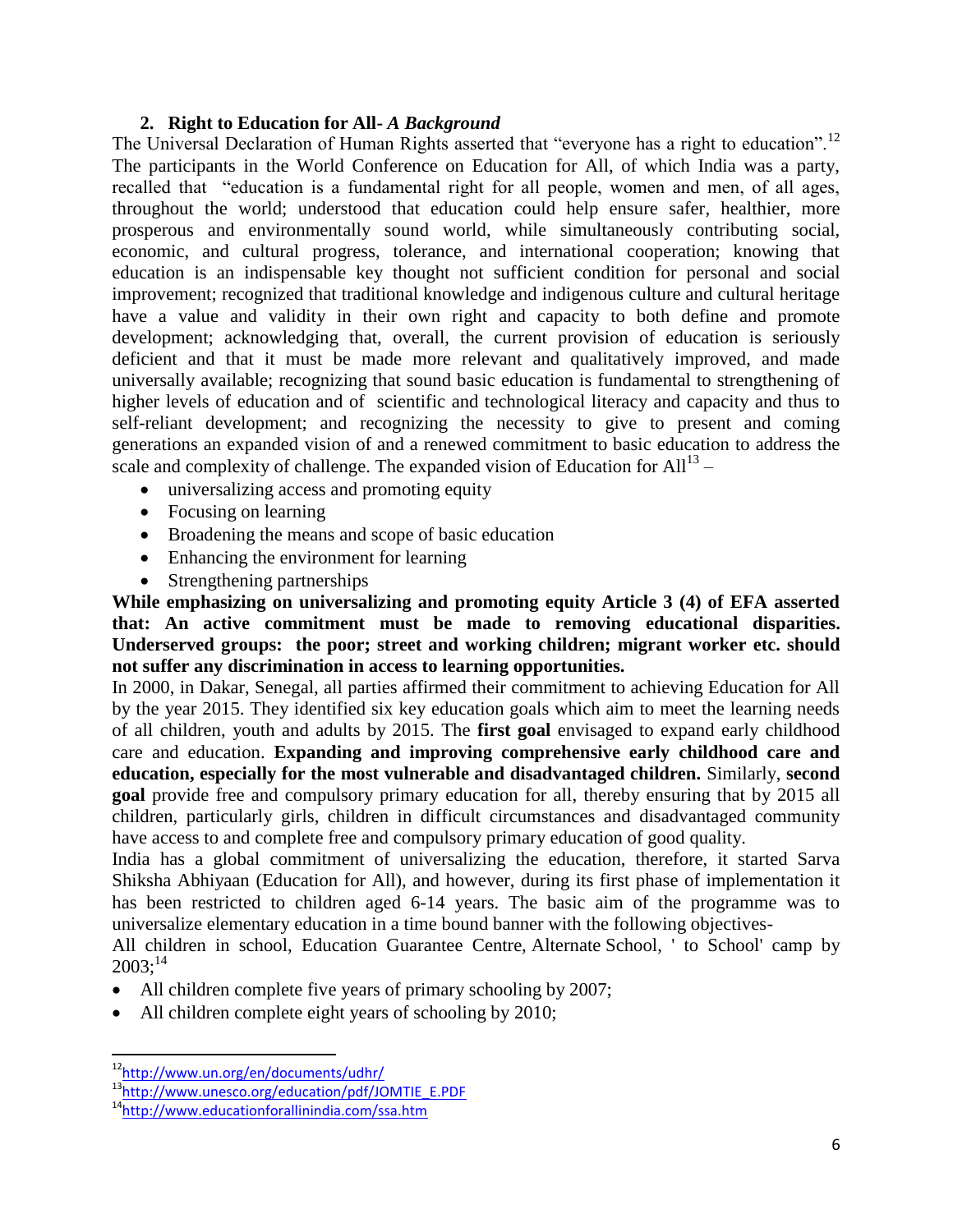- Focus on elementary education of satisfactory quality with emphasis on education for life;
- Bridge all gender and social category gaps at primary stage by 2007 and at elementary education level by 2010;
- Universal retention by 2010

l

Moving a step further and two of six goals of EFA were adopted as **Millennium Development Goals** and India committed to Achieve Universal Basic Education by ensuring that, by 2015, children everywhere, boys and girls alike, will be able to complete a full course of primary schooling.

It is an established fact that basic education improves the level of human wellbeing especially with regard to life expectancy, infant mortality, nutritional status of children etc. Therefore, an amendment was made to the Constitution through 86<sup>th</sup> Amendment which made Education as a Fundamental Right under Article 21 A. The Fundamental Rights, embodied in Part III of the Constitution, guarantee civil rights to all Indians, and prevent the State from encroaching on individual liberty while simultaneously placing upon it an obligation to protect the citizens' rights from encroachment by society<sup>15</sup>. Earlier, some immunity, were provided to children of this country from being exploited and to give the opportunities of education, through prohibition of employment of children below the age of 14 years in mines and other hazardous occupations under article 24; Article 23 provides prohibits human trafficking making it an offence punishable by law, and also prohibits forced labor or any act of compelling a person to work without wages where he was legally entitled not to work or to receive remuneration for it. The remarkable step taken by the government, when an amendment to the Constitution made and education had become a fundamental right in this country, however, children above fifteen years and between 3-6 years still left untouched. Article 45 which originally mandated the State to provide free and compulsory education to children between the ages of six and fourteen years, replaced by the provision for early childhood care to all children below the age of six.

The last efforts made by the government in implementing right to education, is that it came up with legislation *"Right of Children to Free and Compulsory Education Act, 2009"*.The Act was notified on 1<sup>st</sup> April 2010 and made obligatory for every state to provide elementary education to all children aged 6-14 years. One of the basic commitments of RTE Act is to provide all Norms and Standards including right to education all section of children within three years of its implementation. However, accessibility to elementary education for all children is still a distant dream.

*Similarly, the goals of Education for All (EFA) are centrally concerned with equality that is every child should be having accessibility to affordable education particularly those belonging to weaker section, disadvantaged section and girls. If children are excluded from access to education, they are denied their human rights and prevented from developing their talents and interests in the most basic of ways.* It is also in the fundamental interests of society to see that this happens – progress with economic and social development depends upon it. Nevertheless, millions of children still fail to gain access to schooling, and even larger numbers among those who do enroll leave prematurely, dropping out before the skills of literacy and number skills have been properly gained in which a majority of such children are girls.

<sup>&</sup>lt;sup>15</sup>[http://en.wikipedia.org/wiki/Fundamental\\_Rights,\\_Directive\\_Principles\\_and\\_Fundamental\\_Duties\\_of\\_India#Fun](http://en.wikipedia.org/wiki/Fundamental_Rights,_Directive_Principles_and_Fundamental_Duties_of_India#Fundamental_Rights) damental Rights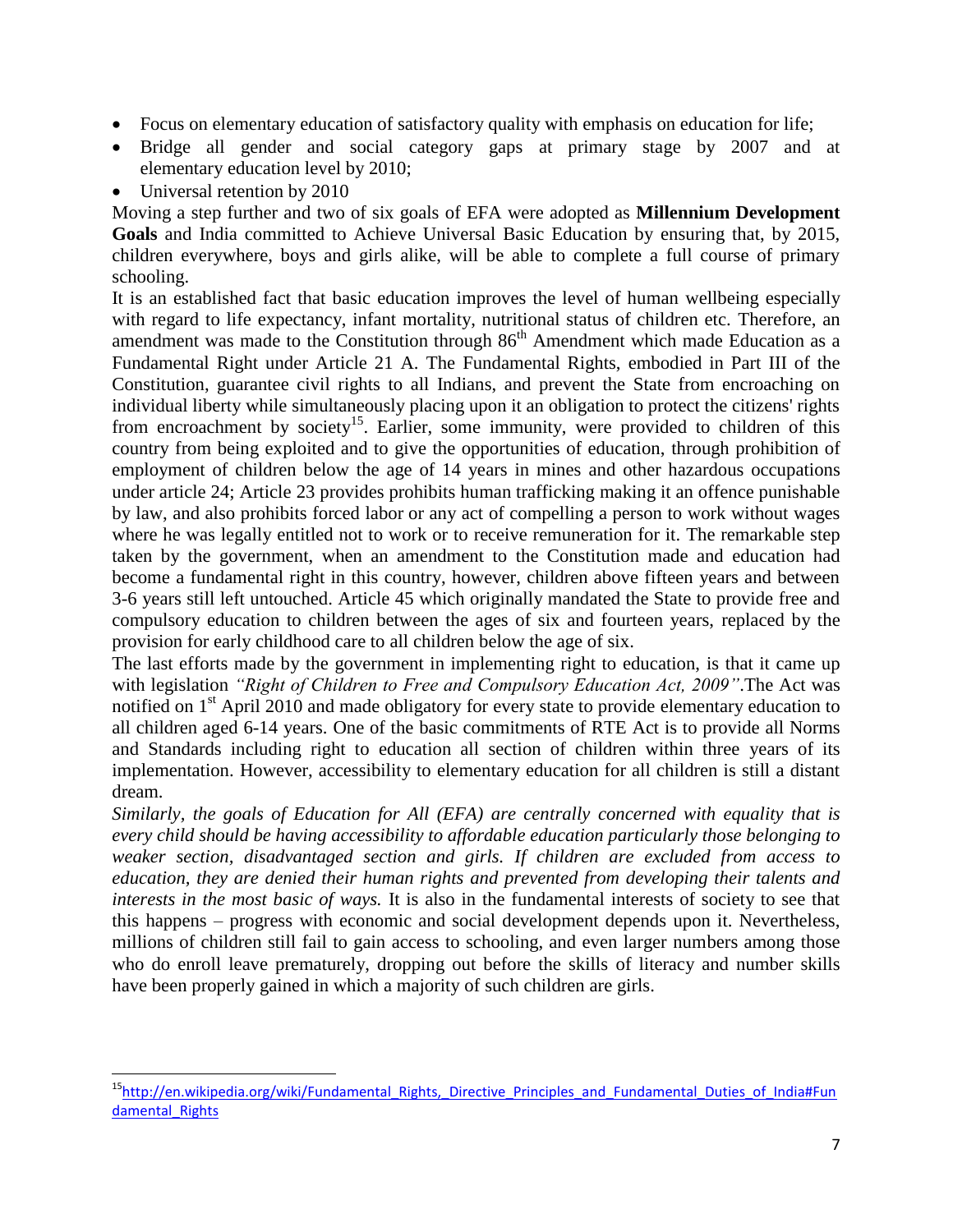### <span id="page-8-0"></span>**3. Introduction**

Free and compulsory education for all children up to the age of fourteen years is the Constitutional commitment in India (Article 45). At the time of the adoption of the Constitution in 1950, the aim was to achieve the goal of *Universalization of Elementary Education* (UEE) within the next ten years i.e. by 1960. Keeping in view the educational facilities available in the country at that time, the goal was far too ambitious to achieve within a short span of ten years. To facilitate the achievement of UEE goal, the National Council of Educational Research & Training (NCERT), the National Institute of Educational Planning & Administration (NIEPA) and many other institutes were set up in 1960's as resource, research and training centers. In order to give access to elementary education for all children up to 14 years of age and for universal participation till they complete the elementary stage of educational programs, the National Policy on Education (NPE) in 1968, the NPE in 1986, the Program of Action (POA) elaborated in the NPE of 1986 and the updated form of the NPE in 1992 gave an unqualified priority to the Universalization of Elementary Education (UEE) program<sup>16</sup>.

The NPE, 1968 stressed on the elimination of disparities in the educational system and on the improvement in the quality of the school. The emphasis was more on retention rather than merely on enrollment. Between 1950 to 1968, there was substantial increase in the number of primary schools, but records shows that in 1967-68 the retention rate came down to 35%. This shows that the policy statement did not get translated into a detailed strategy of implementation. As a result, problems of access, quality, quantity, utility and financial outlay, have accumulated over the years, to reach massive proportions $17$ .

**The Fifth All India Educational Survey-1986 mentions that, the disparity in enrollment still persisted between the states at the primary level.** To tackle these problems, the Govt. of India formulated a new education policy in 1986. In this policy, along with the universal access, enrollment and universal retention of children up to 14 years of age, a substantial improvement in the quality of education, was emphasized. *This policy gave the highest priority to solving the problem of children dropping out of the school.* This is evident from the emphasis given on nonformal education in the policy.

At the same time it was decided that the various parameters of implementation of New Policy must be reviewed after every five years. This would ascertain the progress of implementation of the policy and focus on the emerging trends in the area of education.

The NPE, 1986 which was modified in 1992 as a 'Program of Action (POA) made certain modifications in the earlier policy. The POA, 1992 emphasized three aspects: universal access and enrollment; universal retention of children up to age 14 years; and a substantial improvement in the quality of education to enable all children to achieve essential levels of learning at the primary education levels.

*As per 2001 Population Census, children in the age group of 0-14constituted about 360 million and accounted for 35.3 percent of total population.* Children in the 5-14 age groups constituted about 251 million and accounted for 24.6 percent of the population. Though there is an increase in the absolute number of children, the proportion of children in the total population is declining between 1991 and 2001. By Census of India projections, the proportion of children (0 to 14) has further comedown to 32.1 percent during 2006.Elementary school age children (5 to

l

<sup>&</sup>lt;sup>16</sup><http://www.educationforallinindia.com/ssa.htm>

<sup>17&</sup>lt;sub><http://aises.nic.in/home></sub>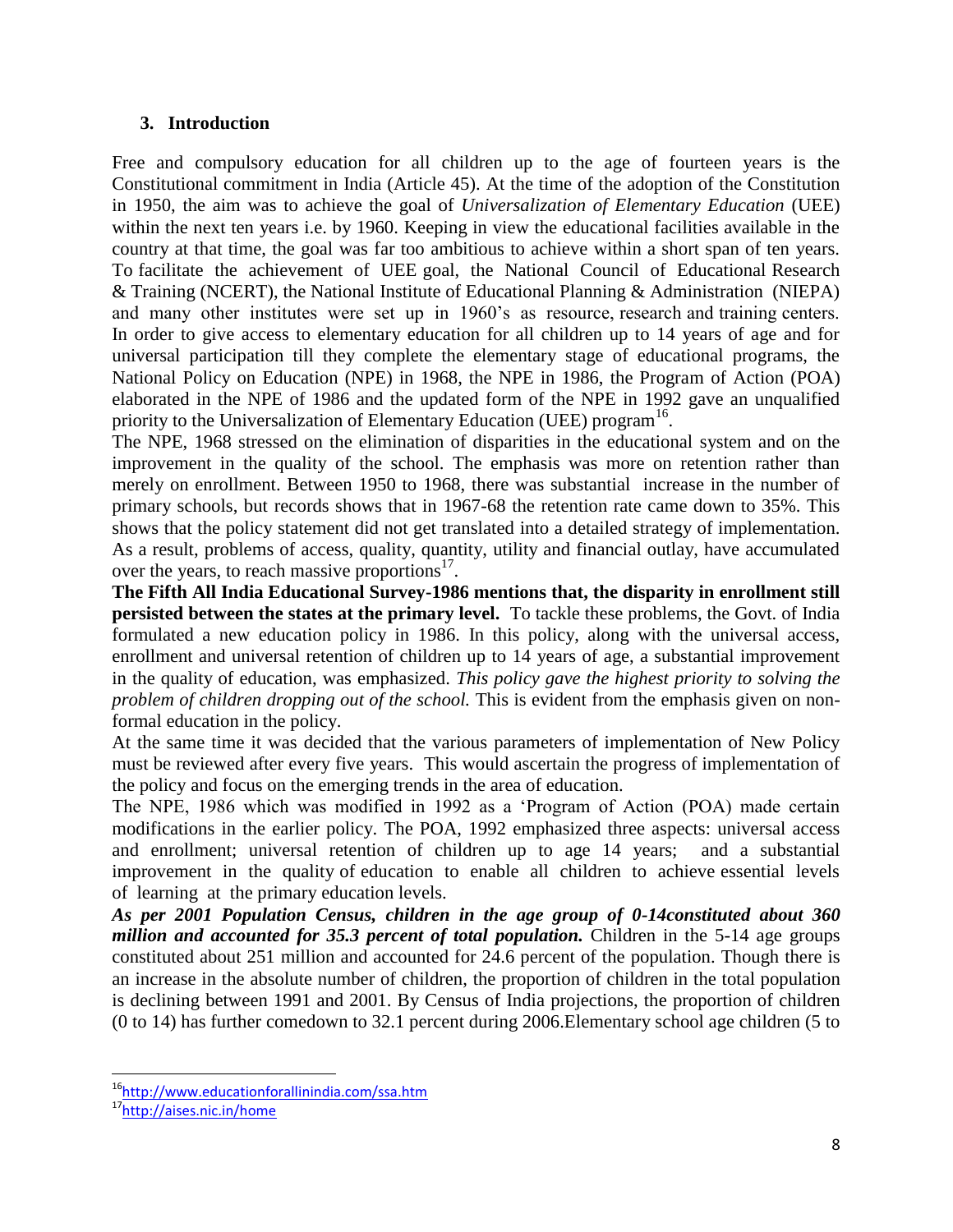<span id="page-9-0"></span>14) in the total population constituted 241.7 million accounting for 21.7 percent of the total population.

### <span id="page-9-1"></span>**4. A Reflection on Disadvantaged Children in Context of Delhi 4.1 Child Labor**

Those children, *who are doing paid or unpaid work in factories, workshops, establishments, mines and in the service sector such as domestic labor.* The Ministry of Labor, Government of India has employed the term 'child labor' only in the context of children doing 'hazardous' work. By implication, children who are not doing 'hazardous' work are not considered to be child laborers and are said to be doing child work. The consequence of this narrow definition of child labor is that the Labor Ministry's definition only includes a very small percentage of children who are in the work-force and leaves out millions of children who require policy and programmatic support from the Government. However, in accordance with the Recommendation of the Second National Labor Commission Report the definition of child labor must be as follows: *"All out of school children must be treated as child laborers or as those who have the potential to become child laborers…Thus, all work done by children, irrespective of where it is done must be considered as child laborers.* 

India continues to host the largest number of child laborers in the world today. According to the Census 2001, there were 12.7 million economically active children in the age-group of 5-14 years. The number was 11. 3 million during 1991 (Population Census) thus showing an increase in the number of child laborers. Workers in general are classified into main and marginal workers by the population census. *Census data shows that there is a decline in the absolute number as well the percentage of children (5-14) to total population in that age group classified as main workers from 4.3 percent in 1991 to 2.3 percent in 2001. But there was a substantial increase in marginal workers in every category of worker irrespective of sex and residence.* As a result, despite the number of main workers declining from 9.08 million in 1991 to 5.78 million in 2001, the total number of children in the work force increased. A large part of the increase was accounted for by the increase in marginal workers, which increased from 2.2 million in 1991 to 6.89 million in 2001. Main and Marginal workers put together, the work participation rate (WPR) of children in the 5-14 age group has declined from 5.4 percent during 1991 to 5 percent in 2001. The trends between 1991 and 2001 of declining main child workers along with increasing marginal workers may indicate the changing nature of work done by children. This is also to be seen in the context of decelerating employment growth in general in the economy during the last decade.

| $\overline{\phantom{0}}$<br>$\text{groups}^{18}$ |             |              | ີ               |             |              | $\overline{\phantom{0}}$ |  |
|--------------------------------------------------|-------------|--------------|-----------------|-------------|--------------|--------------------------|--|
| <b>All India</b>                                 | 1991        |              |                 | 2001        |              |                          |  |
|                                                  | <b>Boys</b> | <b>Girls</b> | All             | <b>Boys</b> | <b>Girls</b> | All                      |  |
|                                                  |             |              | <b>Children</b> |             |              | <b>Children</b>          |  |
| $5$ to $9$                                       | 0.9         | 0.9          | 0.9             | 1.5         | 1.4          | 1.4                      |  |
| 10 to 14                                         | 10.9        | 9.9          | 10.4            | 8.8         | 8.5          | 8.7                      |  |
| 5 to 14                                          | 5.7         | 5.1          | 5.4             | 5.1         | 4.9          | 5.0                      |  |

**Changes in Work Participation (Main and Marginal) Rate of Children in different age** 

 $\overline{\phantom{a}}$ 

<sup>18</sup> Source: Census of India 1991 and 2001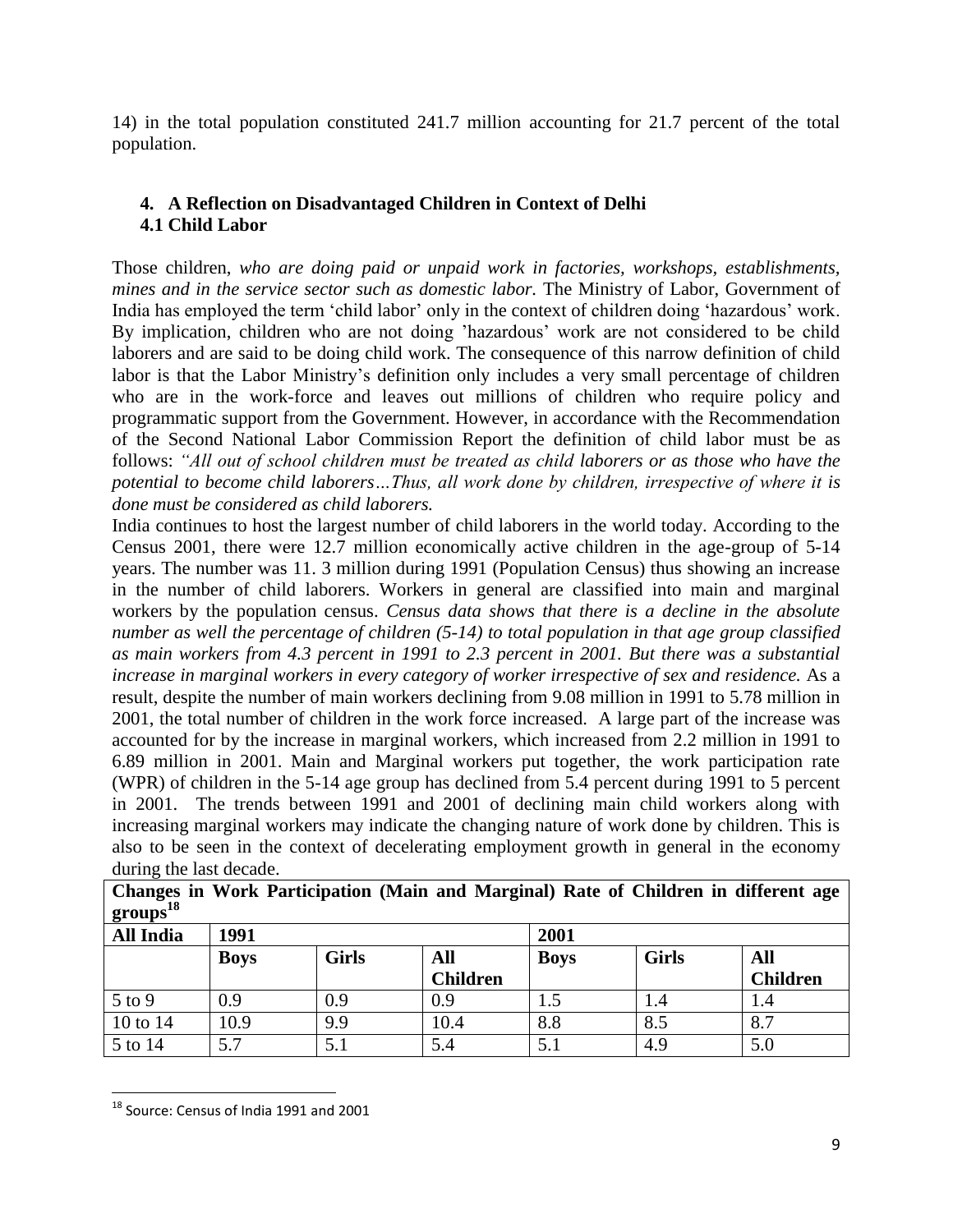*It is quite noteworthy that percentage of child labor in Delhi has increased by 53.19 percent from 1991 to 2001.<sup>19</sup>*

### <span id="page-10-0"></span>**4.2 Street Children**

 $\overline{a}$ 

The UNICEF definition of street and working children was followed for this study. According to UNICEF, three types of children belong to the category of street children. The first is **street-living children** who ran away from their families and live alone on the streets. This includes children from households both in Delhi and outside Delhi. The second is **street-working children** who spend most of their time on the streets fending for themselves, but return home on a regular basis. The last category is **children from street families** who live on the streets with their families.

**Findings of the Census of Street Children in Delhi<sup>20</sup> 50,923 children below 18 years of age were identified as street children in Delhi during12 July to 28 August 2010**. Street children in Delhi constitute nearly 0.4 per cent of the total population. **Street children below 18 years constitute nearly 1 per cent of the total number of children in Delhi.** 

Nearly half of those who claimed to attend school or said they had got an education had only received one to two years of schooling. Nearly 19 per cent were attending or had attended school up to Class V. The percentage of street children who had gone beyond the primary level was minimal. Overall, 64.2 per cent of the children demanded some kind of skill training, nearly 43.7 per cent wanted school education, and 17.4 per cent wanted both school education and skill training. Nearly 39 per cent wanted only skill training. More than 55 per cent preferred to attend classes in the evening while 41 per cent preferred to study in the morning.

North Delhi district had the highest concentration of street children at 10,091, and South West Delhi the least at 2,936 children. Of the 50,923 street children, **the sample study randomly selected 1,009 children, or 2 per cent of the total,** to understand their socio-economic and related conditions.

- A majority of the street children (36.03 per cent) belonged to the category of **children from street families. Children who work on the streets** constituted 29.05 per cent and **streetliving children** constituted27.91 per cent of the total street children population in the city
- Only 20.5 per cent of the street children in Delhi were girls
- Around two out of three street children, i.e., 61 per cent, belonged to the 7-14 years age group while 23 per cent were from the 15-<18 years age group
- **Social class is a key determinant in leaving a child on the streets to work or live** because one out of three street children was a dalit **(36 per cent), 17 per cent were adivasis,** and 38 per cent belonged to Other Backward Castes (OBCs)
- A majority of the street children were Hindus (75 per cent), followed by Muslims (17 per cent), and Christians (1 per cent)
- In all, 50.5 per cent of the **street children were not literate, 23 per cent** had received some form of non-formal education while another almost
- **20 per cent** had received some kind of formal education (13 per cent up to pre-primary, 4 per cent up to primary, and 2.4 per cent up to middle school). Nearly one-fourth of all the

<sup>&</sup>lt;sup>19</sup> Source: INDUS, Child Labor Project, 2007, Child Labor Facts and Figures: An Analysis of Census 2001, ILO and Government of India.

<sup>&</sup>lt;sup>20</sup> Surviving the Streets: A Census of Street Children in Delhi by the Institute of Human Development and Save the Children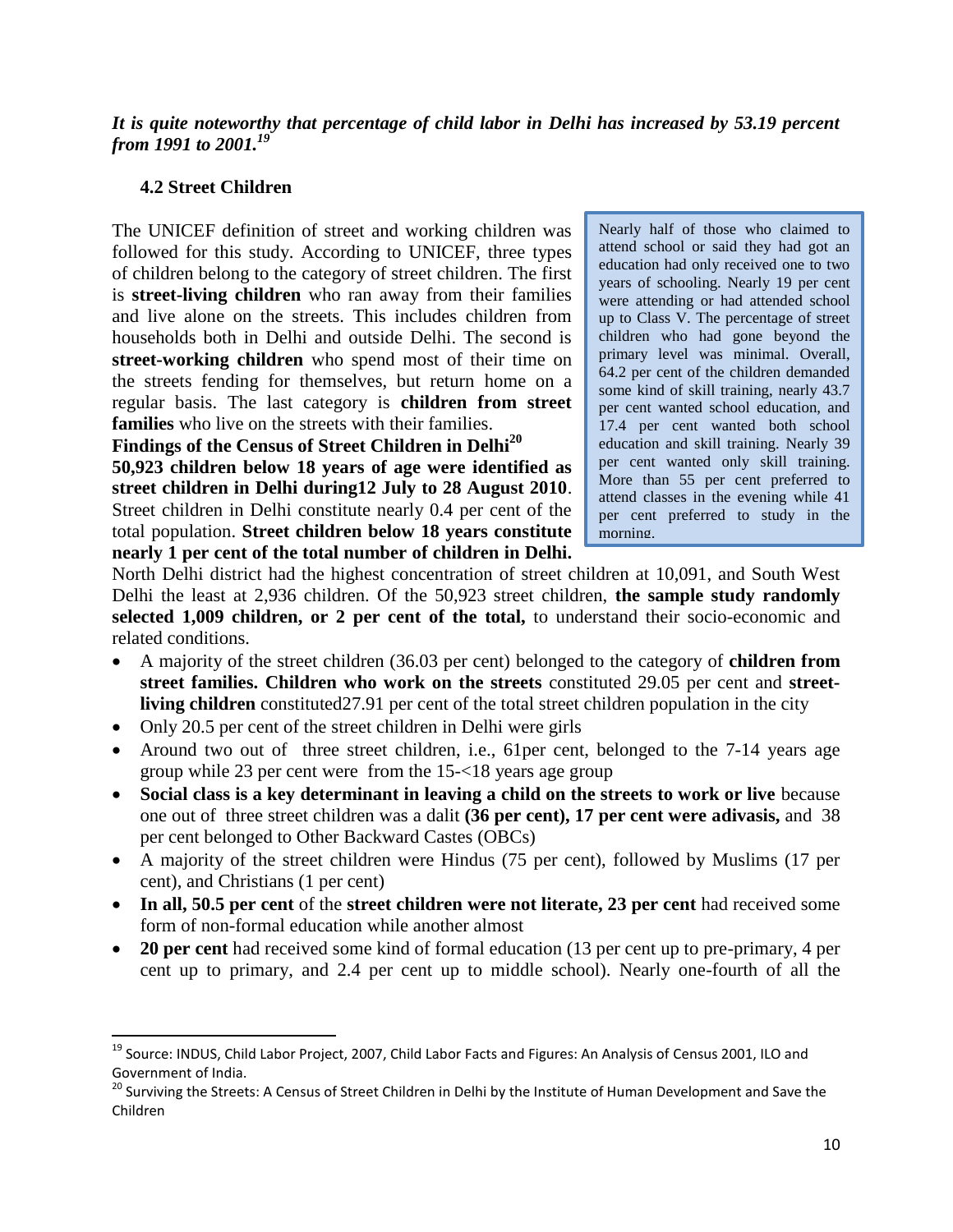children had received some kind of non-formal education offered by civil society organizations (CSOs).

- Most of the school-going children belonged to the categories of 'children of street families' and 'children working on the street'
- One out of every five (20.3 per cent) of the street children was involved in rag picking. This was followed by street vending (15.18 per cent), begging (15 per cent), working in roadside stalls or repair shops (12.19 per cent), *dhabas*/hotels (6.24 per cent), and manufacturing units (1.22 per cent)

|                      | <b>Street Children in Delhi</b> |                | <b>Population of Delhi</b> |                |         |
|----------------------|---------------------------------|----------------|----------------------------|----------------|---------|
| <b>District</b>      | <b>Number</b>                   | <b>Percent</b> | <b>Total Population</b>    | <b>Rural %</b> | Urban % |
| <b>Central Delhi</b> | 5862                            | 11.5           | 646385                     | 0              | 100     |
| <b>East Delhi</b>    | 7325                            | 14.4           | 1463583                    | 1.25           | 98.75   |
| New Delhi            | 5629                            | 11.1           | 179112                     | 0              | 100     |
| North Delhi          | 10091                           | 19.8           | 781525                     | 5.96           | 94.04   |
| North East Delhi     | 5416                            | 10.6           | 1768061                    | 8.01           | 91.99   |
| North West Delhi     | 3581                            |                | 2860869                    | 9.28           | 90.72   |
| South Delhi          | 4314                            | 8.5            | 2267023                    | 7.09           | 92.91   |
| South West Delhi     | 2936                            | 5.8            | 1755041                    | 12.85          | 87.15   |
| West Delhi           | 5769                            | 11.3           | 2128908                    | 4.08           | 95.92   |
| Total                | 50923                           | 100            | 13850507                   | 6.82           | 93.18   |

#### Table 2.1: District-wise distribution of street children

Table 2.2:Age and gender-wise distribution (percentage)

| <b>District</b>  |             | $0-3$ yrs |              |             | $4-6$ yrs     |       |             | $7-14$ yrs |       |       | $1518$ yrs                                |       |             | <b>Total</b> |     |
|------------------|-------------|-----------|--------------|-------------|---------------|-------|-------------|------------|-------|-------|-------------------------------------------|-------|-------------|--------------|-----|
|                  | <b>Male</b> | Female    | <b>Total</b> | <b>Male</b> | <b>Female</b> | Total | <b>Male</b> | Female     |       |       | Total Male Female Total Male Female Total |       |             |              |     |
| Central Delhi    | 4.31        | 8.57      | 5.12         | 9.71        | 17.89         | 11.25 | 63,58       | 64.68      | 63.79 | 22.39 | 8.85                                      | 19.85 | 81.20       | 18.80        | 100 |
| East Delhi       | 6.52        | 16.13     | 8.31         | 8.15        | 11.86         | 8.84  | 63.96       | 59.28      | 63.09 | 21.37 | 12.74                                     | 19.77 | 81.45       | 18.55        | 100 |
| New Delhi        | 9.48        | 14.40     | 10.47        | 9.09        | 19.08         | 11.11 | 54.79       | 57.97      | 55.43 | 26.64 | 8.55                                      | 22.99 | 79.80       | 20.20        | 100 |
| North Delhi      | 8.21        | 13.67     | 9.33         | 8.25        | 14.64         | 9.56  | 59.49       | 59.19      | 59.43 | 24.05 | 12.50                                     | 21.67 | 79.43 20.57 |              | 100 |
| North East Delhi | 3.10        | 13.94     | 5.60         | 3.82        | 13.94         | 6.15  | 58.94       | 58.65      | 58.87 | 34.15 | 13.46                                     | 29.38 | 76.95       | 23.05        | 100 |
| North West Delhi | 5.11        | 10.75     | 6.33         | 9.12        | 13.99         | 10.17 | 67.53       | 62.95      | 66.54 | 18.24 | 12.31                                     | 16.96 | 78.36 21.64 |              | 100 |
| South Delhi      | 6.52        | 9.29      | 7.13         | 11.04       | 23.54         | 13.78 | 56.52       | 56.70      | 56.56 | 25.92 | 10.48                                     | 22.54 | 78.08       | 21.92        | 100 |
| South West Delhi | 4.99        | 5.71      | 5.11         | 8.08        | 12.40         | 8.83  | 63.71       | 69.88      | 64.78 | 23.22 | 12.01                                     | 21.28 | 82.68       | 17.32        | 100 |
| West Delhi       | 2.35        | 10.53     | 4.31         | 5.57        | 10.75         | 6.81  | 58.75       | 65.80      | 60.43 | 33.33 | 12.93                                     | 28.45 | 76.09       | 23.91        | 100 |
| Total            | 5.92        | 12.17     | 7.21         | 8.02        | 15.12         | 0.49  | 60.55       | -61.02     | 60.65 | 25.51 | 11.69                                     | 22.65 | 79.32 20.68 |              | 100 |

Note: See Table 3 in the Annexure for the absolute number of street children and Table 4 for the total number of male/female children.

### <span id="page-11-0"></span>**4.3 Bonded Children**

*The children who have either been pledged by their parents for paltry sums of money or those working to pay off the inherited debts of their fathers work as bonded labor*. Bonded child labor is an acute problem in some states*.* However, the situation is little in Delhi when the police and executive magistrates do carry different figures relating to bonded labor.

The data on cases registered by the police under the Bonded Labour System (Abolition) Act in the Capital supplied under the Right to Information Act raises serious questions about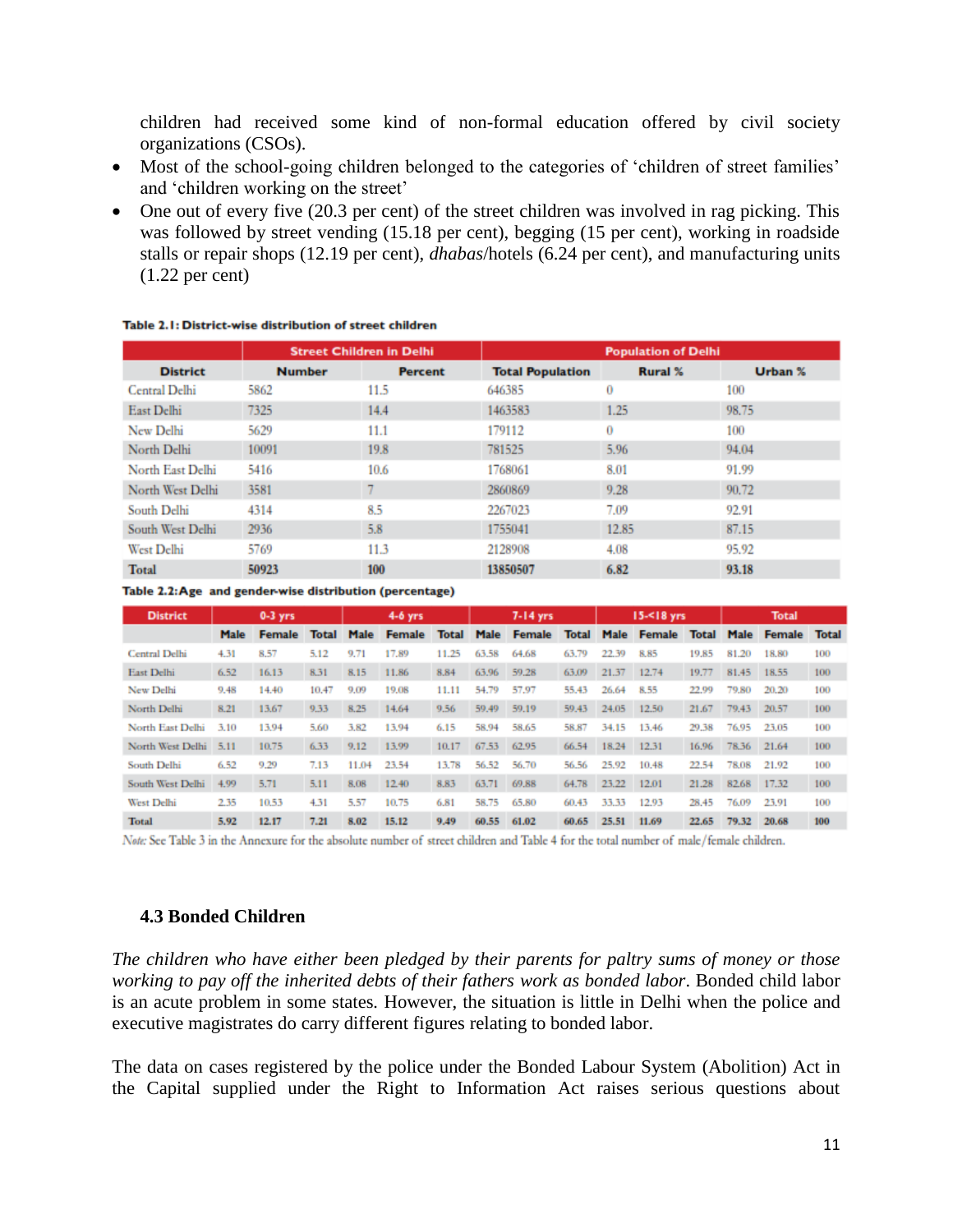coordination on the issue among various agencies. The details were furnished following a directive to the Revenue Department by the Central Information Commission in connection with an application moved a non-government organization in 2011<sup>21</sup>. "The RTI applicant pointed out *that according to the South Delhi police, four cases were registered from 2007 to 2010, whereas the Sub Divisional Magistrate (Defence Colony) states that 210 cases were registered, SDM (HauzKhas) has given a figure of 239 and SDM (Kalkaji) of 99. "The South Delhi police does not have any data for 2011, whereas Deputy Commissioner (South) has given a figure of 114 cases registered so far this year."*

*It is quite interesting to note that between January 2005 to January 2007 899 children rescued as bonded labor in Delhi<sup>22</sup> .* 

### <span id="page-12-0"></span>**4.4 Child Domestic Labor**

*In June 2006, when 10-year-old Sonu was sadistically tortured and killed by her employers in Mumbai, the invisible world of the domestic worker, and especially of the child worker, lay exposed in all its brutality<sup>23</sup> .*

Child domestic labor (CDL) is culturally accepted and widely prevalent in India. The classification of CDL applies to children who are engaged to perform domestic tasks in the home of a third party or employer and not their family.

As defined in the International Labor Organization (ILO) Worst Forms of Child Labor Convention (No. 182), 1999, where child domestic labor is exploitative and includes trafficking, slavery, or practices similar to slavery, or work which, by its nature or the circumstances in which it is carried out, is hazardous and likely to harm the health, safety, or morals of the child, it constitutes a worst form of child labor. Despite legislation, child labor continues to flourish in both rural and urban India. *On October 16, 2006 two important notifications to the existing Child Labor Prohibition (And Regulation) Act 1986 came into effect. The notifications ban the employment of children below the age of 14 as domestic servants and in the hospitality trade such as in roadside dhabas, restaurants, hotels, motels and spas.*

*The National Domestic Labor Policy, 2011 in paragraph 1.2.10 clearly provides that no child should be employed as domestic child labor.* Further, the paragraph 2.2.8 provides for setting up necessary mechanism to regulate placement agencies, therefore, the registration of placement agencies should be mandatory under Shops and Commercial Establishment Act, 1953.As per broad estimates, there are over 800-1000 placement agencies in the capital city of Delhi itself. Moreover, a Task Force was created in 2010, to recommend the welfare and regulatory mechanisms for the domestic workers and to suggest appropriate measures.

*An estimated 1, 85,595 children in India are employed as domestic help and in dhabas (small roadside eateries); 49,893 children work in auto-repair workshops.*

 $\overline{a}$ 

<sup>23</sup><http://southasia.oneworld.net/peoplespeak/domestic-workers-in-india-no-better-than-slaves#.UX4uWLUTIto>

<sup>&</sup>lt;sup>21</sup><http://www.hindu.com/2011/06/28/stories/2011062862690400.htm>

<sup>&</sup>lt;sup>22</sup> Report on Bonded Labor in Delhi: Analyzing the Effectiveness of the Programmes for Eradication of the Bonded Labor System by SujataMadhok, 2007, Centre for Education and Communication [\(www.cec-india.org\)](http://www.cec-india.org/)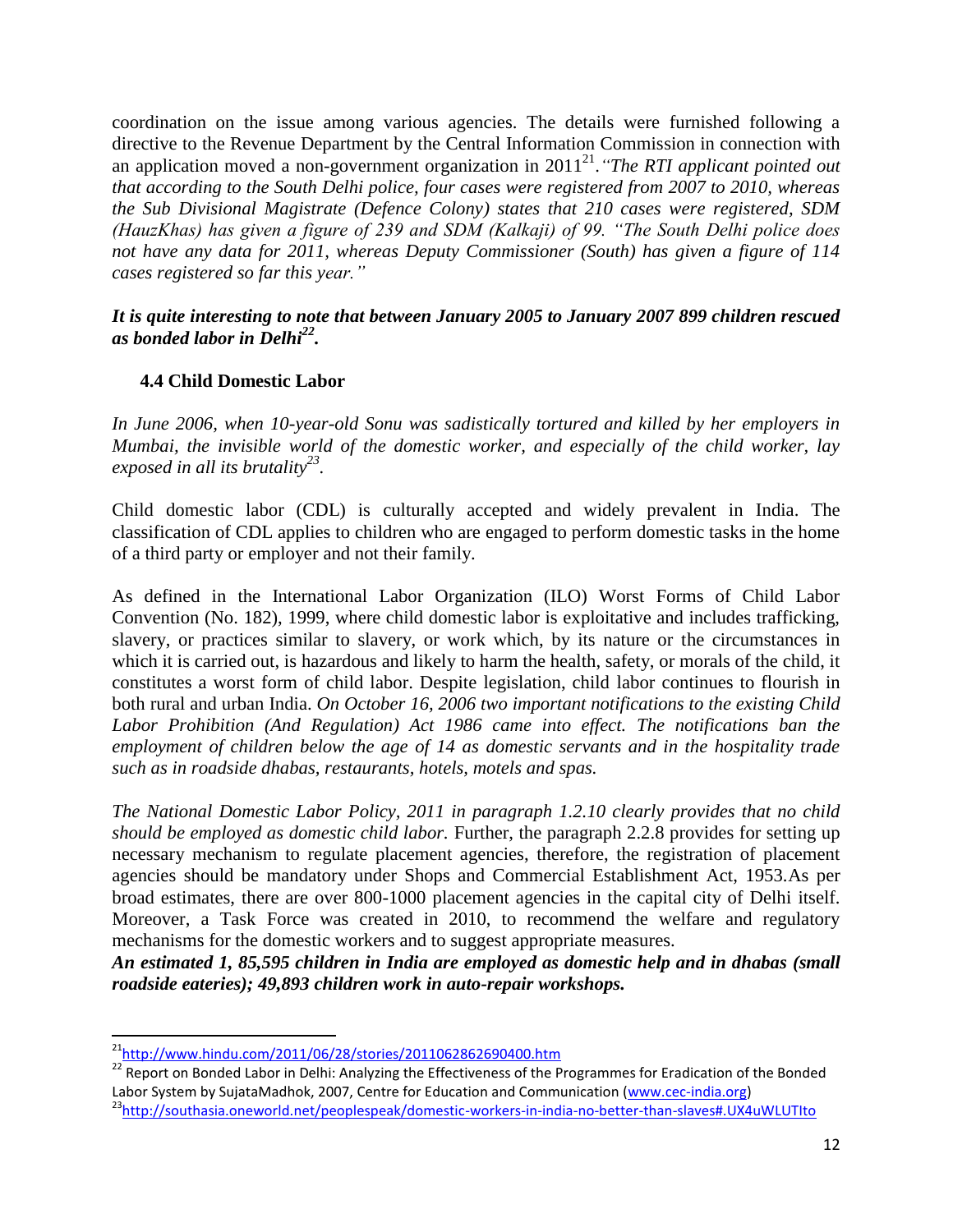*Children as a domestic labor work 12-14 hours a day at the cost of their education, their situation is similar to that of child labor working in hazardous conditions.* Domestic workers are isolated and vulnerable, especially those that live in their employer's home. They are dependent on the good or bad will of their employer. Girl child is subjected to gender discrimination, prejudice and stereotyping in relation to their work which is regarded as low status, and accorded little value and risk physical and psychological abuse and sexual exploitation too $24$ .

### <span id="page-13-0"></span>**4.5 Migrant children**

India faces a huge challenge with "distress seasonal migration". Millions of families are being forced to leave their homes and villages for several months every year in search of livelihoods. These migrations mean that families are forced to drop out their children from schools, something that closes up the only available opportunity to break the vicious cycle generation after generation. At worksites migrant children are inevitably put to work. *All evidence indicates that migrations are large and growing. The number of children below 14 years of age thus affected may already be in the order of 9 million.*

Migrant populations overwhelmingly belong to Scheduled Caste, Scheduled Tribes, and Other Backward Castes. They comprise the landless and land poor who possess the least amount of assets, skills or education. Studies reveal that the majority of migrant labor is to be found in states like Andhra Pradesh, Rajasthan, Karnataka, Gujarat, Tamil Nadu and Maharashtra. Almost all major states appear to be affected by migration, although to varying degrees. Many industrial and agro-industrial sectors like brick-making, salt, manufacture, sugar cane harvesting, stone quarrying, construction, fisheries, plantations, rice mills and so on run largely on migrant labor. Similarly, in context of Delhi, children of migrant workers are out of the preview of Right to Education subjecting to be more vulnerable.

### <span id="page-13-1"></span>**4.6 NT/DNT Families**

 $\overline{\phantom{a}}$ 

Living in precarious conditions, India's de notified and nomadic tribes are subject to maltreatment and abuse by all and sundry. They have no address, no landholdings, and no citizenship documents – in fact, no identity proof of the usual sort available to other citizens. *Their children remain out of school and the women struggle for dignity<sup>25</sup> .* Even after 62 years of independence, a large section of the country's de-notified tribes (DNTs) and communities continue to remain out of the census list, as they are not registered as primary residents. The last community-wise census of these tribes was done during the colonial rule in 1931<sup>26</sup>. *Recently an evidence based research work has been done in one of the NT/DNT Families, relocated to present location during Commonwealth Games, 2010. We found children in precarious conditions with no provision of drinking water, sanitation, education, health. Case studies of the families have been provided in Annexure for reference.* 

<sup>&</sup>lt;sup>24</sup>[http://wiego.org/sites/wiego.org/files/resources/files/WIEGO\\_Domestic\\_Workers\\_0.pdf](http://wiego.org/sites/wiego.org/files/resources/files/WIEGO_Domestic_Workers_0.pdf)

<sup>25</sup><http://southasia.oneworld.net/news/indias-denotified-tribes-demand-a-life-of-dignity#.UX5Aq7UTIto>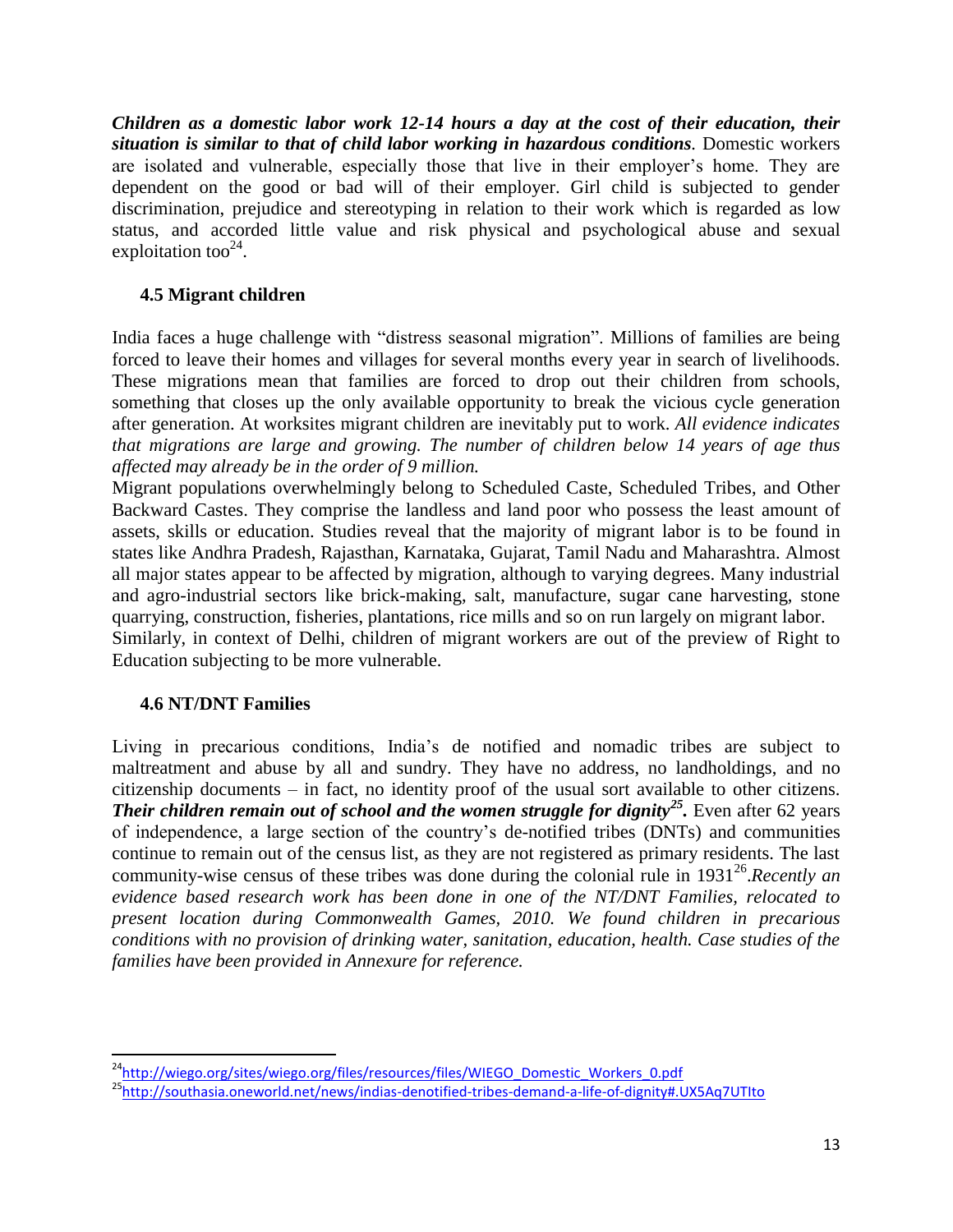### <span id="page-14-0"></span>**4.7 Construction Worker Children**

There is no respite for children of construction workers who are deprived of an education as they have to frequently move from one part of the city to another. The proposal for chalta-firta (mobile) schools for children of construction workers is still in a limbo despite Delhi Building and Other Construction Workers Welfare Board releasing Rs 7.50 crore to the Universal Elementary Education Mission for the project.

The board has not even mapped all the construction workers in Delhi. It had registered only 87,273 construction workers till March 31, 2012 as against the 2001 Census figure of 3.52 lakh. There are discrepancies in its utilization of funds, too<sup>27</sup>. In an attempt to understand various issues related to Construction workers, SEWA, did a piolot study at two sites in Delhi- Anand Vihar, and Raghbir Nagar<sup>28</sup>. Major findings of the study related to Education Status are-

The study shows that 64% of the workers are illiterate. Also, only a mere 3% have reached the level of senior secondary, whereas, 22% are primary school dropouts. A majority of respondents have been dropouts and have left school because of low levels of income and conditions of poverty. Further, a lot of workers have continued working in the construction sector, because this has been their traditional family occupation and has been carried over generations. There is also a feeling that because of being illiterate or semi-literate, the chances of getting employment in the formal sector are nil.In the process of analyzing the aspirations of workers, the study shows that not a single worker wants that his or her child should continue working as a construction worker. *However, because of low levels of income and unaffordable education, they feel that it is difficult for their children to continue their education. The issue of education of children has deep connections with the issue of shelter for children at workplace. As there is an absence of shelter for children at worksites, the workers are forced to carry their young infants along with them to the workplace and not only carry their young infants, but also their young school-going age children, so that the elder siblings can look after the younger ones. This adversely affects the education of the young school-going age children.*

 $\overline{a}$ 

<sup>&</sup>lt;sup>27</sup>[http://articles.timesofindia.indiatimes.com/2013-04-04/delhi/38277599\\_1\\_1-cess-delhi-building-construction](http://articles.timesofindia.indiatimes.com/2013-04-04/delhi/38277599_1_1-cess-delhi-building-construction-workers)[workers](http://articles.timesofindia.indiatimes.com/2013-04-04/delhi/38277599_1_1-cess-delhi-building-construction-workers)

<sup>28</sup>[http://previous.wiego.org/news/E-](http://previous.wiego.org/news/E-Newsletters/2006/survey_report_socioecon_status_construction_workers.pdf)

[Newsletters/2006/survey\\_report\\_socioecon\\_status\\_construction\\_workers.pdf](http://previous.wiego.org/news/E-Newsletters/2006/survey_report_socioecon_status_construction_workers.pdf)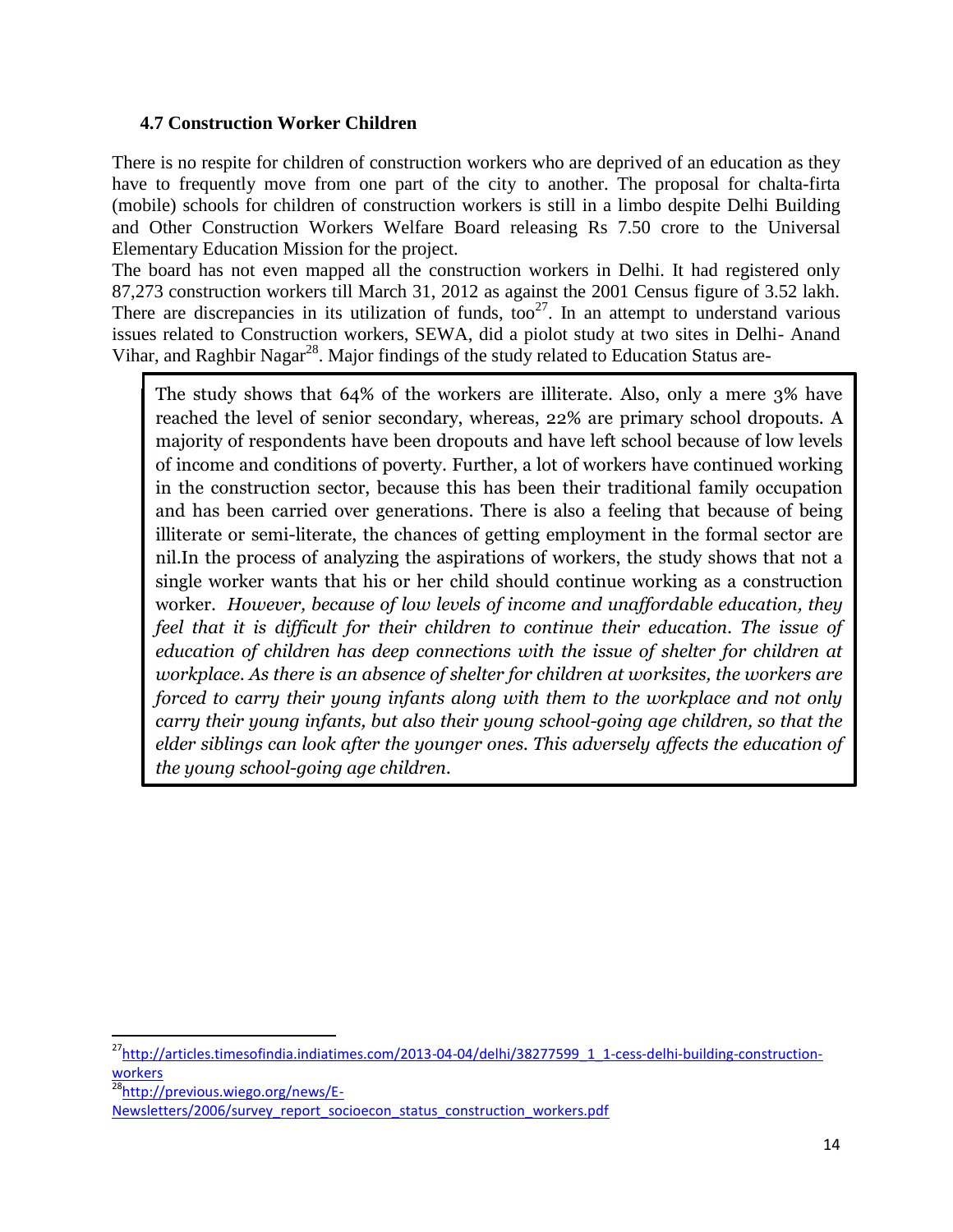### <span id="page-15-0"></span>**4. Opportunities of Right to Education to Disadvantaged Children**

### <span id="page-15-1"></span>**4.1 Right of Children to Free and Compulsory Education Act, 2009**

Right of Children to Free and Compulsory Education Act provides an opportunity to every children of this country aged between 6-14 years to complete their primary, middle and upper middle class education. Let us have a look at some of important sections of the Act

Section 2 (c)

"Child" means a male or female child of the age of six to fourteen years;

Section 2 (d)

―Child belonging to disadvantaged group‖ means a child belonging to the Schedule Caste, the Scheduled Tribe, the socially and educationally backward class or such other group having disadvantage owing to social, cultural, economic, geographic, linguistic, gender or such other factor, as may be specified by the appropriate Government, by notification;

Section 2 (f)

―Elementary education‖ means the education from the first to eighth class;

Section 3 (1)

Every child of the age of six to fourteen years shall have a right to free and compulsory education inn neighborhood school till completion of elementary education;

Provided that a child suffering from disability, as defined in clause (i) of section 2 of the Persons with Disabilities (Equal Opportunities, Protection and Full Participation) Act, 1996, shall have the right to pursue free and compulsory elementary education in accordance with the provisions of Chapter V of the said Act.

Section 4

Where a child above six years of age has not been admitted in any school or though admitted, could not complete his or her elementary education, then, he or she shall be admitted in a class appropriate to his or her age;

Provided that where a child is directly admitted in a class appropriate to his or her age, then, he or she shall, in order to be at par with others, have a right to receive special training, in such manner, and within such time-limits, a may be prescribed.

Provided further that a child so admitted to elementary education shall be entitled to free education till completion of elementary education even after fourteen years

Section 6

**For carrying out the provisions of this, the appropriate Government and the local authority shall establish, within such area or limits of neighborhood, as may be prescribed, a school,**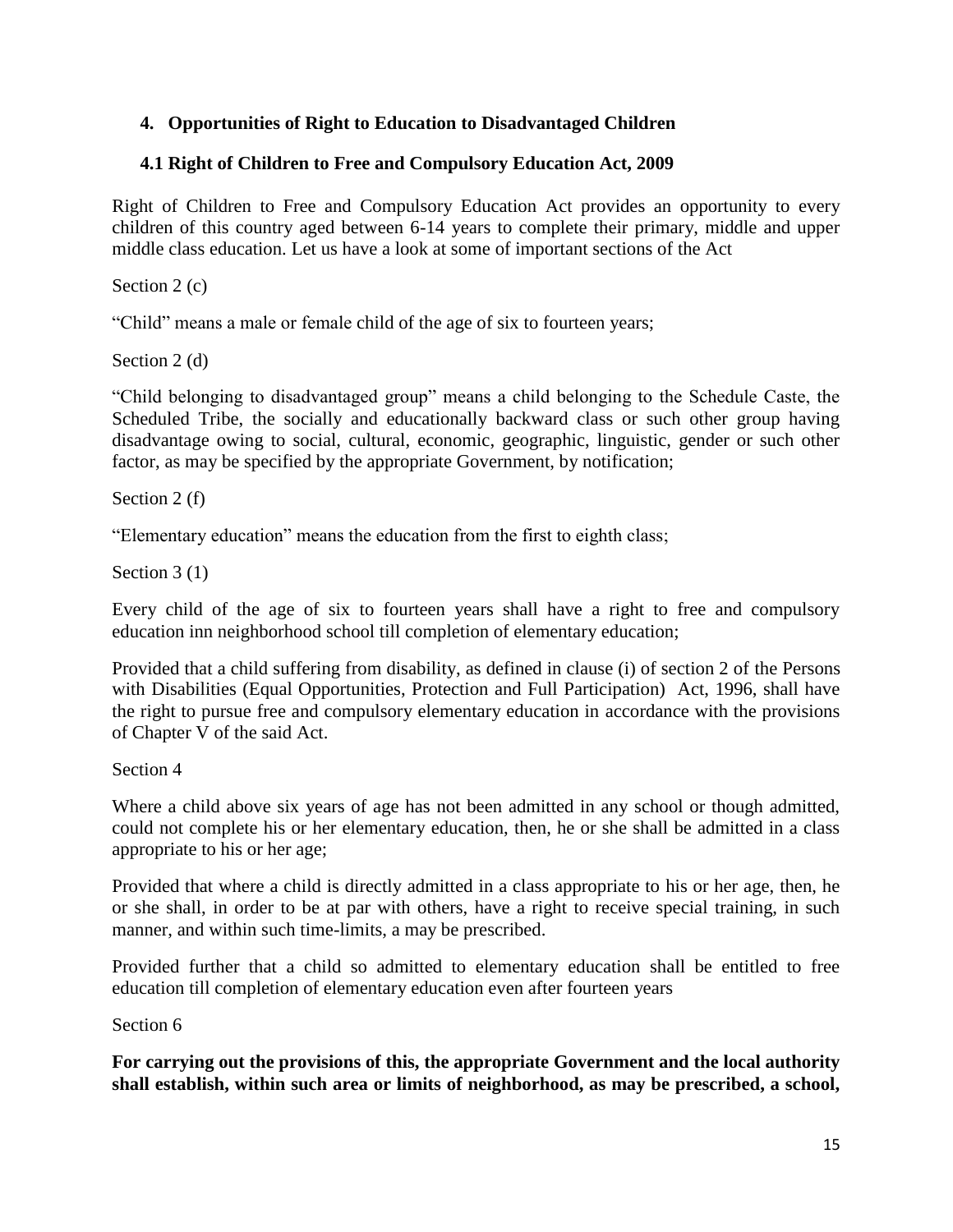### **where it is not so established, within a period of three years from the commencement of this Act**

The term "compulsory education" means obligation of the appropriate Government to-

- (i) provide free elementary education to every child of the age of six to fourteen years; and
- (ii) ensure compulsory admission, attendance and completion of elementary education by every child of the age of six to fourteen years;
- (iii) ensure availability of a neighborhood school specified in section 6
- (iv) ensure that the child belonging to weaker section and the child belonging to disadvantaged group are not discriminated against and prevented from pursuing and completing elementary education on any grounds
- (v) provide infrastructure including school building, teaching staff and learning equipment;
- (vi) provide special training facility specified in section 4
- (vii) ensure and monitor admission, attendance and completion of elementary education by every child;
- (viii) ensure good quality elementary education, conforming to the standards and norms specified in the Schedule;
- (ix) ensure timely prescribing of curriculum and courses of study for elementary education; and
- (x) provide training facility for teachers

Section 11

With a view to prepare children above the age of three years for elementary education and to provide early childhood care and education for all children until they complete the age of six years, the appropriate Government may make necessary arrangement for providing free preschool education for such children.

### <span id="page-16-0"></span>**4.2 National Child Labor Programme**

Considering the complexity and the magnitude of the issue the National Policy on Child Labor announced in 1987 emphasized the need for strict enforcement measures in areas of high child labor concentration. In order to translate the above policy into action, the Government of India initiated the National Child Labor Project Scheme in 1988 to rehabilitate the working children starting with 12 child labor endemic districts of the country. Under the Scheme, working children are identified through child labor survey, withdrawn from work and put into the special schools, so as to provide them with enabling environment to join mainstream education system. In these Special Schools, besides formal education, they are provided stipend @ Rs.100/- per month, nutrition, vocational training and regular health check-ups. In addition, efforts are also made to target the families of these children so as to cover them under various developmental and income/employment generation programmes of the Government. In fact, major thrust to the programme came with the landmark judgment of the Honorable Supreme Court in December 1996 in the case of M.C. Mehta vs. State of Tamilnadu.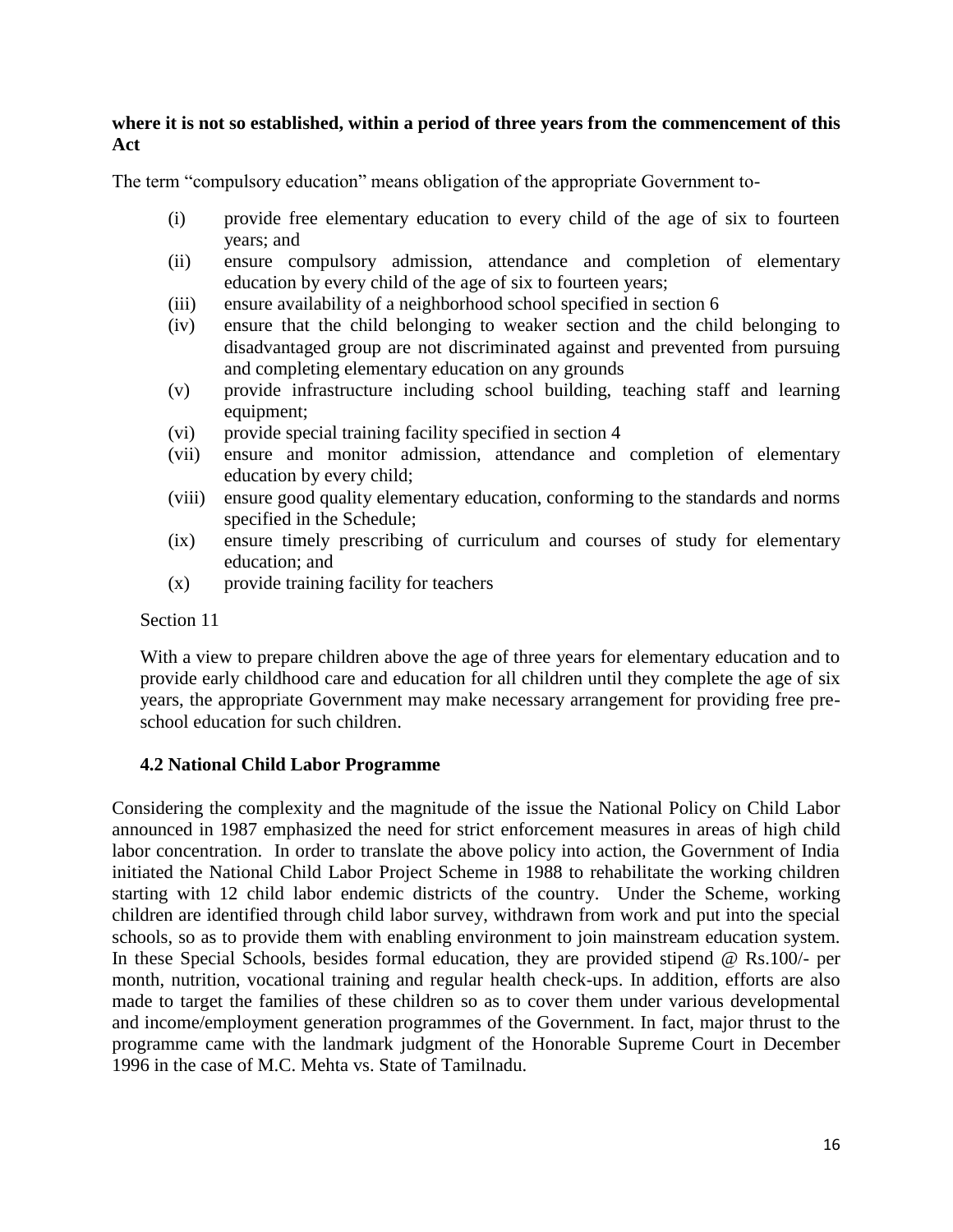#### **THE ANDHRA PRADESH MODEL**

**In Andhra Pradesh, there has been a shift in the perspective on the definition of child labour as all children out of school**. All efforts were made to get every child in school by establishing a norm that no child is in work. Arguments such as children must earn because they are poor were not given as excuses for continuation of child labour. The NCLP program too was modified to a large extent. There were no stipends to the children's families 'to compensate for the loss of income'. Special schools as parallel structures were not run. Instead there were residential bridge courses for children withdrawn from work and a well laid out strategy for mainstreaming them into formal schools through coordination with the education department at the district level. Furtherthe labour department took up the task of enforcement of law.

### <span id="page-17-0"></span>**4.3 Sarva Shiksha Abhiyaan**

The SSA programme is an endeavor to provide an opportunity for improving human capabilities of all children, through the provision of community-owned quality education in a mission mode. The Sarva Shiksha Abhiyan had been set with specific targets. These are:

- All children in school, Education Guarantee Centre, Alternate School or 'Back-to-School' camp by 2003
- All children complete five years of primary schooling by 2007
- Children complete eight years of elementary schooling by 2010
- Focus on elementary education of satisfactory quality with emphasis on education for life
- Bridge all gender and social category gaps at the primary stage by 2007 and at the elementary education level by 2010
- Universal retention by 2010

### Focus of SSA-

- Alternative Schooling for child labor, migrating children, street children, domestic child laborers, school drop outs and never enrolled children
- Children with special needs
- Community mobilization
- Girls Education
- Quality of Elementary Education

### <span id="page-17-2"></span><span id="page-17-1"></span>**5. Stakeholders in Making Right to Education Accessible to Disadvantaged Children 5.1 Department of Labor**

The Ministry of Labor is the key agency to take up all the activities for abolition of child labor. The department of Labor's function is the following:

- Identify and rescue child labor and ensure that all the children who are out of school in an area are covered. This would include all categories of children who are in work
- Enforcement of law- and action against employers of children: The labordepartment has to ensure that all the laws concerning abolition of child labor arestrictly implemented. Cases are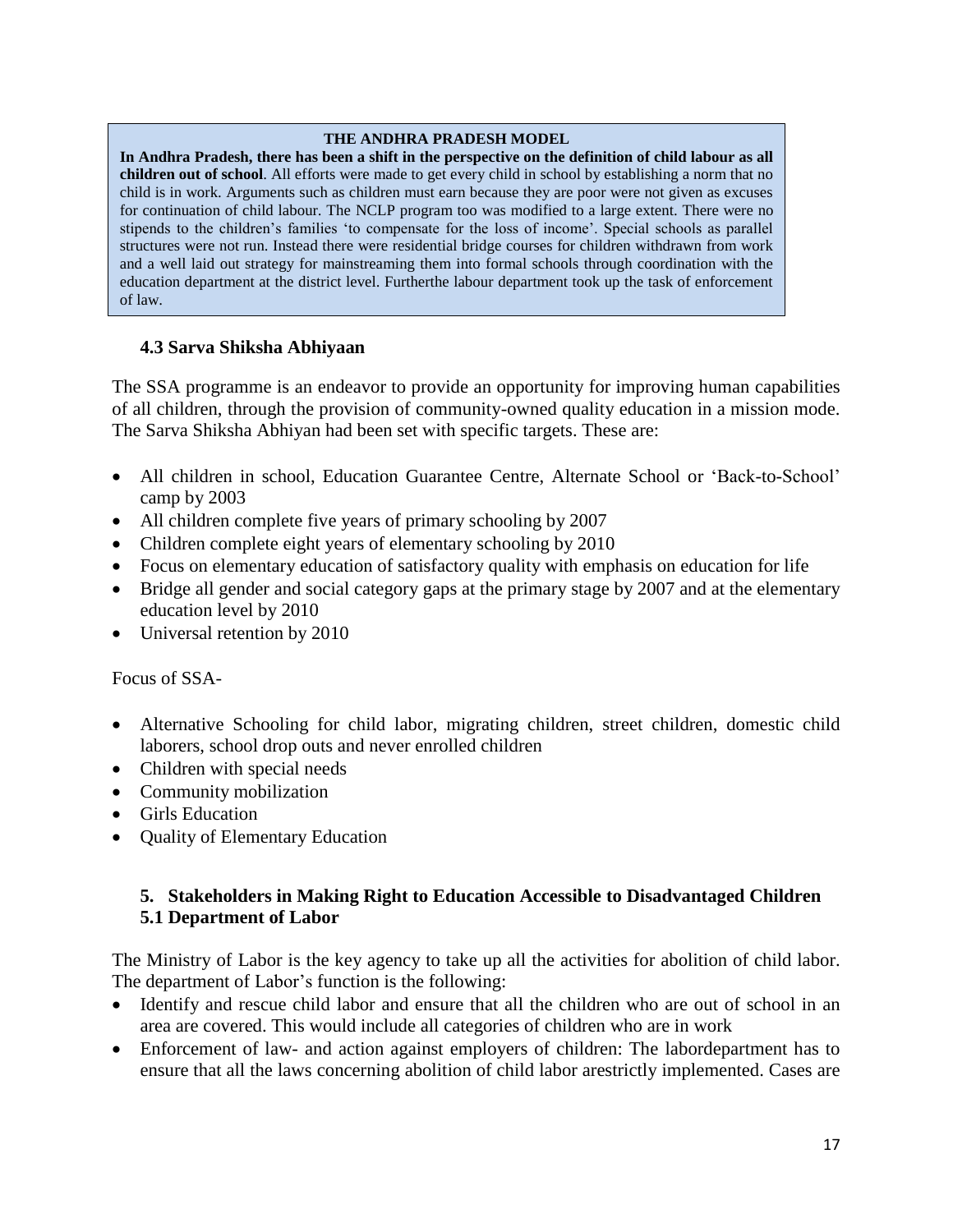to be booked against employers and the responsibility of rescuing and rehabilitation of children must be its major task

- Orientation to its officers at all levels has to be given. While the labor department approach of raid and rescue is necessary under certain circumstances it is vital that the Labor Department coordinates its activities with the local police and teams of volunteers who have skills in handling and counseling children thus rescued. Since the entire operation of withdrawing a child from labor force requires the coordination with multiple departments it must lay down a clear protocol of tasks to be taken up by each one of them
- **Counsel rescued children and mainstream them into formal schools**
- **Establish TECs for children rescued from labor. These centres must be purely transitory in nature and these children should be handed over to the SSA programme as soon as possible**
- Coordinate all the concerned departments of education, police, youth, women and child development and establish protocols for collaborative action

### <span id="page-18-0"></span>**5.2 Department of Education**

The role of Directorate of Education (Delhi Government) and Department of Education (MCD)is indispensable from the point of view of making the education accessible to all children aged 6-14 years. **The department of education has the task of integrating all out of school children, who include children belonging to disadvantaged and weaker section, into the school system and ensure that children enjoy their right to education.** Their function is the following:

- In order to prevent children from joining the labor force the education department must ensure that all children in the 5-8 years age group are enrolled and retained in schools
- The interventions of the SSA must pay attention to children in the 9-14 age groups like child labor, migrating children, street children, domestic child workers and school dropouts and never enrolled children

### <span id="page-18-1"></span>**5.3 Department of Home/Police**

- The role of the police is, booking the right cases under the CLPRA, Bombay Prevention of Begging Act, Juvenile Justice Act and other related laws
- All cases registered in the police stations have to be followed up in the best interest of the child and their right to education

### <span id="page-18-2"></span>**5.4 Department of Women and Child Development**

 There are a huge number of homeless children, pavement dwellers, street and working children and child beggars in the urban areas. Children away from their families are also exposed to substance abuse, drug abuse and sexual abuse. They also have the right to education since sooner than later all these children would join the labor force.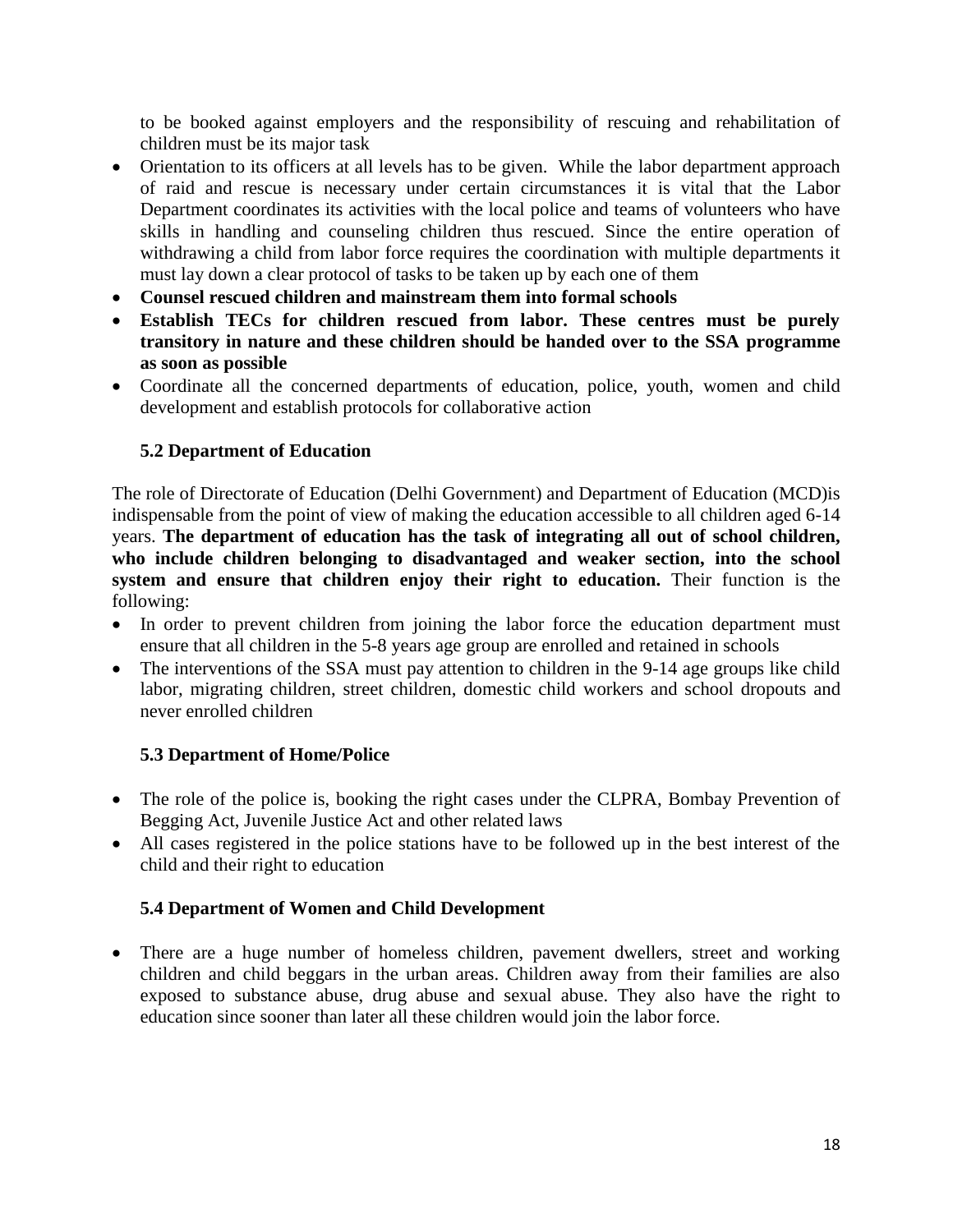### <span id="page-19-0"></span>**5.5 Municipal Corporation of Delhi**

- Municipal Corporation ensure that all children belonging to disadvantaged categories should be enrolled in MCD schools and given them the opportunity to learn and grow
- A monitoring mechanism should be developed by MCD in order to track accessibility to right to education to disadvantaged children

### <span id="page-19-1"></span>**5.6 The Delhi Building and Other Construction Workers Welfare Board**

As provided, under section 18 (1) of the Act, Govt. of NCT of Delhi has constituted the Delhi Building and other Construction Workers Welfare Board under the Chairmanship of the Hon'ble Minister of Labor, Delhi

### **Functions of the Board**

- 1. To constitute Building and Other Construction Workers Fund and to utilize the same for providing certain welfare measures like financial assistance to the families in case of accident, old age pension (the amount of pension shall be Rs.150 - per month and all increase of Rs.10/- shall be given for every completed years of service beyond 5 years), housing loans, payment of insurance premium, education, medical and maternity benefits to the workers registered with the Board.
- 2. To sanction financial assistance to the extent of Rs.15, 000/- to nominees/dependents of a member towards death benefit in case of death. In case the death is due to accident during the course of employment the nominees 1 dependents of the member are to be given Rs. 50,000/ towards death benefit.
- 3. To provide maternity benefit of Rs.1000 /- to the women employees who are beneficiary of the fund during the period of maternity. Such benefit is however limited to two cases of maternity for each beneficiary.
- 4. To provide maternity benefit of Rs.1000 /- to the women employees who are beneficiary of the fund during the period of maternity. Such benefit is however limited to two cases of maternity for each beneficiary.
- 5. To sanction an amount of Rs.1000/- to the nominee/dependents of the deceased member towards funeral expenses
- 6. To provide disability pension, loan for purchase of tools, medical assistance to the beneficiary, *financial assistance for education* and financial assistance for marriage.

It is to be noted that not a single function of the Board provides for education of children of construction workers. At the same time no function provides us necessary information pertaining to pre-school education of children belonging to 3-6 years age. *(Section 11 of RTE Act provides for education of children belonging between the age group of 3-6 years).*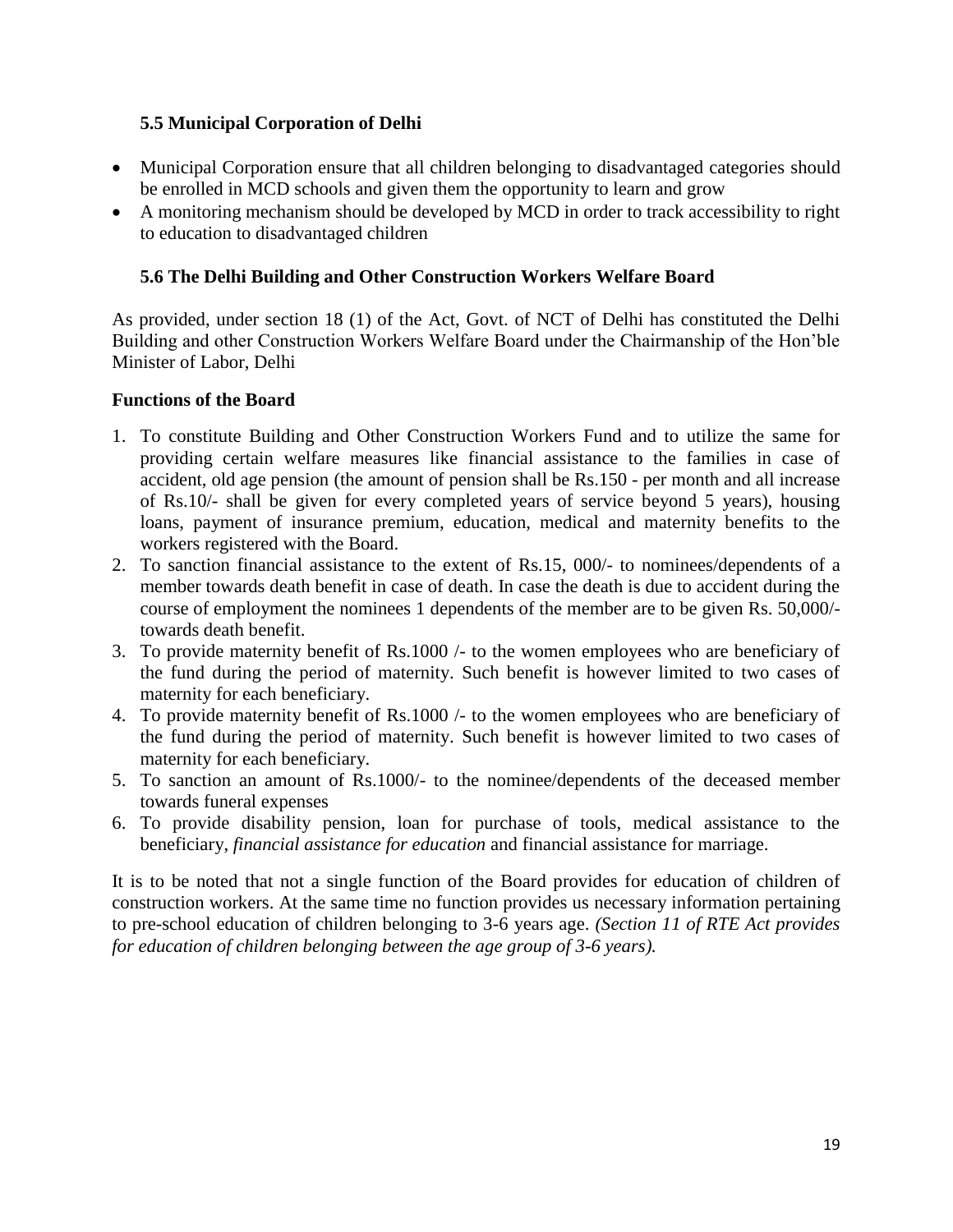### <span id="page-20-0"></span>**6. Status of Right to Education in Delhi**

According to  $8<sup>th</sup>$  All India Survey of Schools there are 17, 32, 536 children in primary schools and  $1, 56, 721$  children in upper primary schools in all nine districts of Delhi<sup>29</sup>.

| I to V            |             |              |              |  |  |  |  |  |  |
|-------------------|-------------|--------------|--------------|--|--|--|--|--|--|
| <b>Districts</b>  | <b>Boys</b> | <b>Girls</b> | <b>Total</b> |  |  |  |  |  |  |
| Central           | 27,300      | 23263        | 50563        |  |  |  |  |  |  |
| East              | 102502      | 86073        | 188575       |  |  |  |  |  |  |
| New Delhi         | 18518       | 18479        | 36997        |  |  |  |  |  |  |
| North             | 37586       | 33995        | 71581        |  |  |  |  |  |  |
| North East        | 130828      | 120331       | 251159       |  |  |  |  |  |  |
| North West        | 208679      | 177149       | 385828       |  |  |  |  |  |  |
| South             | 138410      | 122064       | 260474       |  |  |  |  |  |  |
| South West        | 123219      | 99212        | 222431       |  |  |  |  |  |  |
| West              | 142619      | 122309       | 264928       |  |  |  |  |  |  |
| <b>Total</b>      | 929661      | 802875       | 17, 32, 536  |  |  |  |  |  |  |
| <b>VI-VIII</b>    |             |              |              |  |  |  |  |  |  |
| Central           | 19342       | 17299        | 36641        |  |  |  |  |  |  |
| East              | 60763       | 48247        | 109010       |  |  |  |  |  |  |
| New Delhi         | 12065       | 11235        | 23300        |  |  |  |  |  |  |
| North             | 22460       | 21016        | 43476        |  |  |  |  |  |  |
| North East        | 73927       | 67484        | 141411       |  |  |  |  |  |  |
| North West        | 119817      | 93923        | 213740       |  |  |  |  |  |  |
| South             | 85273       | 72226        | 157499       |  |  |  |  |  |  |
| South West        | 71489       | 55589        | 127078       |  |  |  |  |  |  |
| West              | 82424       | 74288        | 156712       |  |  |  |  |  |  |
| <b>Total</b>      | 547560      | 74288        | 156712       |  |  |  |  |  |  |
| All (I-VIII Std.) | 14, 77, 221 | 8, 77, 163   | 18, 89, 248  |  |  |  |  |  |  |

Further according to the type of management there are 1201 schools of local body (MCD, NDMC, Cantonment Board), 652 government schools, 84 private aided school and 1208 private unaided schools.Further, as per the survey schools belonging to primary education are 2565; for upper primary classes there are 580 school respectively.The following table is as follows-

| Type of School <sup>30</sup> |                |                      |  |  |  |  |  |
|------------------------------|----------------|----------------------|--|--|--|--|--|
| <b>District</b>              | <b>Primary</b> | <b>Upper Primary</b> |  |  |  |  |  |
| Central                      | 124            | 15                   |  |  |  |  |  |
| East                         | 324            |                      |  |  |  |  |  |
| New Delhi                    | 36             | 12                   |  |  |  |  |  |
| North                        | 159            |                      |  |  |  |  |  |
| North East                   | 381            | 171                  |  |  |  |  |  |

 $^{29}$ Source:  $8^{th}$  All India School Education Survey ( $8^{th}$  AISES)

 $\overline{\phantom{a}}$ 

 $30$ Source:  $8<sup>th</sup>$  All India School Education Survey ( $8<sup>th</sup>$  AISES)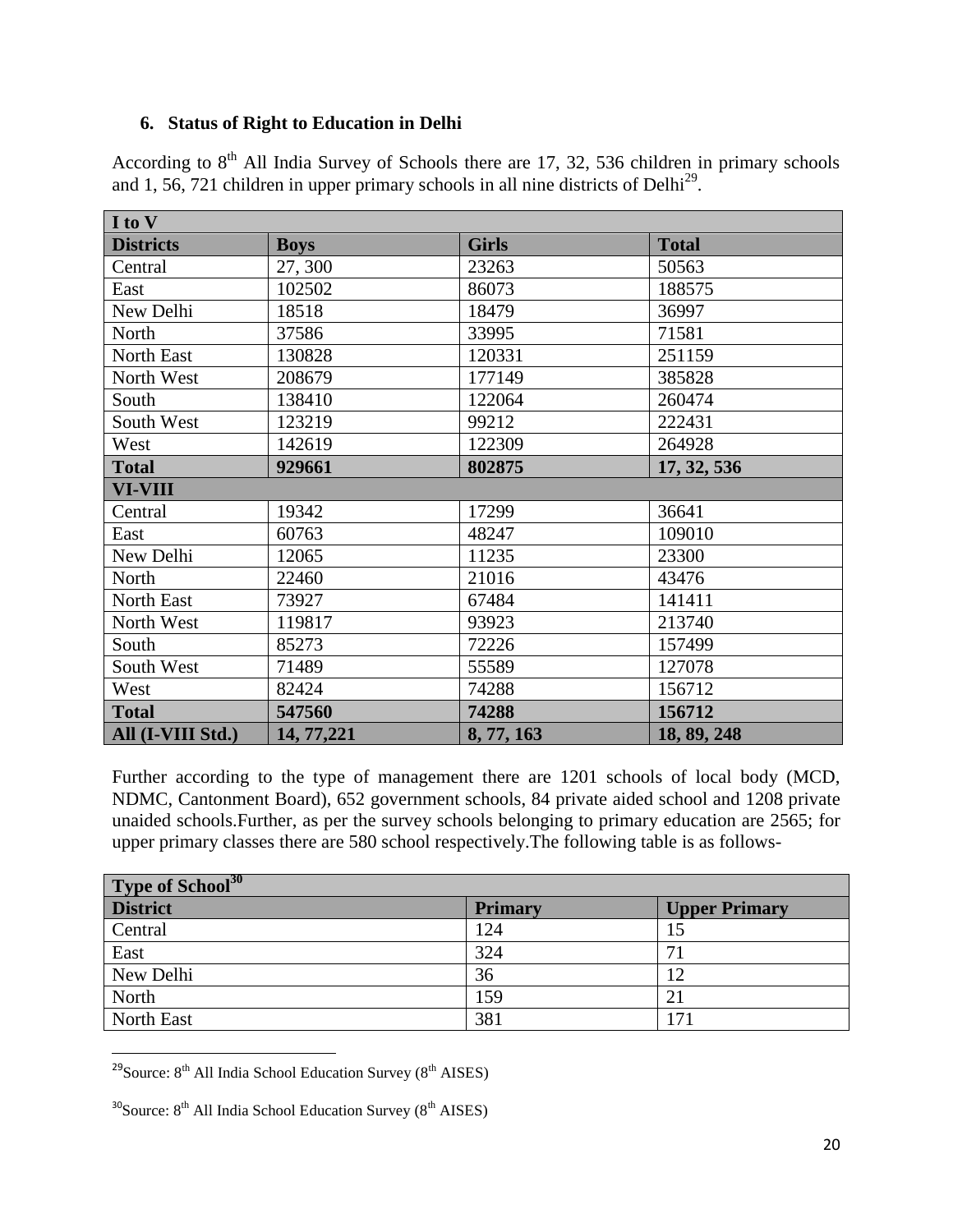| North West   | 522<br>ے بے ر | 103 |
|--------------|---------------|-----|
| South        | 408           | 44  |
| South West   | 280           | 65  |
| West         | 331           | 78  |
| <b>Total</b> | 2565          | 580 |

# **Enrollment of Children in Class Wise Distribution in Delhi**

| <b>Class 1</b>    |             |        |        |  |
|-------------------|-------------|--------|--------|--|
| District          | <b>Boys</b> | Girls  | Total  |  |
| Central           | 5256        | 4672   | 9928   |  |
| East              | 20550       | 17843  | 38393  |  |
| New Delhi         | 3695        | 3591   | 7286   |  |
| North             | 7085        | 6782   | 13867  |  |
| North East        | 25826       | 23286  | 49112  |  |
| North West        | 42081       | 36181  | 78262  |  |
| South             | 27592       | 25100  | 52692  |  |
| South West        | 25323       | 20863  | 46186  |  |
| West              | 29563       | 25894  | 55457  |  |
| <b>Total</b>      | 186971      | 164212 | 351183 |  |
| <b>Class 2</b>    |             |        |        |  |
| Central           | 5400        | 4768   | 10168  |  |
| East              | 20728       | 17921  | 38649  |  |
| New Delhi         | 3571        | 3734   | 7305   |  |
| North             | 7461        | 7234   | 14695  |  |
| North East        | 26366       | 25987  | 52353  |  |
| North West        | 42096       | 38507  | 80603  |  |
| South             | 27819       | 26099  | 53918  |  |
| South West        | 25155       | 20855  | 46040  |  |
| West              | 29031       | 26203  | 55234  |  |
| <b>Total</b>      | 187627      | 171338 | 358965 |  |
| <b>Class 3</b>    |             |        |        |  |
| Central           | 5760        | 4628   | 10388  |  |
| East              | 20738       | 17425  | 38163  |  |
| New Delhi         | 3694        | 3709   | 7403   |  |
| North             | 7571        | 6543   | 14114  |  |
| <b>North East</b> | 26747       | 24143  | 50890  |  |
| North West        | 43565       | 36051  | 79616  |  |
| South             | 27788       | 24783  | 52571  |  |
| South West        | 24556       | 19645  | 44201  |  |
| West              | 29034       | 24592  | 53626  |  |
| <b>Total</b>      | 189453      | 161519 | 350972 |  |
| <b>Class 4</b>    |             |        |        |  |
| Central           | 5529        | 4668   | 10197  |  |
| East              | 20785       | 16969  | 37754  |  |
| New Delhi         | 3734        | 3692   | 7426   |  |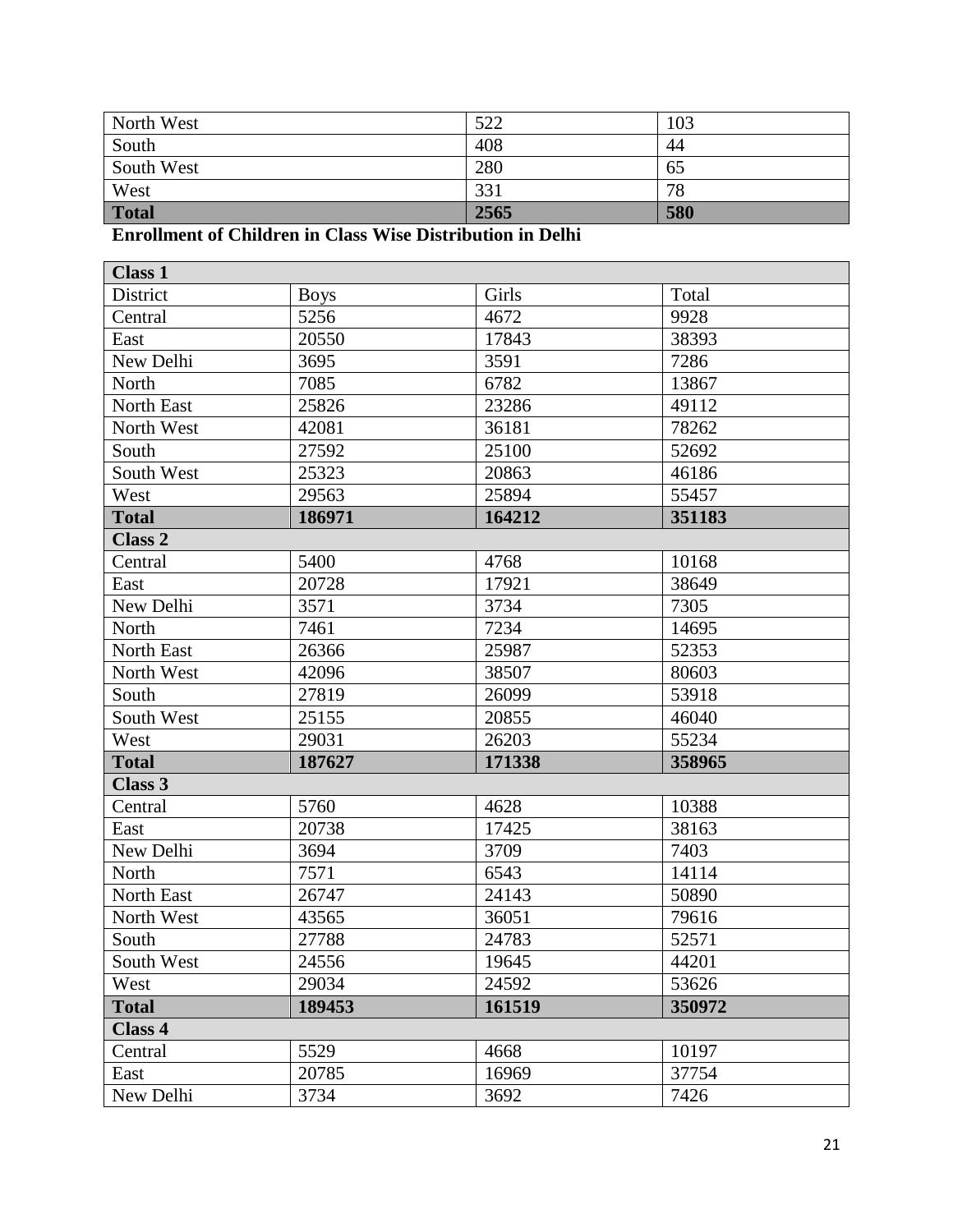| North        | 7862   | 6945   | 14807  |  |  |  |  |  |  |
|--------------|--------|--------|--------|--|--|--|--|--|--|
| North East   | 26580  | 23823  | 50403  |  |  |  |  |  |  |
| North West   | 41827  | 34378  | 76205  |  |  |  |  |  |  |
| South        | 27379  | 23539  | 50918  |  |  |  |  |  |  |
| South West   | 24760  | 19388  | 44148  |  |  |  |  |  |  |
| West         | 28567  | 23501  | 52068  |  |  |  |  |  |  |
| <b>Total</b> | 187023 | 156903 | 343926 |  |  |  |  |  |  |
| Class 5      |        |        |        |  |  |  |  |  |  |
| Central      | 5355   | 4527   | 9882   |  |  |  |  |  |  |
| East         | 19701  | 15915  | 35616  |  |  |  |  |  |  |
| New Delhi    | 3824   | 3753   | 7577   |  |  |  |  |  |  |
| North        | 7607   | 6491   | 14098  |  |  |  |  |  |  |
| North East   | 25309  | 23092  | 48401  |  |  |  |  |  |  |
| North West   | 39110  | 32032  | 71142  |  |  |  |  |  |  |
| South        | 27832  | 22543  | 50375  |  |  |  |  |  |  |
| South West   | 23425  | 18431  | 41856  |  |  |  |  |  |  |
| West         | 26424  | 22119  | 48543  |  |  |  |  |  |  |

### <span id="page-22-0"></span>**7. Non-availability of a Centralized Tracking System of Education to Disadvantaged Children**

According to Provisional Census 2011, the percentage of children aged between 0-14 years is 29.0, in which male child are  $28.9$  percent and female children  $29.1$  percent<sup>31</sup>. The provisional Census 2011 tells that there are **19, 70, 510** children in the aged group (0-6 years) in all nine districts of Delhi. According to 8<sup>th</sup> AISES (All India School Education Survey) **17, 32, 536** were enrolled in primary education and **1, 56, 712** children in upper primary school as on 08.09.2010

According to a survey conducted by *Samajika Suvidha Sangam* (Mission Convergence Directorate) shows that there are **6, 43, 315** children in the age group **7-17 years** of whom **4, 50, 402** are not in schools. According to *Sarva Shiksha Abhiyan* (SSA), the number of out-of-school children in the age group 6-14 years in North West District was 7219-of-school Children in Delhi (whereas the door-to-door survey conducted by NCPCR in 9 slums of Jahangirpuri was 2929). According to **AWP&B (Ministry of HRD)** there are estimated **2, 85, 5, 026** children in the age group 6-14 years in which **32, 063** children were out of school. Further, when Institute of Human Development and a NGO Save the Children conducted a study **"Surviving the Streets"**  they found that there were approximated 50, 000 children in Delhi.

The landmark law, mandating free and compulsory education for all children, was enforced from April, 1, 2010. But a reality check shows that even as the gross enrolment ratio is an astounding 98 per cent at the primary school level, actual attendance of students in schools is far lower. The states which stands out for the bulk of children who are out of school are Bihar which has 13.4 lakh such kids and Rajasthan has 10 lakh. **In Delhi, the number stands at 1.24 lakh<sup>32</sup>.The RTE Act has set a deadline of March 31, 2013, for every child to be enrolled in a school.** On the other hand a total of **2.42 lakh** children in the Capital are out of school, according to a 2009

l

<sup>&</sup>lt;sup>31</sup>[http://www.censusindia.gov.in/vital\\_statistics/srs/Chap\\_2\\_-\\_2010.pdf](http://www.censusindia.gov.in/vital_statistics/srs/Chap_2_-_2010.pdf)

<sup>32</sup><http://indiatoday.intoday.in/story/only-57-per-cent-children-going-to-school-rte-act-report/1/134270.html>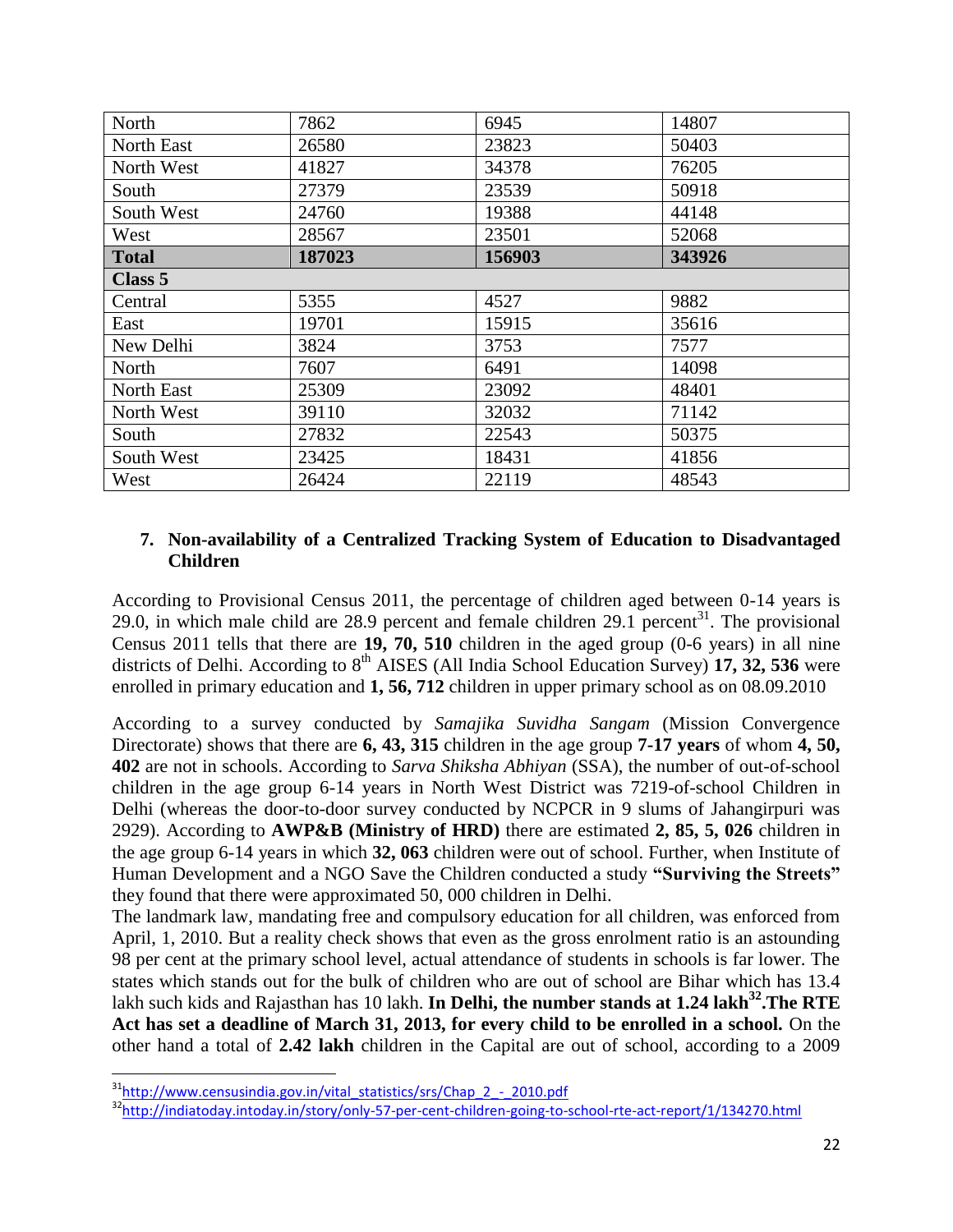survey by the Samajik Suvidha Sangam Society, and 71 per cent of Delhi's children go to school against the national figure of 94.5 per cent and 100 per cent for States like Tamil Nadu, according to a fact sheet released at a convention on "People's Review of RTE implementation in Delhi<sup>333</sup>. Perhaps this discrepancy in data is due to the fact that names of children who are outof-school and school dropouts may be continuing in the attendance registers as enrolled.

Consequently, State-wise Distribution of Working Children in the age group 5-14 years has increased in Delhi from **27,351 in 1971** to **41889 in 2001<sup>34</sup>**. It is quite interesting that the implementation of RTE Act is being monitored by Ministry of HRD whereas, the rehabilitation of Child Labor is through Labor Ministry and provision of creating early childhood care and education is for Ministry of Women and Child Development. In context of Delhi, MCD, NDMC and Cantonment Board, are added to the list of appropriate government which needs to provide provision to right to education. Therefore, greater convergence is needed if the government is really committed to see every child get their right to education.

*All such out-of-school children are to be considered as disadvantaged children or potential child laborers; children involved in domestic help, street children etc. who would sooner or later join the labor pool.*

### <span id="page-23-1"></span><span id="page-23-0"></span>**8. Identification of Enrollment of Disadvantaged Children- DISE, AISES 8.1 DISE**

District Information System for Education which came into being in the middle of 1995 when it was realized that a sound information base for planning and monitoring of project intervention was an almost non-negotiable requirement. The educational statistics collected by the states under the guidance of the MHRD were not only inadequate to meet the growing needs of the decentralized planning but were characterized by inordinate delays, highly aggregative and were not amenable to validation and reliability tests. Since school statistics formed the core of educational statistics, it was rightly recognized that major reforms in school statistics both in terms of their scope and coverage as well as availability and use have to be carried out. Accordingly, NIEPA took up this as a challenge and accepted the responsibility for designing and implementing such a system for primary education<sup>35</sup>.

The task of developing a school based statistical system was initiated by NIEPA during 1995 with the financial assistance from UNICEF. In tune with the spirit of DPEP, the district was selected as a nodal point for collection, computerization, analysis and use of school level data. The system was later on extended to state and the national level. A first version of the software named as District Information System for Education (DISE) was released during the middle of 1995. The information which is collected through a questionnaire provide every information

 $\frac{34}{34}$  Source: Census 2001

 $\overline{a}$ 

<sup>&</sup>lt;sup>33</sup>[http://www.thehindu.com/todays-paper/tp-national/tp-newdelhi/242-lakh-children-in-delhi-out-of](http://www.thehindu.com/todays-paper/tp-national/tp-newdelhi/242-lakh-children-in-delhi-out-of-school/article2202756.ece)[school/article2202756.ece](http://www.thehindu.com/todays-paper/tp-national/tp-newdelhi/242-lakh-children-in-delhi-out-of-school/article2202756.ece)

<sup>35</sup><http://www.dise.in/dise2001.htm>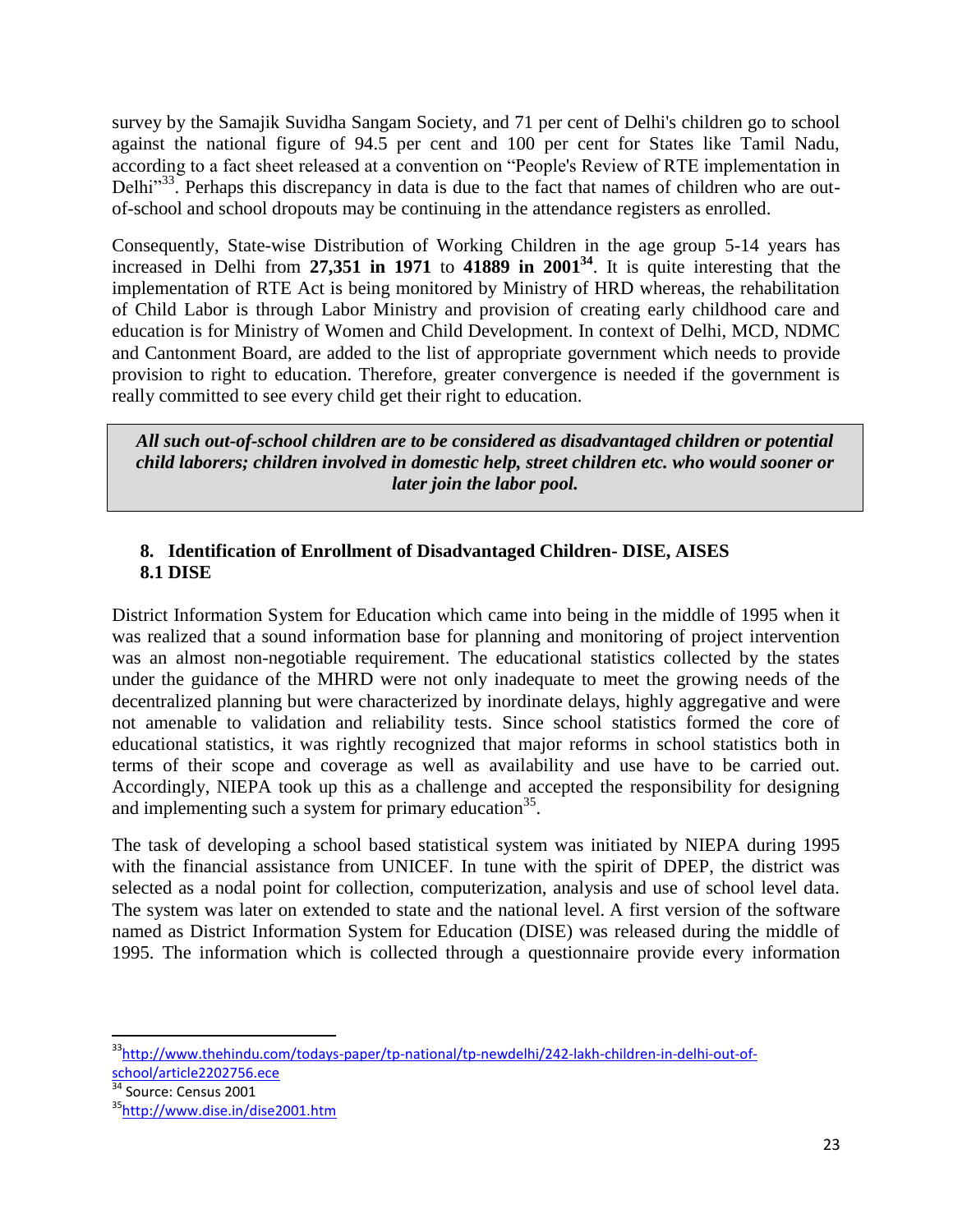about school, type of building, mid-day meal, type of management in school, physical facilities and equipment, new admissions, enrollment of children in new academic session<sup>36</sup>.

However, it is quite surprising that DISE also does not talk about the enrollment of disadvantaged children into the mainstream education. *One of its section "Enrollment in current academic session by social category" into four castes- SC, ST, OBC and Minorities, however, it is very difficult to know the status of right to education of children belonging to the disadvantaged section, even they come from the four given castes*. There may be instances where there may be disadvantaged children within the above given castes, but without any valid data it is really difficult to extract the same. Further, it would also be difficult for the state to ensure that right to education up to primary level has reached to every child of this country.

# <span id="page-24-0"></span>**8.2 AISES<sup>37</sup>**

The First All India Educational Survey (AIES), undertaken in 1957 by the then Union Ministry of Education provided this information by covering all the States/UTs. Since then six more surveys have been undertaken by the National Council of Educational Research and Training (NCERT) which provided basic inputs for planning new schools, upgrading existing schools, and also for enhancing the essential facilities in them. In addition, these surveys have also provided inputs to make schools more attractive as well as to provide quality education. Therefore, contribution of these education surveys in macro as well as micro-level planning of school education is recognized as quite significant. It may be pertinent to mention that, over a period of time, these surveys have acquired important status and are considered major source of educational statistics by different organizations at the national and international levels.

The eighth AISES data would be useful for monitoring of implementation and assessing the impact of SSA, to provide Universal access, enrolment, retention and improvement of quality in elementary education and planning for Universalization of Secondary Education.

### **Objectives of the Eighth AISES**

In school education, lots of changes have taken place since 2002 in term of schooling facilities and growth in enrolment due to various initiatives such as SSA. The objective of the survey is to develop the database to calculate and analyze a set of educational indicators for:

- i. Describing the current status of School education system at different levels with respect to access, enrolment, retention, participation in school process and achievement,
- ii. Assessing the progress of educational development and indirectly the success of policies, programmes and project interventions by tracking the direction and magnitude of change in the values of the indicators over time, and identifying problems or deficiencies in the system for necessary intervention, and
- *iii. Assessing equity in educational opportunities and achievements across relevant levels and sub-populations of the education system for possible interventions needed to remove disparity by administrators, policy makers and researchers*

l

<sup>36</sup><http://www.dise.in/dise2001.htm>

<sup>37</sup><http://aises.nic.in/aboutsurvey>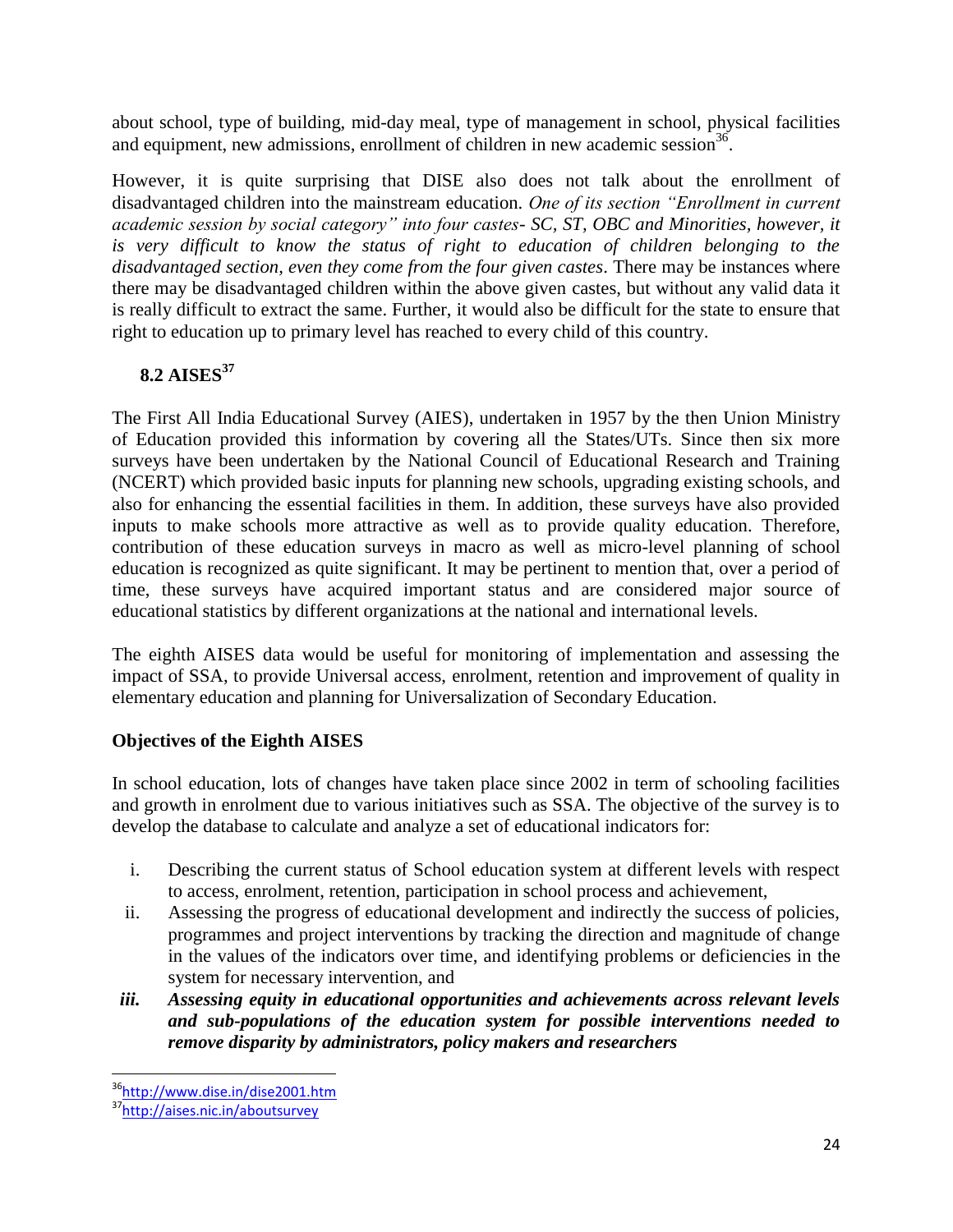The objectives will be met by collecting data on the aspects broadly listed hereunder:

- i. Availability of schooling facility for primary, upper-primary, secondary and higher secondary stages within the habitations (including SC/ST) in different population slabs. In case the facility is not within the habitation, the distance at which available
- ii. Availability of basic facilities in the recognized schools such as building, classrooms, drinking water, electricity, urinals, lavatories, incentive schemes and beneficiaries, medical check-up and vaccination/inoculation of students
- iii. Class-wise enrolment (Total, SC, ST, OBC, EBMC Muslim) and children with disabilities by sex) in primary, upper primary, secondary and higher secondary stages of recognized schools
- iv. The number of children with disabilities along with degree of disability in primary, upper primary, secondary and higher secondary schools
- v. The subject-wise enrolment at higher secondary stage, availability of laboratories and library, physical education teachers, librarian, guidance counselor, non-teaching staff in the recognized secondary and higher secondary schools
- vi. The position of teachers (by sex and SC/ST/OBC/) with academic and professional qualifications at different school stages in recognized schools
- vii. Distribution of recognized schools in regard to languages taught and languages used as medium of instruction
- viii. Enrolment and teachers in primary/upper primary classes of unrecognized schools
- ix. The position of enrolment and instructors in schools/centres under Education Guarantee Scheme & Alternative and Innovative Education (EGS&AIE)
- x. Number of children and teachers by sex in pre-primary schools
- xi. The position of enrolment and teachers in oriental schools, viz., Maktabs, Madrasas and Sanskrit Pathshalas
- xii. Class-wise enrolment by single age, new entrants, promotes, and repeaters in the context of UEE

*It is very difficult to correlate the third objective of the survey and objectives of data collection. For example, assessing equity in educational opportunities and achievements across relevant levels would be done only when disparity across different categories of children would be minimized in terms of inclusion of children belonging to disadvantaged category within the scope of this survey.*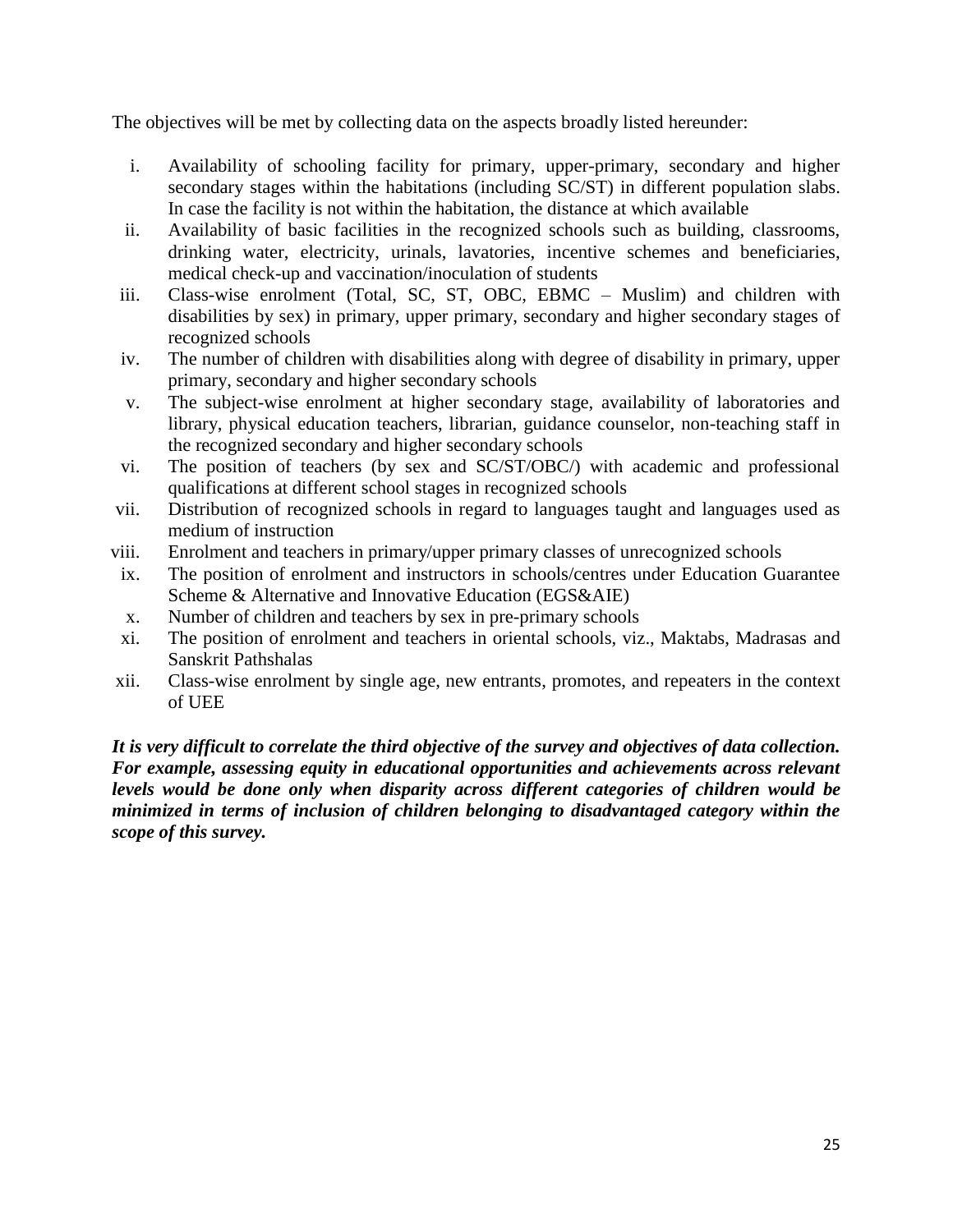# <span id="page-26-0"></span>**9. What we are seeking from Judiciary**

### **Necessary directions from the Honorable Court is seeking for the below points-**

- (i) expanding the defining children belonging to disadvantaged group in context of Delhi as-Child Labor, Domestic Child Labor, Children of Migrant Workers, Children of Denotified/Notified Tribal's, Beggars, Children in Domestic Help, Street Children, Bonded Labor, Children of female sex workers, Children involved in rag-picking, Homeless Children and Orphan Children
- (ii) Norms and criteria related to "neighborhood school" may be relaxed for disadvantaged groups such as street children, children of construction and migrant workers, children of NT/DNT families, children of sex workers etc.
- (iii)Documents as a proof of residence as specified in the notification should be relaxed for children belonging to disadvantaged category
- (iv)giving necessary direction to State Government, Urban Local Bodies, Departments, Social Welfare Board and Delhi Building and Other Construction Workers Welfare Board having given the responsibility to provide elementary education, to make necessary provision in a time bound manner so that no child should left out of the scope of exercising their fundamental right to education
- (v) giving necessary direction for the inclusion of children belonging to disadvantaged group in various sample surveys done by various government departments
- (vi)giving necessary direction to State Government, Urban Local Bodies, Departments, Social Welfare Board and Delhi Building and Other Construction Workers Welfare Board to initiate a research study in Delhi updating the status of children belonging to disadvantaged so that a uniform data may be available to everybody in order to do targeted mainstreaming of children into education process
- (vii) giving necessary direction for developing a Tracking System of children belonging to disadvantaged category mainstreamed in various schools across Delhi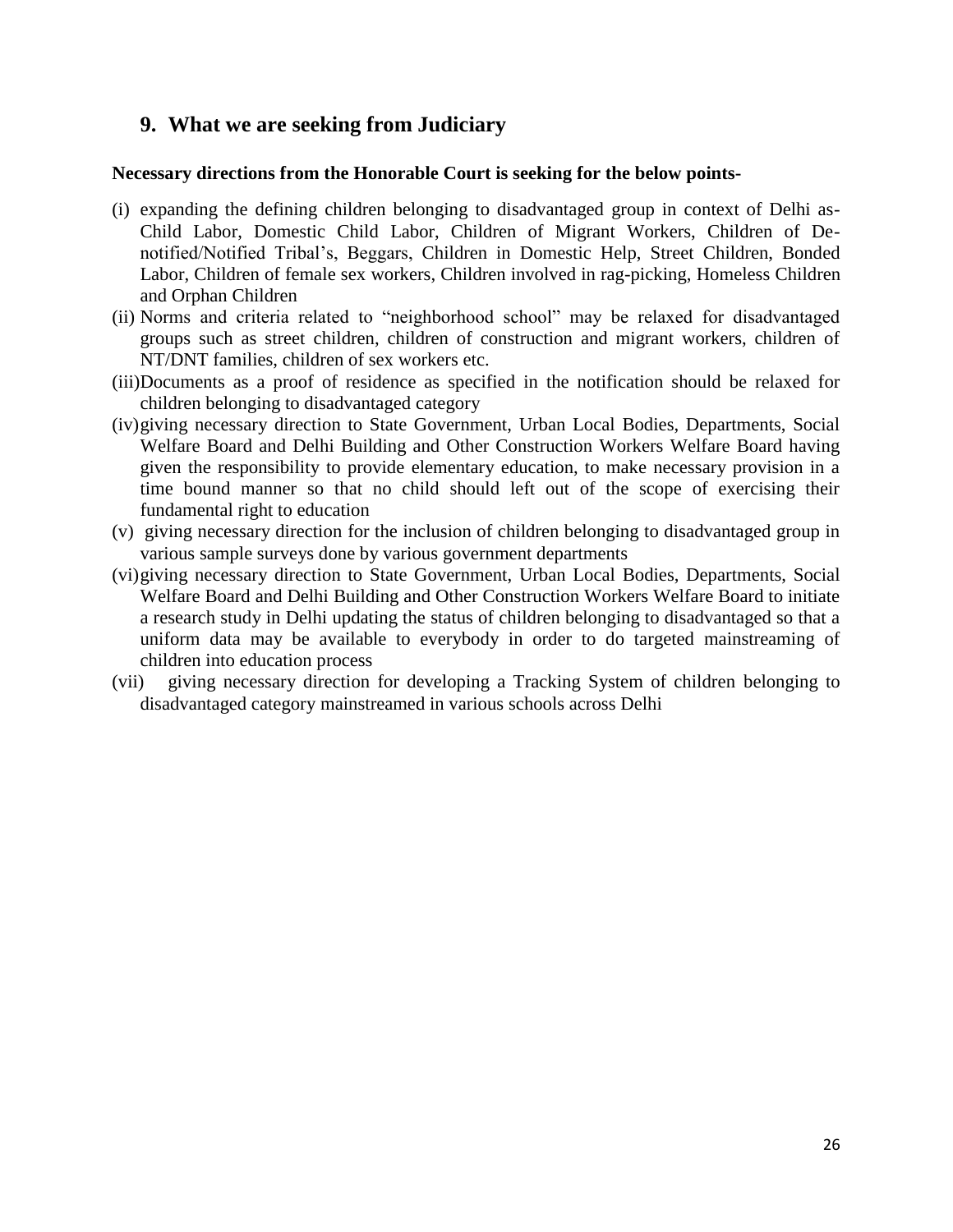### <span id="page-27-0"></span>**Annexures-I - Status of Education among children belonging to NT/DNT families Case Studies**

### **Dated- 11.06.2013**

### **Case Study-1**

Adi (7) and Abhishek (8) are two sons of the Azad Sapera and theRakhi who is the mother of them and basically belongs to Haryana. Their father Azad who earns  $\bar{\xi}$  2500 per and month mother is a house wife. In the families there are 6 members in which 4 are male and 2 are female and there are 2 children. Adi and Abhishek are school going children studding in class  $2<sup>nd</sup>$ respectively. Other members in the families are illiterate and the lives in Kaccha house. No government facility is available to them in terms of water, electricity, sanitary and hygienic conditions of living and health. Due to regular migration the education of their children get delayed time and again and had to leave school after some time. The family had been relocated from Kalkaji Depot to Okhla Mod Red Light crossing on Mehrauli-Badarpur road. Getting children enrolled in schools is a typical task for the family as they do not have proper residence said, Rakhi who is totally unknown about RTE Act.

### **Case Study-2**

Anjali (13) And Arman (10) are Siblings and their mother name is Sulochana who leaves in J Block, Prem Nagar belongs to one of the DNT families. They came to Delhi from Karnal (Haryana) and living in Delhi since many years. They have 15 members in the family in which 7 are male and 8 are female and there are two children which are in school going age. Family belongs to the Sapera which may belong to NT/DNT families. We found that both the children are non-going school and engaged in child labor. The present status of the children is that children are no-school going as they find school no more interesting. According to them in their previous school teacher beats them a lot. When we asked about the reason of having beaten by the teacher there were unable to utter a single word.

### **Case Study-3**

Lovely, Rihan and Tohina are the siblings and are of age 7, 12 and 8 respectively. Vicky who is the father of all these children earns ₹1200. Naresha is a house wife and takes care of the family. The family belongs to Sapera community and now earns their livelihood by making iron tools across the road. In total there are 6 family members and in which 2 are male and 4 are female and 3 children which come are school going age children. Presently the children are drop out because of the migration and presently they visited for admission but had not been given any appropriate response from school authorities. They live in Kaccha house called as Jhughi and they are economically very weak. The other members of the society are illiterate and yes they are facing problem in the migration as the children are affected as they suffer when they have to take re-admission in another school. In this case the main problem is the migration as the children were studying earlier have to drop out from school and main question is that in which class they will be enrolled, in class which they were studying or in the earlier class and sometime they have to suffer more than a year loss.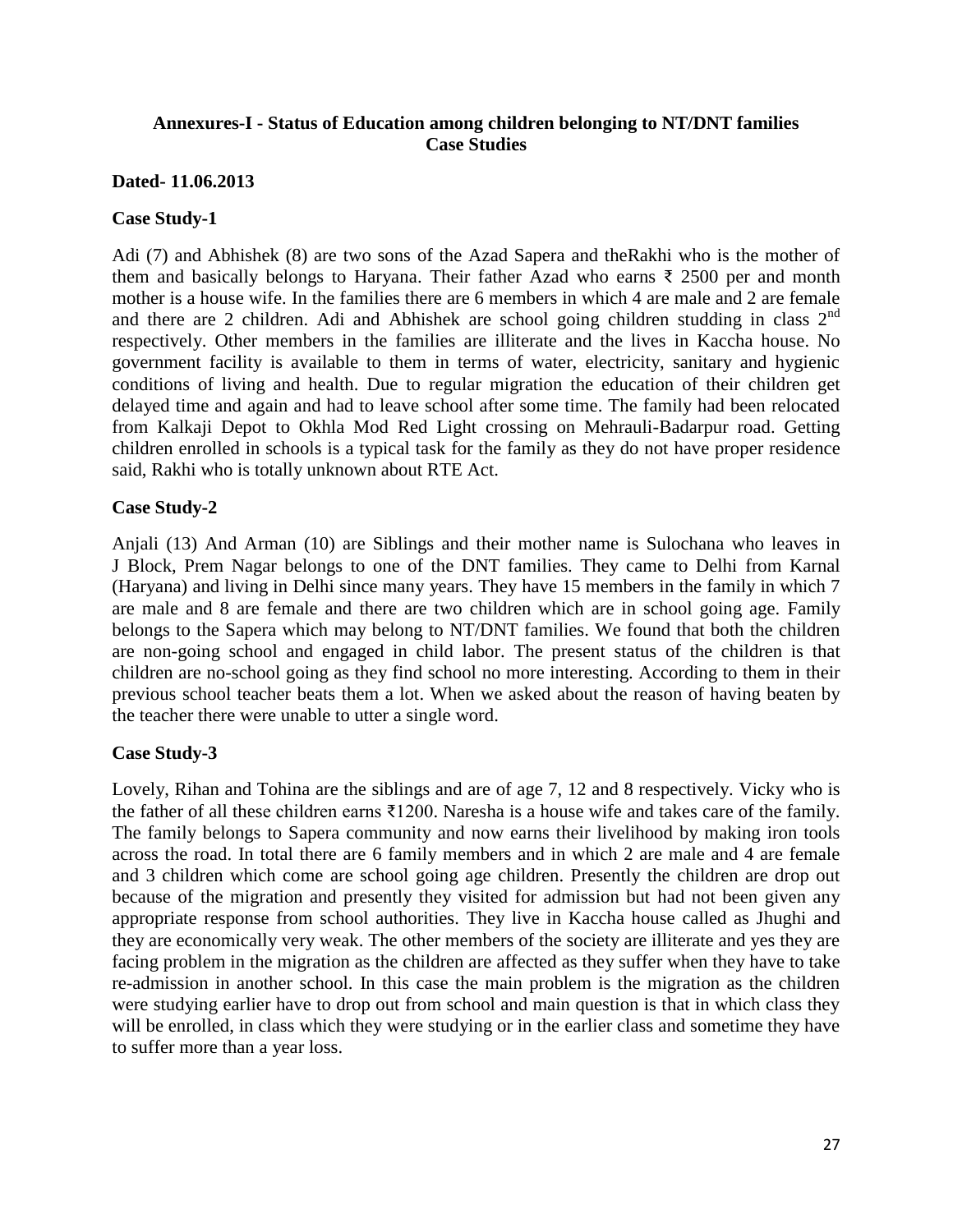### **Case Study-4**

Munisha (F) is 12 of year and whose father is Sajan Nath and whose mother name is Kanta. They live in J block. Prem Nagar, Homeless home. They basically belongs to Karnal (Haryana) having 8 members in which 3 are male and the 5 are female in which there are 4 children which belongs to RTI Act and the children are not going to school. Education is nil in the family and 8 member stay in one jhuggi and there is no accessibility of PHC and a very poor family. No government facilities are provided to them. The children are not going to school because they helping in household work and also to take care of siblings and they never enrolled in the school.

### **Case Study-5**

Rohit (M) of 11 year is Son of Ram singh who is a Lohar and his mother is Tanya who is a house wife lives in Prem Nagar, J block which is homeless. There are 4 members in the families in which 3 are male and 1 is female. Rohit is school going and other members are illiterate and they live in a jhuggi. The family is totally dependent on the income of Ram singh who is the only earning person in the family. No government facility is provided to them. Rohit is school going child who studies in the  $4<sup>th</sup>$  standard in a government school near Govindpuri metro station. Yes the migration is the problem for them and they say that if there is again any relocation of families then there is no time for them to get three child enrolled in the school and they will not do the admission again. In this case problem of migration arises as if they again and again relocation is there then they cannot go for admission every time. Ram Singh says that *"government should make necessary arrangements for our children education, as we have been frequently relocated from one place to another, so that we do not get any kind of problem in getting admissions in other schools.* He further says *"children of army person never get such problem as they also get transfer from one place to another, then why such discrimination with our children".*

### **Case Study-6**

Sahil (M) and Gabru (M) are siblings of 8 year and 6 year respectively. Their father Sajan is Sapera who earns  $\bar{\tau}$  2000 per month. They belong to Sapera community which is recognized as NT/DNT families and their mother Sunita is a house wife. Children in Sajan's family have never been to school. *Education is no more interested to them due regular migration and no necessary provisions for their children to get admission after having been relocated to one place. Though*  both children want to go to school but feel scared from the teacher and principal, as they feel *that they will be given punishment if not study good.* The whole family is illiterate and have never school so far.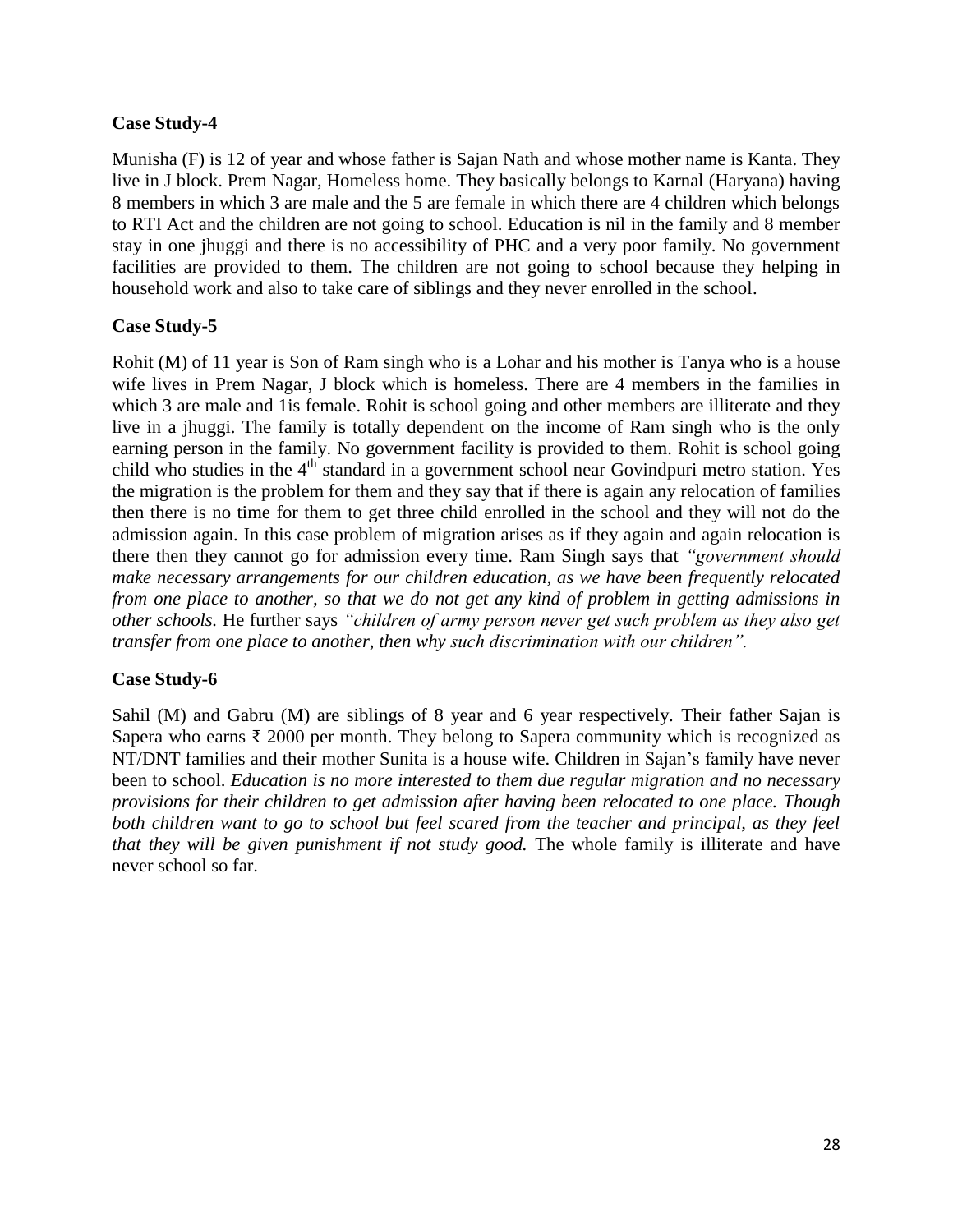### **Annexure- II-Recent Interventions by State High Courts**

### <span id="page-29-0"></span>**Government submits draft notification to the Karnataka High Court**

The State government on Monday told the Karnataka High Court that applications of students belonging to the "weaker sections" of society will be given preference in admission to the private schools while filling up seats under the 25 per cent quota as per the Right to Education Act. Children of parents whose earnings are Rs.1 lakh or below per annum come under this category

Then, students whose parents or guardians earn anywhere between Rs. 1 lakh and Rs. 3.5 lakh per annum would be considered for admission.

However, the government made it clear to the court that the upper income limit of Rs. 3.5 lakh per annum would remain for selecting students under the "disadvantaged group" as defined under the RTE Act but it would first admit "most disadvantaged" students from amongst this group.

The "disadvantaged group" comprises 11 categories – orphans, children with HIV, children with special needs, migrant and street children, Scheduled Castes, Scheduled Tribes, Categories I, IIA, IIB, IIIA and IIIB.

### **Draft notification**

Indicating these aspects to the court in a draft notification, the government has differentiated the "weaker sections" and the "disadvantaged group," while stating that "child belonging to weaker sections" means, "child belonging to all other castes and communities residing in Karnataka, excluding those categorized as disadvantaged group and income of whose parents or guardians is less than the one prescribed by the Social Welfare Department from time to time to determine the creamy layer. The said income limit at present is Rs. 3.5 lakh per annum."

However, the draft notification has not specified whether the government will give any preference to children whose parents earn less than Rs. 1 lakh per annum while making admission of students from the "disadvantaged group" on the lines of proposal to be adopted in case of students belonging to "weaker section."

The government also said that the students belonging to the "most disadvantaged group" orphans, children with HIV, children with special needs, migrant and street children — would be given the first preference for admission under the RTE quota. The RTE implementing officer will collect the required information from orphanages and other officers of the department concerned and facilitate admission of these children from respective school's neighborhood.

#### **Details on SC, ST quota**

The draft notification also states that in case 7.5 per cent seats earmarked for SCs are not filled, the said seats would be added to the 1.5 per cent seats earmarked for STs and vice versa. If seats in both these categories remain unfilled, then such seats would be added to the remaining 16 per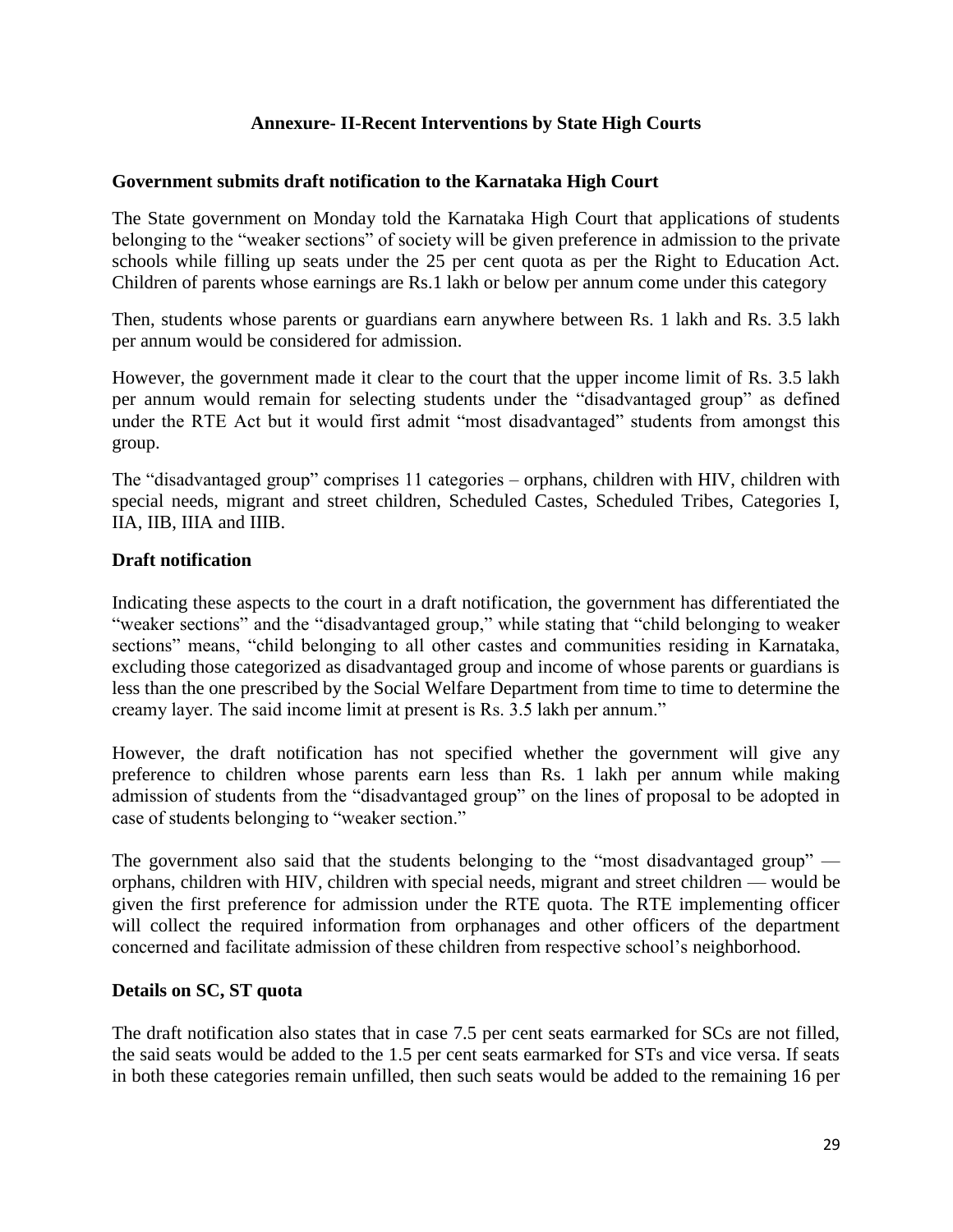cent seats earmarked for other categories in the "disadvantaged group" and "weaker section" and vice versa.

After exhausting students from neighborhood of the school those outside neighborhood would be considered for admission under this quota, the draft notification states.

Selection of students for under "disadvantaged group" would be as per the certificate given by the competent authorities of the department concerned, and for "weaker section", it would be based on income certificate issued by the Revenue Department to the parents or guardians of students.

The government submitted the draft notification during a hearing of a public interest litigation petition which had complained that the fixation of higher income limit would deprive students from below poverty line families from getting admission to private schools. The court, during the earlier hearings, had expressed displeasure over higher income limit fixed for admission under the RTE Act.

### **A Division Bench comprising Acting Chief Justice K. Sreedhar Rao and Justice S. Abdul Nazeer took the draft notification on record and said that it would dispose of the case by issuing an order shortly.<sup>38</sup>**

### **RTE implementation under HC scanner**

l

KOLKATA: The Calcutta high court on Friday enquired about the steps taken by the state education department to implement the Right of Children to Free and Compulsory Education Act, 2009, in the state. The division bench of Chief Justice Arun Mishra and Justice Joymalya Bagchi, while hearing a petition from the Jatiyatabadi Paribartankami Shikshamonoshko Abhibhabak Mancha - an organization of parents from Jalpaiguri - directed the department to file an affidavit on the matter on Monday.

The organization moved the court with a complaint that schools in North Bengal weren't abiding by the rules laid down by the RCFCE Act, 2009. In their petition, they submitted that the schools were continuing to demand capitation fees from students during admission and weren't maintaining the stipulated student-teacher ratio. Children from economically weak families were also being denied admission to schools of their choice, it was submitted.

In March, 2012, the state education department had formulated the RCFCE Rules. According to the rule, no school can turn away children from economically backward sections of society. Local bodies like municipalities and panchayats were to maintain records of all children aged between 6 and 14 years to ensure that they receive free and compulsory education.

The rules also state that the state government will reimburse schools for education provided to children belonging to weaker sections of society. The state would also withdraw recognition of schools that don't abide by the rules, it was mentioned. Schools would also have to provide special training to drop-outs and place them in appropriate classes according to their age.

<sup>&</sup>lt;sup>38</sup>[http://www.thehindu.com/todays-paper/tp-national/rte-admissions-priority-for-children-from-weaker](http://www.thehindu.com/todays-paper/tp-national/rte-admissions-priority-for-children-from-weaker-sections/article4453856.ece)[sections/article4453856.ece](http://www.thehindu.com/todays-paper/tp-national/rte-admissions-priority-for-children-from-weaker-sections/article4453856.ece)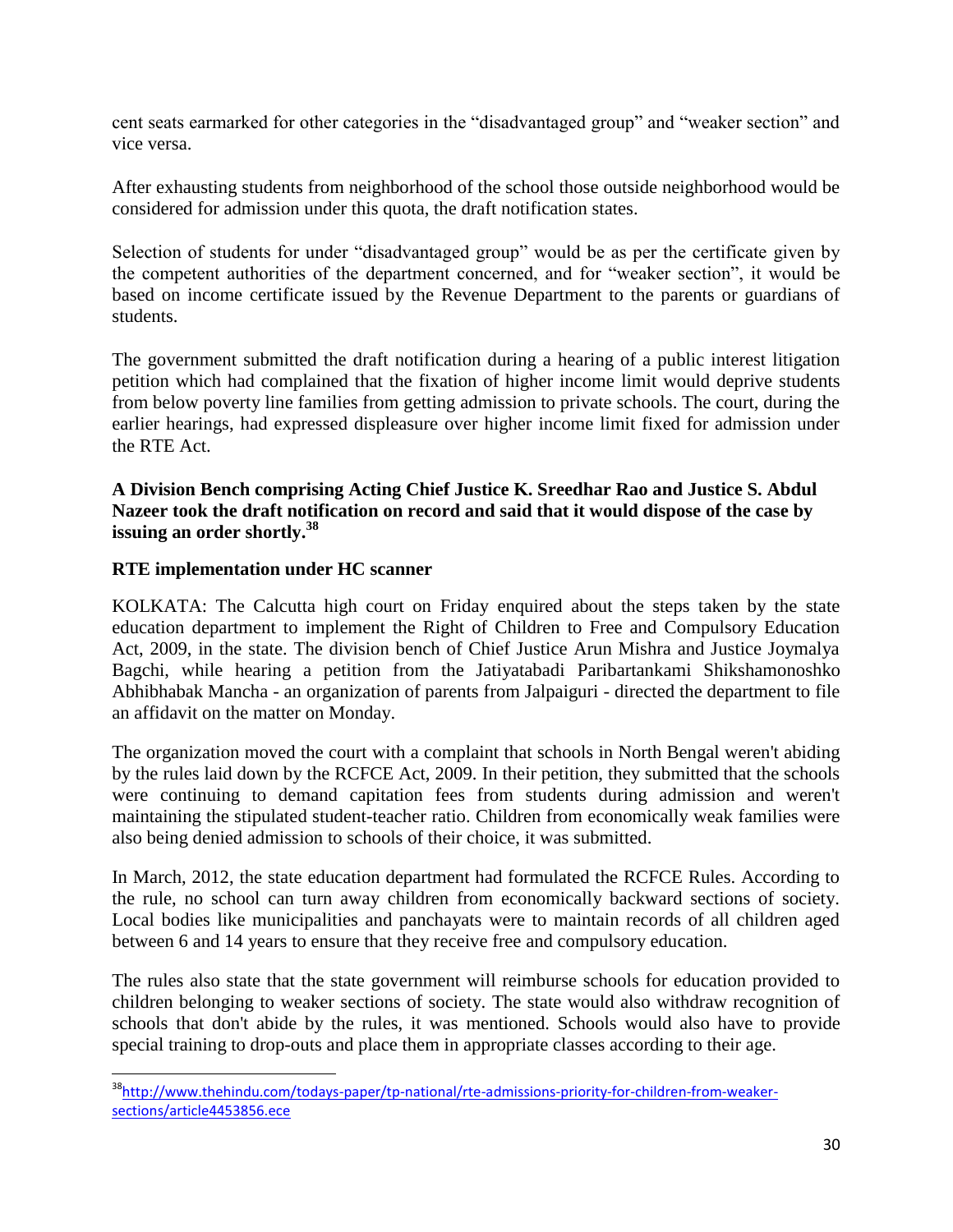The gazette notification in this regard also mentioned the setting up of a Right to Education Protection Authority in the state till the State Commission for Protection of Child Rights is created in West Bengal to supervise implementation of provisions of the RCFCE Act, 2009.<sup>39</sup>

l

<sup>&</sup>lt;sup>39</sup>[http://articles.timesofindia.indiatimes.com/2013-01-05/kolkata/36161580\\_1\\_rte-implementation-drop-outs](http://articles.timesofindia.indiatimes.com/2013-01-05/kolkata/36161580_1_rte-implementation-drop-outs-schools)[schools](http://articles.timesofindia.indiatimes.com/2013-01-05/kolkata/36161580_1_rte-implementation-drop-outs-schools)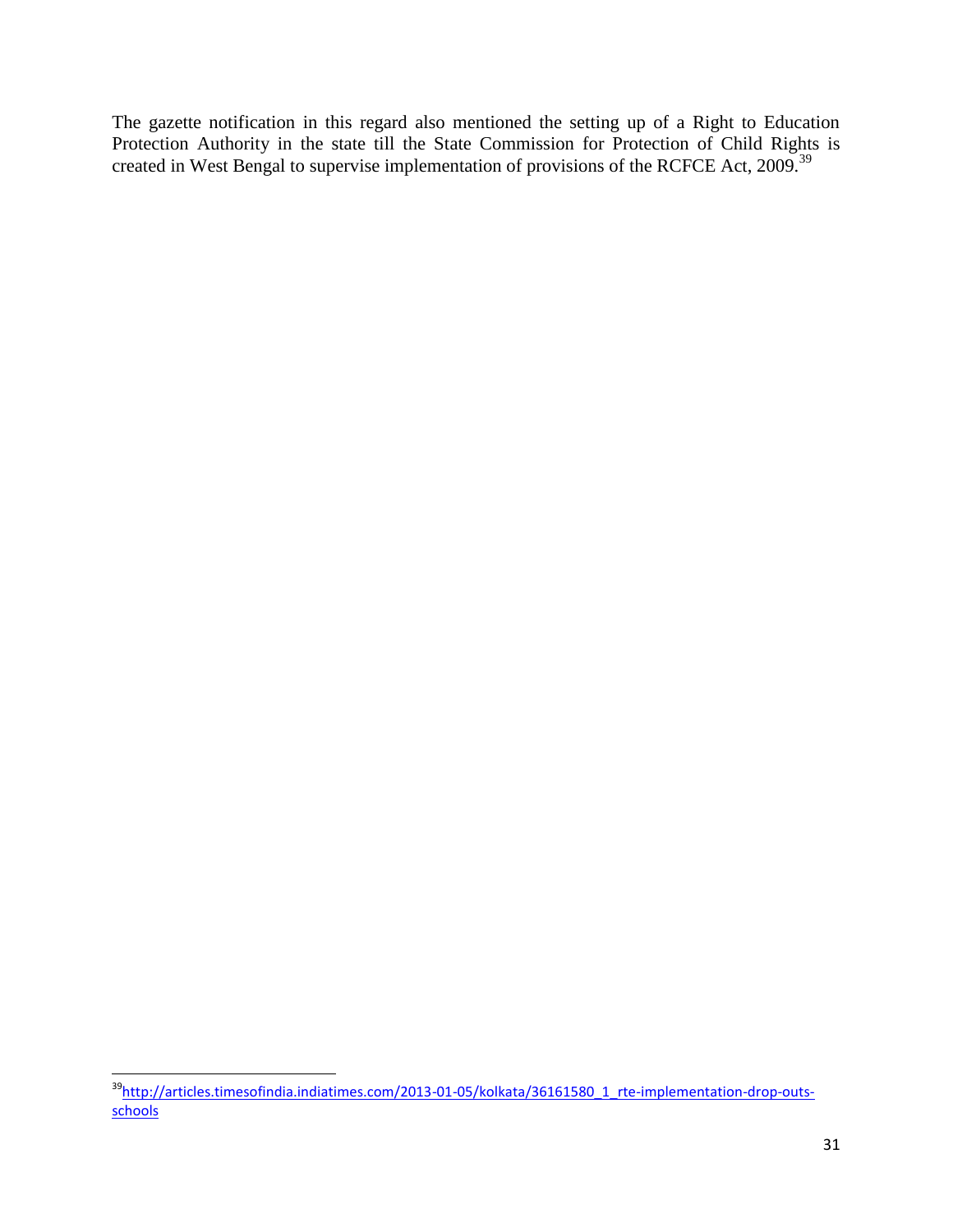### **Annexure-III- Status of Disadvantageous Children in Delhi**

### <span id="page-32-0"></span>**Surviving the Streets-** *Research Abstracts of Street Children in Delhi*

- There are 51,000 street children in Delhi; 20% are girls
- 70% are on the street despite having a home in Delhi
- 50.5% are illiterate. 87% earn a living—20% as rag pickers, 15.8% as street vendors, 15% by begging
- Over 50% have suffered verbal, physical or sexual abuse
- Fewer than 20% have ID cards or birth certificates, and so they miss out on government schemes

Little boys with painted moustaches, performing acrobatics and begging for a reward. Kids dodging between vehicles to sell their wares. Girls, siblings in their arms, seeking alms. Common enough vignettes at the crossroads in Delhi, as in many other cities of India. Just like the sight of innumerable children working in roadside eateries and industrial units.

Between feeling upset and wanting to help these children enjoy a normal life, including going to school, many of us wonder about their hard lives. In a first-of-its-kind census, Save the Children, an NGO, in association with the Institute for Human Development, Delhi, has now tried to supplement the quantitative data with qualitative data on some 51,000 children, below 18, living and eking out a livelihood on the streets of Delhi.

The survey, **"Surviving the Streets"**, conducted in all nine districts of Delhi state in July-August 2010, reveals that an astonishing 70 per cent of street children have to fend for themselves though their parents, siblings or other relatives also live in the city. Only around 10 per cent were found to be totally cut off from their homes and villages. The largest chunk (61 per cent) was in the 7-14 years age group, while 23 per cent were in the 15-18 years bracket. As Delhi, with Mumbai and Calcutta, is home to the largest number of street-dwellers, the capital was chosen for the first detailed study, "which hopefully will catch the attention of the government", says Thomas Chandy, CEO of Save the Children.

―There could be 10 per cent underestimation in the survey of street children in Delhi, particularly those working in industrial units," says Dr. Balwant Mehta, a senior researcher at the Institute for Human Development. Having done a survey of shelter less people in Delhi in the winter of 2007, Mehta reveals that the numbers have risen sharply from the then figure of 41,000, including children. The latest detailed survey, through interaction with those living on the streets, has revealed the number of street children alone to be 50,923, with girls constituting 20 per cent.

Most of the children are engaged in rag picking (20.3 per cent) followed by vending (15.18 per cent), begging (15 per cent), working in roadside stalls or repair shops (12.19 per cent), dhabas (6.24 per cent) and manufacturing units (1.22 per cent). It is difficult to ascertain the number working in industrial units, as these kids are hardly able to get out of the hell-holes they work in. Earning on an average about Rs.2, 240 per month, over 57 per cent of the street children visit their homes periodically and hand over about half their earnings to parents, relatives, gang leaders and even the police.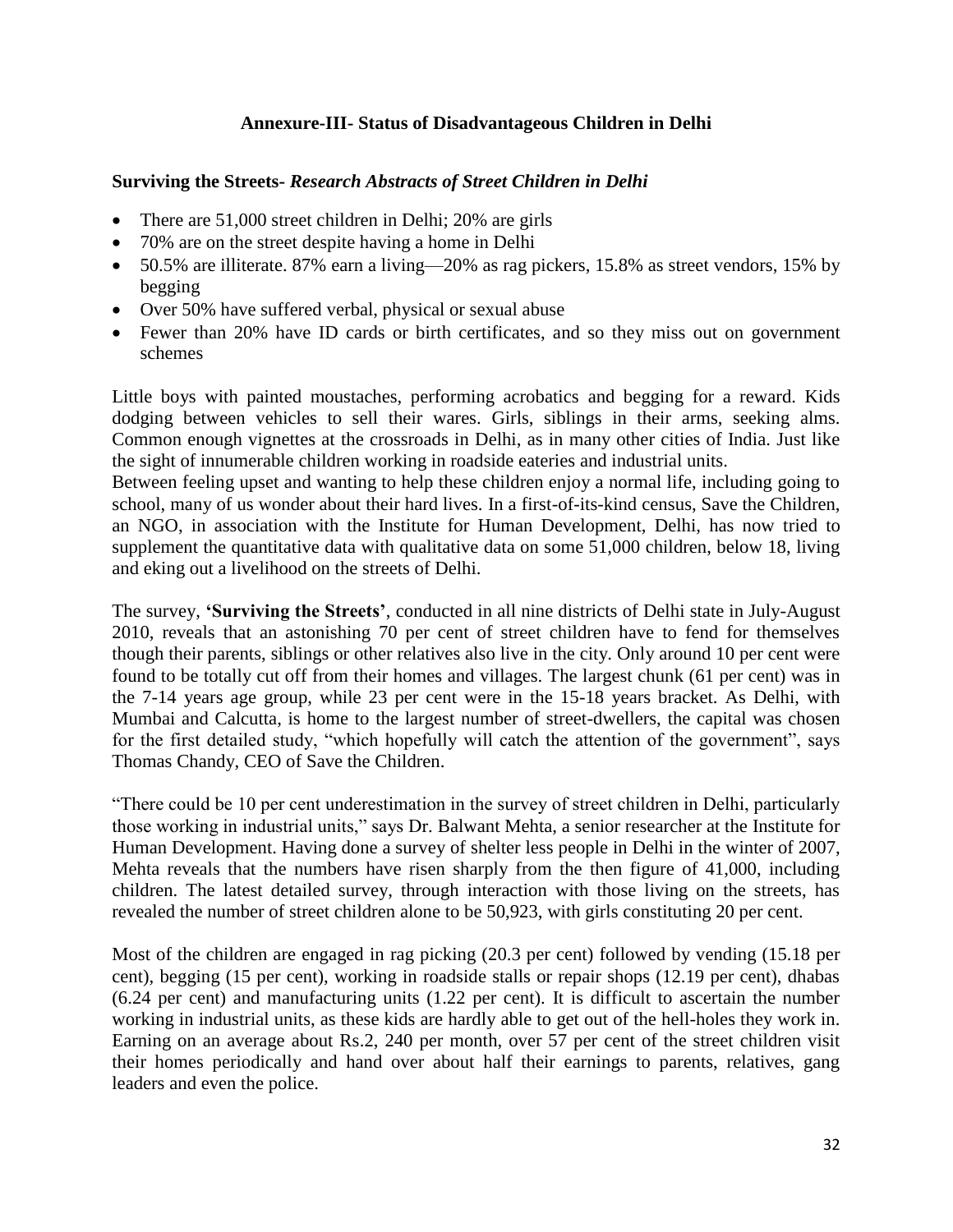Despite staying and moving about in groups, over 50 per cent spoke of some kind of abuse verbal, physical and even sexual, sometimes at the hands of policemen. "Yet most of them did not want to go back home. There is a strange attractiveness of the street as against the terrible hunger, poverty or other factors that brought them to Delhi," says Chandy.

### Article courtesy[:www.outlookindia.com](http://www.outlookindia.com/)

### **54 child laborers rescued in Delhi**

New Delhi, May 06, 2010: Fifty-four child laborers were rescued by authorities from buttonmaking units in south Delhi on Thursday and 10 of their employers taken into custody. This is the fourth such operation in the national capital in the last eight days in which a total of 145 children have been rescued from various parts of the capital. The Delhi Task Force on Elimination of Child Labor, police and Labor Department officials conducted today's raid in Govindpuri area following a complaint filed by child rights NGO Bachpan Bachao Andolan (BBA). Fifty-four children were rescued from button-making units in the area, BBA said in a press statement. The children, all in the age group of 7-14 years, have mostly been trafficked from Bihar. All the units were illegally running in the residential area. The owners had employed adults on the first and second floor and in almost all the units, children were locked on the top floor and made to work from 10 am to 1 am in the night, BBA officials said. In one of the units, 11 children ate, slept and worked in a 20x10 room that was ill-ventilated, they said. Seven-yearold Raju (name changed), said, "my uncle brought me here from Bihar six months back. My parents were told that I would be paid. It's been six months that I have been working here but I have not been given a single penny. They tell methis is the training period so I would only get my lunch. I used to make 4,000-5,000 buttons in a day." Sub Divisional Magistrate of Kalkaji, VP Singh said, "10 employers have been arrested in the raid. We would see to it that they are booked under stringent penal provisions and ensure compensation and rehabilitation of the victims." On April 28, 72 child laborers were rescued from bag manufacturing units in Nabi Kareem area of central Delhi and eight of their employers taken into custody. On May 3, 16 child laborers were rescued from a bakery unit in Rohini while three children were rescued by authorities from an electric sockets manufacturing unit in west Delhi on May 4. (Hindustan Times 6/5/10)

### **Civil society urges PM to ban child labor**

Eminent citizens have petitioned PM Manmohan Singh asking him to ban all forms of child labor for those less than 14 years of age. Spearheaded by international child rights organization `Save the Children', 45 eminent members of society have demanded that the Child Labour Act be amended to remove contradictions between the Child Labor Prevention and Regulation Act (CLPRA) and the Right to Education (RTE) Act that provides education as a right for every child. "You cannot have one law that promises elementary education to all children and another one regulating child labor. Children cannot be both working and in school at the same time; let's ensure that it is only the latter," Harpal Singh, board chair of `Save the Children', said. The signatories included members of the newly reconstituted National Advisory Council Harsh Mander, NC Saxena and Anu Agha, Planning Commission members Arun Maira and Syeda Hameed, National Commission for Protection of Child Rights chairperson Shantha Sinha, AICC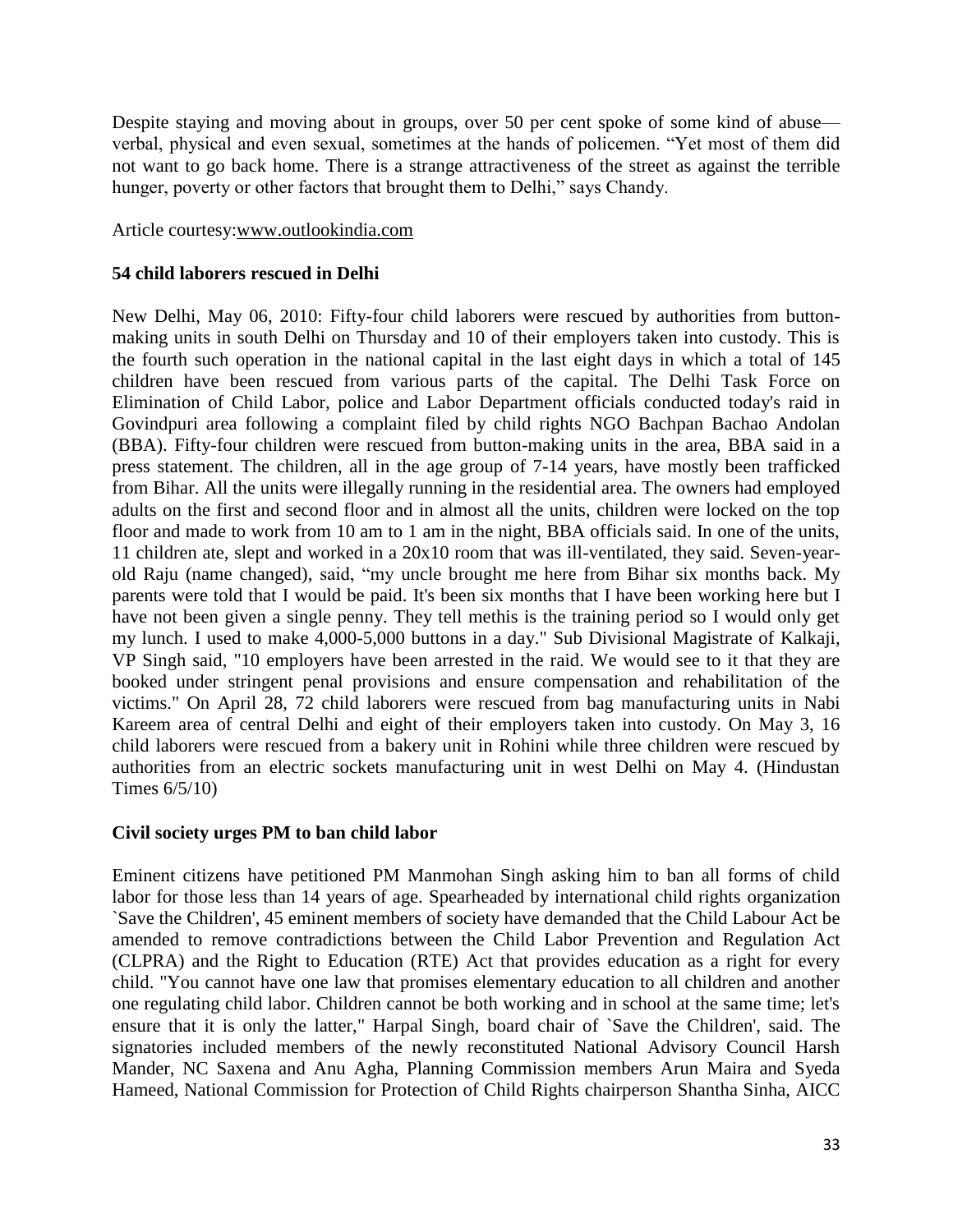secretary and Congress MP Meenakshi Natarajan, Congress MP EMS Nachiappan and Oxfam CEO Nisha Agrawal. The RTE Act, that came into force on April 1, 2010, guarantees the right of every child between the ages of 6 and 14 to free and compulsory elementary education. According to estimates, there are close to 13 million children who are now engaged in child labor while unofficial estimates put this figure at over 40 million. A statement by `Save the Children' said that the CLPRA makes a distinction between hazardous and non-hazardous categories of work for children below 14. It said there cannot be any distinction between hazardous and non-hazardous labor for children below 14. "Child labor in any form is detrimental to the physical, mental and cognitive growth and development of the child. By allowing children below 14 to work, we stand morally diminished. We rob them of their childhood," Harpal Singh said. Approximately 70% children in child labor are in agriculture. Yet, the CLPRA does not take cognizance of this category of children. The law must be amended to include the millions of children engaged in child labor on agricultural farms, it said. (Times of India 22/6/10)

### **No survey for child labor, yet states take money from Centre**

A decade-old Supreme Court order directing implementation of laws abolishing bonded and child labor has become a money-spinner for states as the Centre, without taking stock of utilization of its grants, continues to dole out Rs.2 lakh per district. This came in for sharp criticism from an SC bench comprising Chief Justice S H Kapadia and Justices K S Radhakrishnan and Swatanter Kumar, which said, "This is what we come across while hearing forest matters. The Centre notifies an area as a sanctuary and the states get crores of rupees. But the area does not even have two donkeys." The bench asked solicitor general Gopal Subramaniam to find out within four weeks since when the Centre had been giving money for identification of bonded and child labor for their rescue and rehabilitation. Counsel for National Human Rights Commission, which had recently submitted a report suggesting measures to improve rehabilitation of bonded and child labor, said the Centre had been giving Rs.2 lakh per district for the last three years to carry out regular surveys to locate such people. Amicus curiae and senior advocate A K Ganguly informed the bench that state governments routinely filed reports telling the court that they had found no bonded or child labor in their districts but kept availing the central grant for the survey. (TOI, 4/10/2010)

### **Education a must to eradicate child labor**

A State-level workshop on Eradication of Child Labour and Right to Education was jointly organized by the People's Cultural Centre (PECUC) and Campaign Against Child Labour (CACL) in collaboration with Terre des Hommes (TDH) and Odisha Alliance on Convention on Rights of the Child (OACRC) at the Rotary Bhawan here. CACL convenorBinayak Swain said that equitable and quality education can be the prerequisite for eradication of child labour. CACL former national convener and PECUC secretary Ranjan Mohanty said that the Right to Education Act can be used as a major tool to eliminate child labor and the schools need to be prepared accordingly. He also urged the State Government to implement the State's draft action plan for elimination of child labor soon. UNDP State Head Ambika Prasad Nanda stressed on education which creates confidence among the children. Government Deputy Chief Whip Arun Sahu said that due to lack of awareness, the parents are not sending their children to school and a social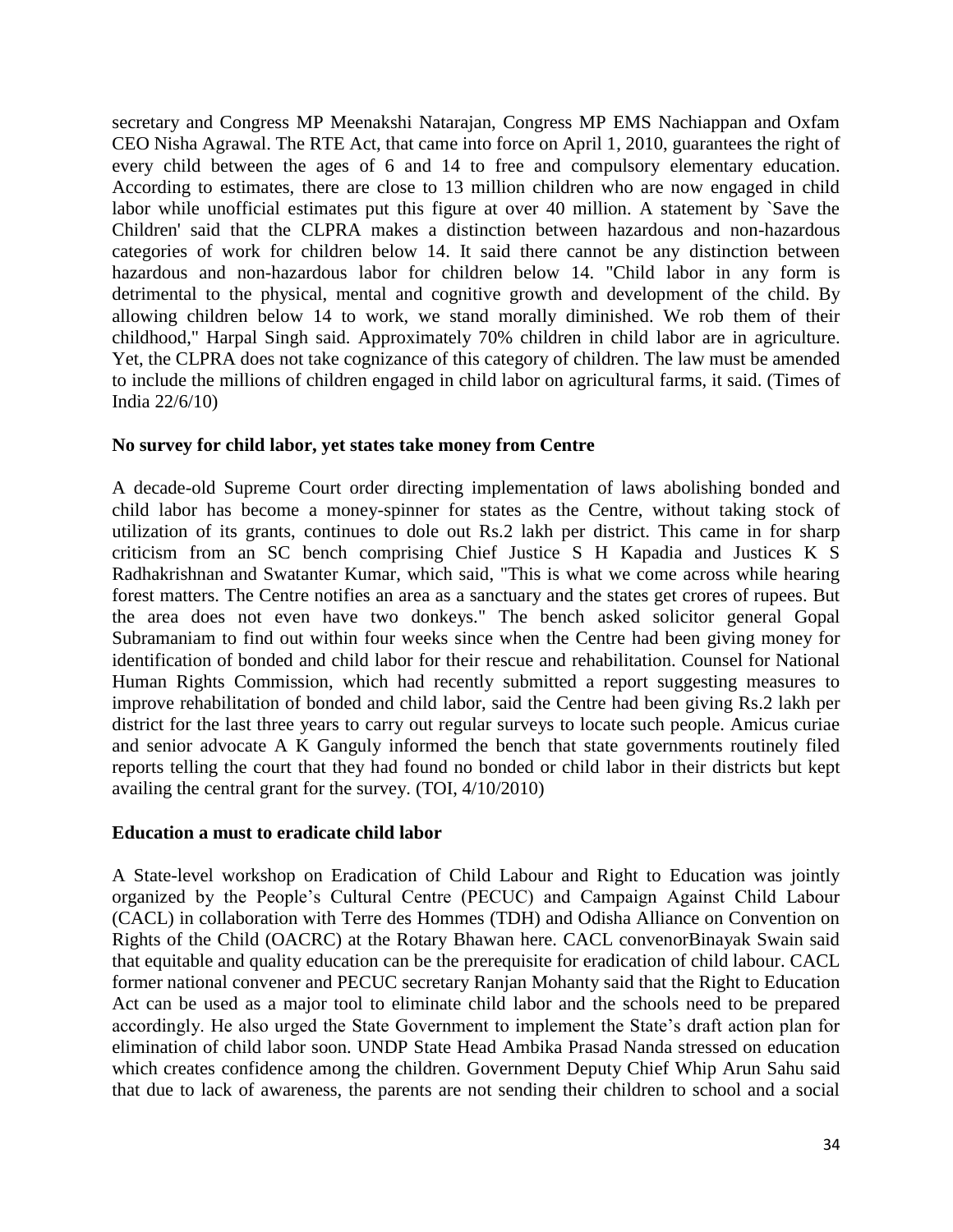reform is the need of the hour. State Labor Commissioner Alekh Chandra Padhiari informed that there are 835 NCLP schools in 24 districts. "Only the NCLP cannot eliminate child labor and citizens shouldbe sensitized to prevent it," he added. Padhiari also recommended for reducing the institutional gap and think about pragmatic rehabilitation of the child laborers. Regarding the State preparedness for the RTE Act, SCERT Director Sebak Tripathy said, next to Sikkim, Odisha is the second State to have come up with a State rule on the RTE Act. He also said that notification has been given to all the schools not to conduct any entrance for admission and there will not be any common examination for them. "We have prepared new curriculum for Class I-VII," Tripathy informed. SCPCR chairperson Saraswati Hembram stressed on the follow-up action to be taken after rescue of the child laborers. She suggested that proper coordination should be maintained among various Government departments dealing with the child-related issues and assured her support in the efforts of bringing a ray of hope in the life of children. While PECUC programme director Anuradha Mohanty welcomed the guests and participants, PECUC chairperson Adaramani Boral presided over the meeting. NGOs, educationists, PRI functionaries and teachers participated and gave their views on improving the school infrastructure, adequate trained teachers, increase in MDM quality, identification of child labor families and linking them with the poverty alleviation programmes, enforcement of the law, appropriate rehabilitation package, mass awareness campaign and transit home for the rescued child laborers. A documentary film, describing the success story of rehabilitation of the child laborers through education by the PECUC, was also exhibited. (Pioneer, 31/12/2010)